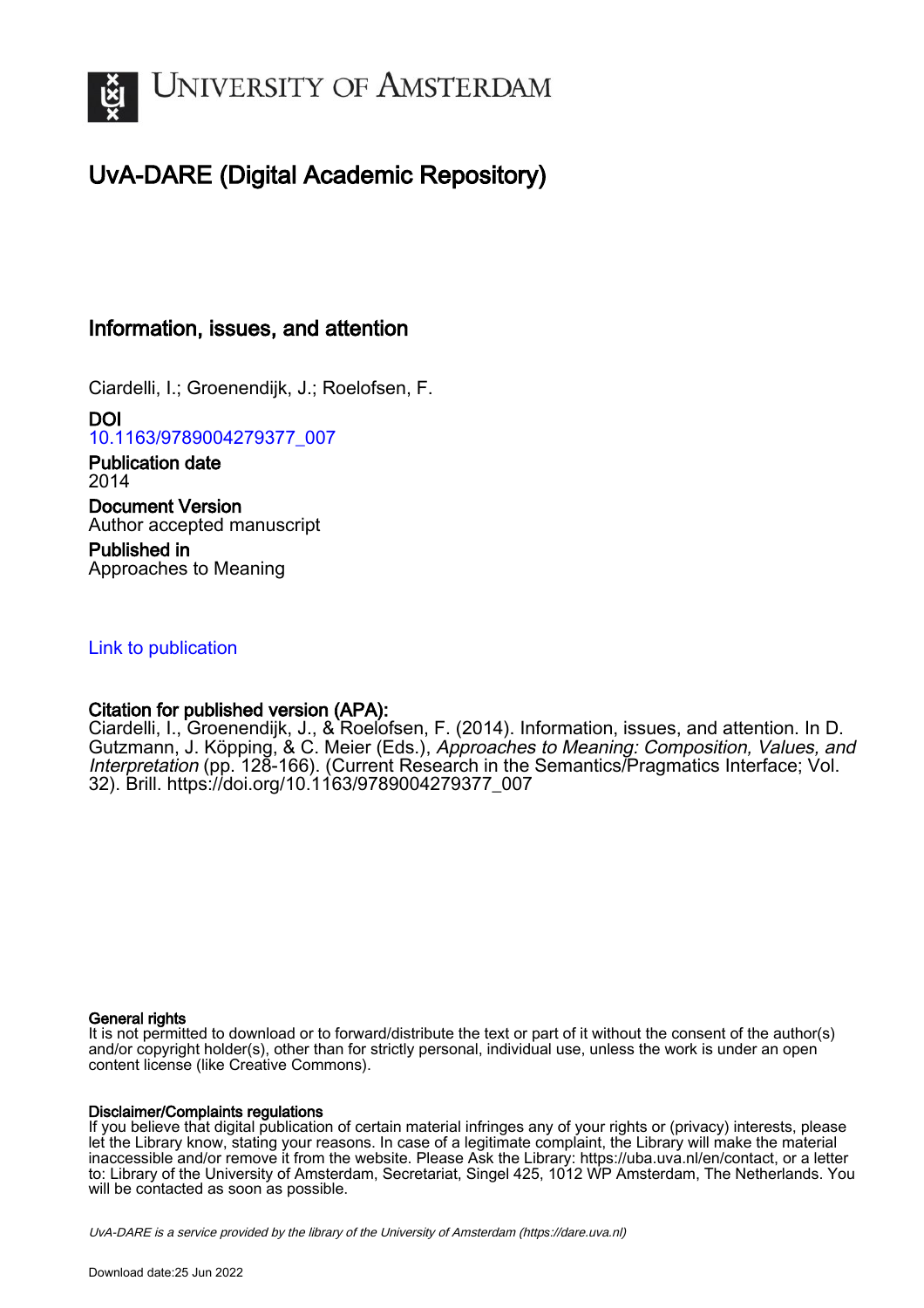# Information, Issues, and Attention<sup>∗</sup>

Ivano Ciardelli, Jeroen Groenendijk, and Floris Roelofsen

#### Abstract

Extending earlier work on inquisitive semantics, this paper develops a semantic framework in which the meaning of a sentence embodies not only its informative and inquisitive content, but also its potential to *draw attention* to certain possibilities. To illustrate the usefulness of the framework, we present a novel account of *might*, which sheds new light on certain puzzling observations concerning the interaction between *might* and the propositional connectives. The empirical coverage is further extended by combining the enriched semantic framework with a suitable pragmatics, which is sensitive not only to informative content, but also to inquisitive and attentive content.

## 1 Introduction

Traditionally, the meaning of a sentence is identified with its *informative* content. However, even in a conversation whose only purpose is to exchange information,

<sup>∗</sup>An important source of inspiration for this paper was Ede's work on *might* and free choice disjunction [\(Zimmermann,](#page-39-0) [2000\)](#page-39-0). A preliminary, significantly shorter version of the paper first appeared as [Ciardelli](#page-36-0) *et al.* [\(2009\)](#page-36-0) and the present, extended version of the paper was largely written in 2010. At that time, the framework of inquisitive semantics that the paper builds on still stood in its infancy. In the meantime, the framework has become more mature, and our general perspective on it has changed in certain respects (see, e.g., [Ciardelli](#page-36-1) *et al.*, [2012,](#page-36-1) [2013a,](#page-36-2)[b;](#page-36-3) [Roelofsen,](#page-39-1) [2013\)](#page-39-1). However, these changes in perspective are largely orthogonal to the main proposal that is made in the present paper, which is to generalize the basic notion of meaning that is provided by inquisitive semantics in order to capture *attentive content* as well as informative and inquisitive content. We are very grateful to Maria Aloni, Luis Alonso-Ovalle, Scott Anderbois, Rajesh Bhatt, Maria Bittner, Chris Brumwell, Seth Cable, Noah Constant, Chris Davis, Paul Dekker, Sam van Gool, Tikitu de Jager, Stefan Kaufmann, Jan Kopping, Angelika Kratzer, Sarah Murray, Edgar Onea, Kathryn ¨ Pruitt, Aynat Rubinstein, Will Starr, Frank Veltman and Matthijs Westera for useful feedback on the ideas presented here, and to the Netherlands Organisation for Scientific Research (NWO) for financial support.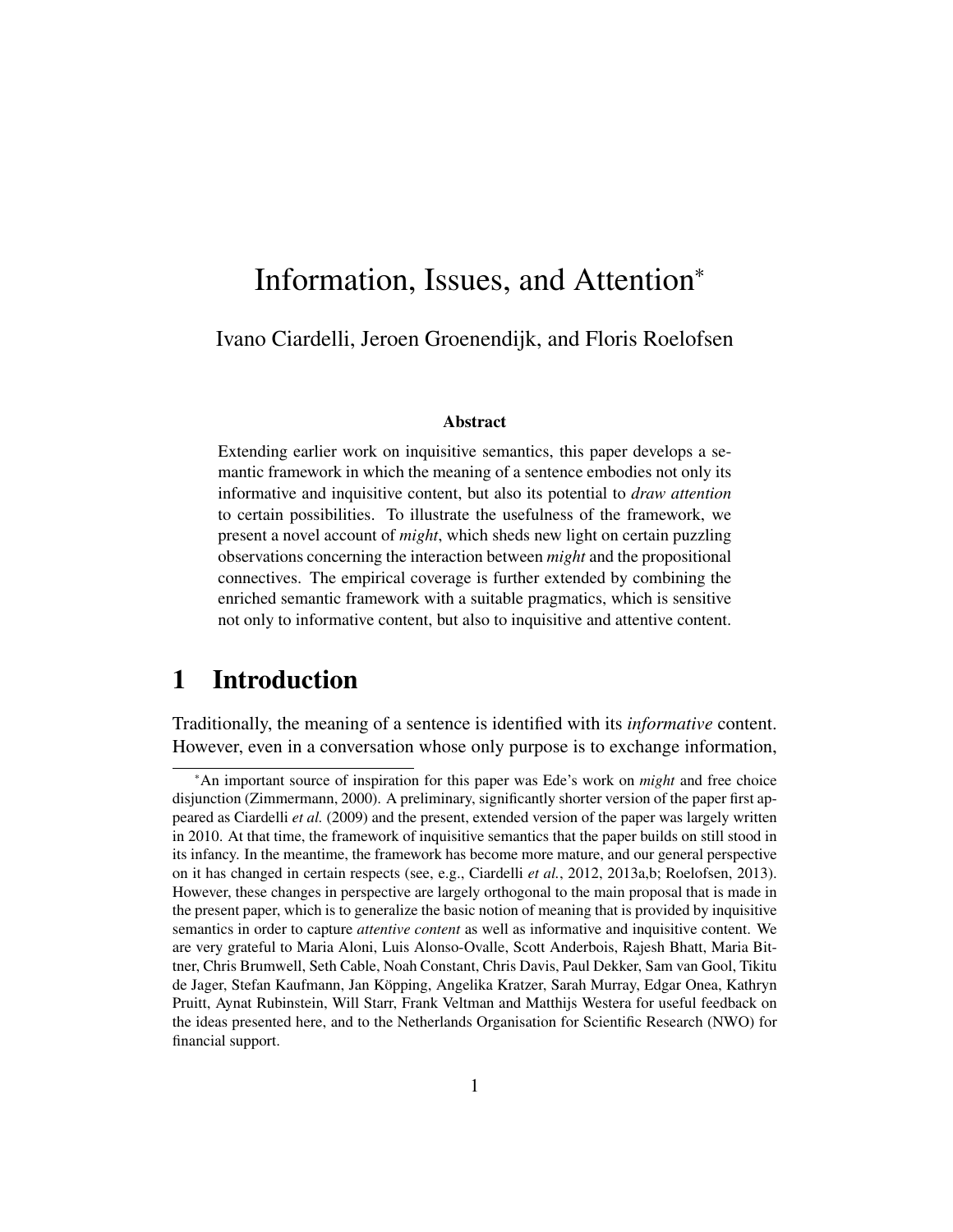sentences are not only used to *provide* information. They are also used to *request* information. That is, sentences may be both informative and inquisitive.

Inquisitive semantics intends to capture these two dimensions of meaning in a uniform way.<sup>[1](#page-2-0)</sup> It takes a sentence to express a proposal to update the common ground of a conversation. Such a proposal does not necessarily specify just one way of updating the common ground. It may suggest alternative ways of doing so, inviting other participants to establish one or more of the proposed updates. Formally, a proposition consists of one or more *possibilities*. Each possibility is a set of possible worlds, embodying a potential update of the common ground. A sentence is *informative* iff there are possible worlds that are eliminated from the common ground by each of the proposed updates, and it is *inquisitive* iff it proposes two or more alternative updates, requesting information from other participants in order to establish at least one of these updates. Thus, construing propositions as sets of possibilities makes it possible to capture both the informative and the inquisitive content of a sentence.

In the present paper we argue that this notion of meaning has an additional advantage. Namely, it is also suitable to capture what we will call the *attentive* content of a sentence: its potential to draw attention to certain possibilities.

One empirical phenomenon that, in our view, calls for an account of attentive content, is the behavior of *might* sentences, like (1):[2](#page-2-1)

<span id="page-2-4"></span>(1) John might be in London.

<span id="page-2-2"></span>This sentence clearly differs from the assertion in [\(2\)](#page-2-2) and the question in [\(3\).](#page-2-3)

- <span id="page-2-3"></span>(2) John is in London.
- (3) Is John in London?

<span id="page-2-0"></span><sup>&</sup>lt;sup>1</sup>We assume here the formulation of inquisitive semantics as given in [Ciardelli](#page-36-4) [\(2009\)](#page-36-4); [Groe](#page-37-0)[nendijk and Roelofsen](#page-37-0) [\(2009\)](#page-37-0). See [Groenendijk](#page-37-1) [\(2009\)](#page-37-1); [Mascarenhas](#page-38-0) [\(2009\)](#page-38-0) for a different formulation, and [Ciardelli](#page-36-4) [\(2009\)](#page-36-4); [Ciardelli and Roelofsen](#page-36-5) [\(2011\)](#page-36-5); [Ciardelli](#page-36-3) *et al.* [\(2013b\)](#page-36-3) for arguments in favor of the former. Also, see [Ciardelli](#page-36-1) *et al.* [\(2012,](#page-36-1) [2013a](#page-36-2)[,b\)](#page-36-3); [Roelofsen](#page-39-1) [\(2013\)](#page-39-1) for a more recent perspective on the system proposed in [Ciardelli](#page-36-4) [\(2009\)](#page-36-4); [Groenendijk and Roelofsen](#page-37-0) [\(2009\)](#page-37-0).

<span id="page-2-1"></span><sup>2</sup>The idea that a semantic analysis of *might* sentences should capture their potential to draw attention to certain possibilities is not new. It has been informally alluded to in various places in the literature, and several formal accounts have been proposed. See for instance [Swanson](#page-39-2) [\(2006\)](#page-39-2), [Brumwell](#page-36-6) [\(2009\)](#page-36-6), [de Jager](#page-37-2) [\(2009\)](#page-37-2), [Franke and de Jager](#page-37-3) [\(2011\)](#page-37-3), as well as the closely related work of [Yalcin](#page-39-3) [\(2008\)](#page-39-3) and [Dekker](#page-37-4) [\(2010\)](#page-37-4). All these accounts differ substantially from the one that will be offered here, both technically and in empirical scope. Some discussion will be provided in section [6,](#page-33-0) but a detailed comparison is left for a future occasion.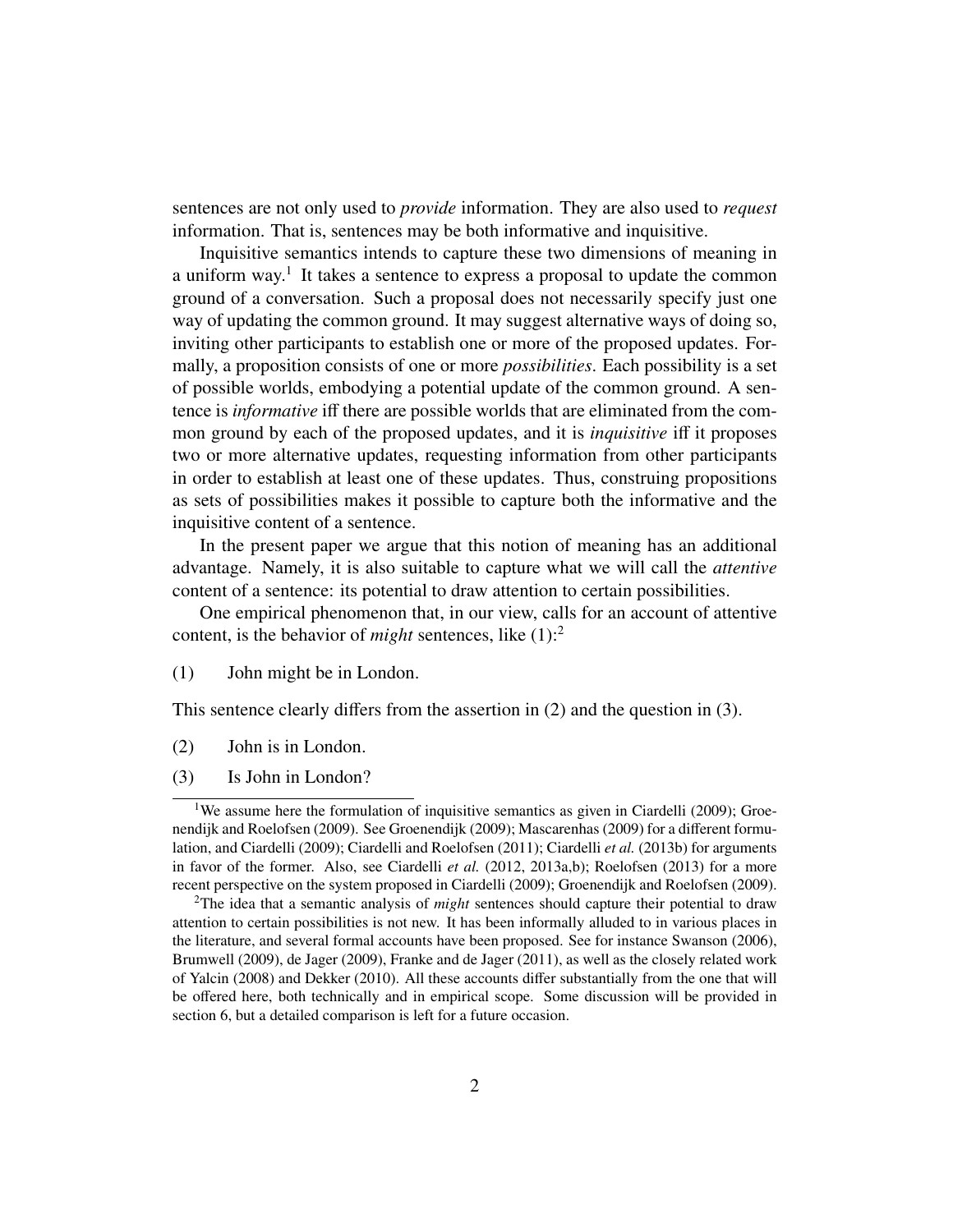[\(1\)](#page-2-4) differs from [\(2\)](#page-2-2) in that it does not provide the information that John is in London, and it differs from [\(3\)](#page-2-3) in that it does not require an informative response: one may respond to [\(1\)](#page-2-4) simply by nodding, or saying "ok".

Intuitively, the semantic contribution of [\(1\)](#page-2-4) lies in its potential to *draw attention* to the possibility that John is in London. It is this attentive aspect of meaning that we wish to capture, and we will find that the notion of meaning propounded by inquisitive semantics is especially well-suited for this purpose.

The paper is organized as follows. Section [2](#page-3-0) starts with a recapitulation of inquisitive semantics, as formulated in [Ciardelli](#page-36-4) [\(2009\)](#page-36-4); [Groenendijk and Roelofsen](#page-37-0) [\(2009\)](#page-37-0), and also presents an alternative, for our purposes more flexible definition of the semantics. Section [3](#page-15-0) shows how attentive content can be captured in a natural extension of this framework. In particular, it offers a straightforward analysis of the attentive content of *might* sentences, and shows that this analysis accounts for certain rather striking empirical facts concerning the interaction between *might* on the one hand, and disjunction, conjunction, negation, and implication on the other. Section [4](#page-26-0) turns to pragmatic aspects of the interpretation of sentences that are not merely informative, but also inquisitive and/or attentive. This will lead, among other things, to a pragmatic account of the *epistemic* component of the interpretation of *might*. The proposed account will be compared with the classical analysis of *might* as an epistemic modal operator, and also with the treatment of *might* in Veltman's [\(1996\)](#page-39-4) update semantics. Section [5](#page-30-0) discusses the behaviour of *might* in certain embedded contexts, and argues on the basis of this that the semantic meaning of *might* sentences is, under certain conditions, strengthened in a particular way before being composed with the semantic meaning of the embedding operator. Section [6](#page-33-0) closes with some final remarks.

## <span id="page-3-0"></span>2 Inquisitive semantics

In inquisitive semantics, sentences are taken to express *proposals* to update the common ground of a conversation in one or more ways. Technically, the proposition expressed by a sentence is taken to be a set of alternative *possibilities*. Each possibility is a set of possible worlds, embodying a way to update the common ground. In this setting, a sentence may be *informative*, in the sense that certain possible worlds may be eliminated from the common ground by any of the proposed updates, and it may also be *inquisitive*, in the sense that it may express a proposition consisting of two or more alternative possibilities, requesting information from other participants in order to establish at least one of these alternatives.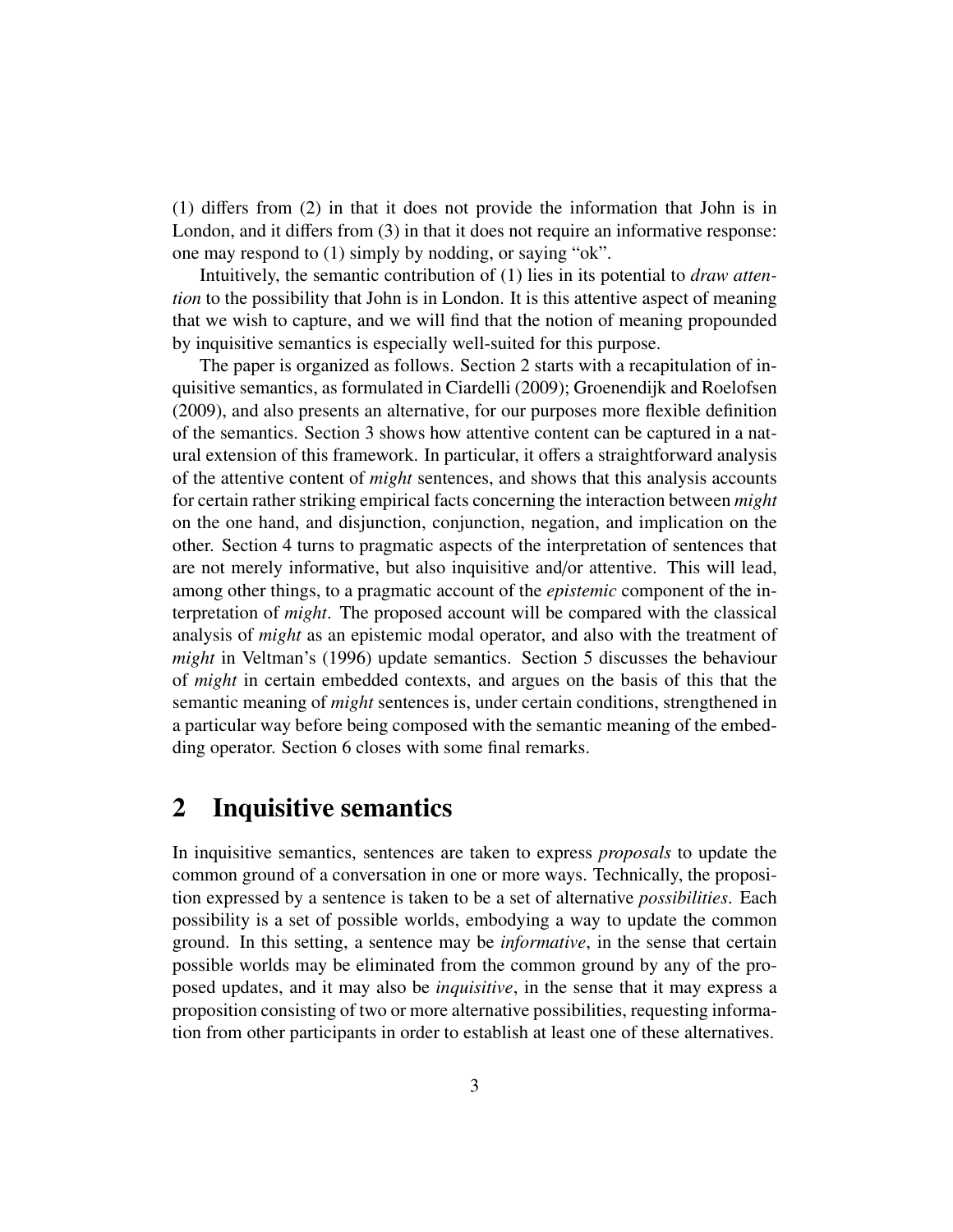Thus, the proposition that a sentence expresses in inquisitive semantics embodies both the information that it *provides* and the information that it *requests* from other conversational participants. If a sentence  $\varphi$  expresses a proposition  $[\varphi]$ , it provides the information that at least one of the possibilities in  $[\varphi]$  obtains, and, in case  $[\varphi]$  contains two or more alternative possibilities, it requests information from other participants in order to establish at least one of these possibilities.

### <span id="page-4-1"></span>2.1 Alternatives

In [Ciardelli](#page-36-4) [\(2009\)](#page-36-4); [Groenendijk and Roelofsen](#page-37-0) [\(2009\)](#page-37-0), propositions are not just construed as arbitrary sets of possibilities, but rather as sets of *alternative* possibilities, i.e., sets of possibilities such that no possibility is contained in any other possibility. The rationale behind this is as follows.

Suppose that a proposition [ $\varphi$ ] contains two possibilities,  $\alpha$  and  $\beta$  (possibly among others), such that  $\alpha \subset \beta$ . In this case,  $\alpha$  does not really help in any way to represent the information that  $\varphi$  provides or requests. For, on the one hand, saying that at least one of  $\alpha$  and  $\beta$  obtains is just as informative under these circumstances as saying that  $\beta$  obtains. And on the other hand, asking other participants to provide enough information to establish at least one of  $\alpha$  or  $\beta$  is just the same as asking them to provide enough information to establish  $\beta$ . Thus, possibilities that are included in other possibilities do not really contribute to representing the informative and inquisitive content of a sentence. Therefore, as long as we are only interested in capturing informative and inquisitive content, non-maximal possibilities may be disregarded, and propositions can be construed as sets of alternative possibilities.[3](#page-4-0)

<span id="page-4-0"></span><sup>&</sup>lt;sup>3</sup>There is an important caveat to note here: strictly speaking, non-maximal possibilities may only be disregarded if they are included in a maximal possibility. In the propositional setting that we consider here that is always the case because there are only finitely many distinct possibilities. However, as observed and discussed in detail in [\(Ciardelli,](#page-36-4) [2009,](#page-36-4) [2010;](#page-36-7) [Ciardelli](#page-36-8) *et al.*, [2013c\)](#page-36-8), this is not necessarily the case in the first-order setting.

This is one technical point where more recent formulations of inquisitive semantics take a different route: rather than construing propositions as sets of *alternative* possibilities, they take propositions to be sets of possibilities that are *downward closed*, i.e., if a proposition contains a certain possibility  $\alpha$  then it also contains every possibility  $\beta \subset \alpha$ . This gives essentially the same results for the propositional setting, but it extends more straightforwardly to the first-order setting. Moreover, it more naturally allows for an algebraic characterization of the semantics, which provides important insight into the logical workings of the system [\(Roelofsen,](#page-39-1) [2013;](#page-39-1) [Ciardelli](#page-36-1) *et al.*, [2012,](#page-36-1) [2013a\)](#page-36-2). However, for our current purposes it is convenient to stick to the view of propositions as sets of alternative possibilities, as in [Ciardelli](#page-36-4) [\(2009\)](#page-36-4); [Groenendijk and Roelofsen](#page-37-0) [\(2009\)](#page-37-0).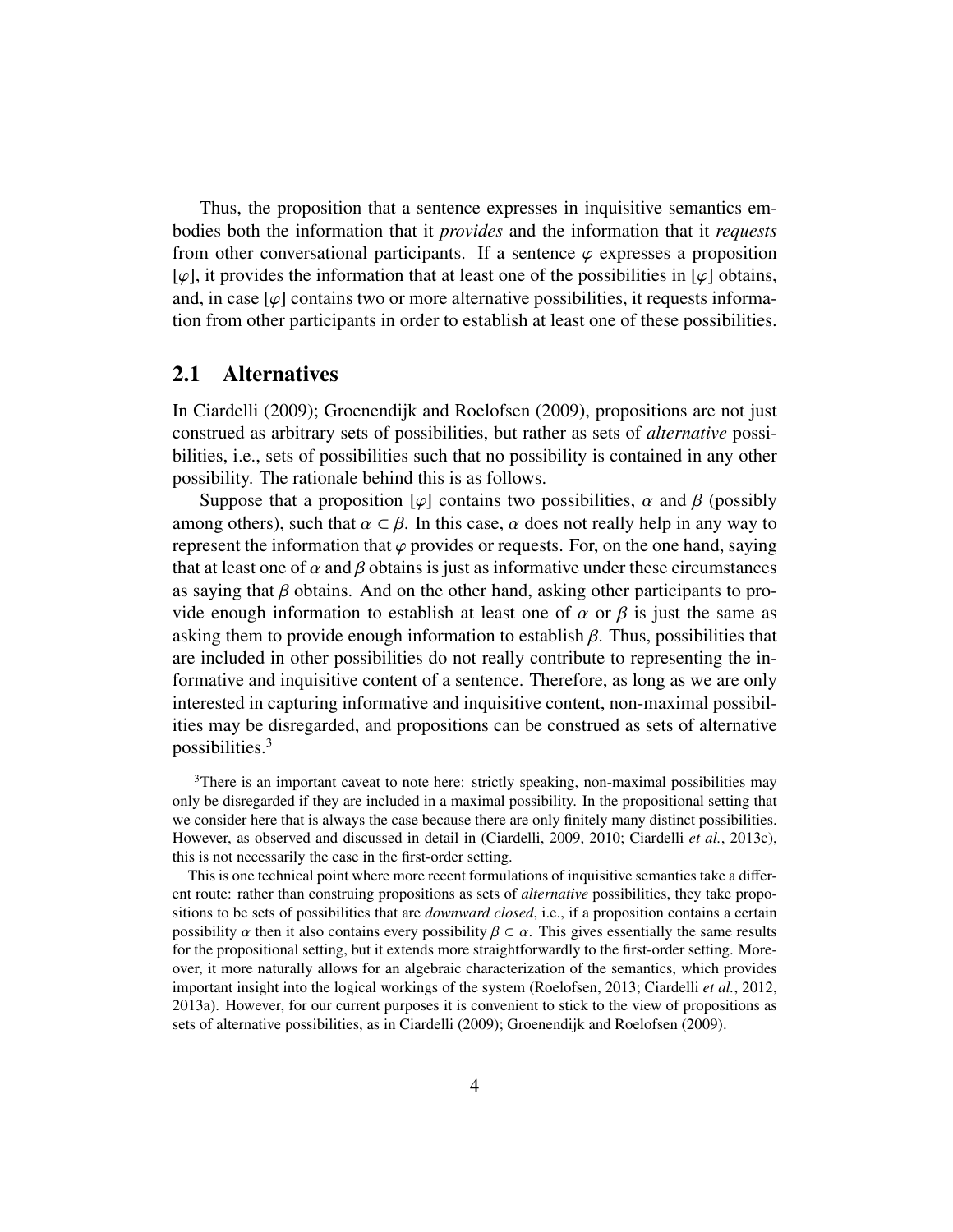#### 2.2 Propositions via support

We will define an inquisitive semantics for a propositional language, which is based on a finite set of atomic sentences, and has  $\neg, \wedge, \vee,$  and  $\rightarrow$  as its basic logical operators. There are also two additional operators, ? and !, to which we will refer as *non-inquisitive* and *non-informative closure*, respectively. ?ϕ is defined as an abbreviation of  $\varphi \vee \neg \varphi$  and  $\psi$  is defined as an abbreviation of  $\neg \neg \varphi$ . The rationale behind these definitions will become clear presently.

We will provide two alternative definitions of the semantics. The first is the original definition from [Ciardelli](#page-36-4) [\(2009\)](#page-36-4); [Groenendijk and Roelofsen](#page-37-0) [\(2009\)](#page-37-0). This is an 'indirect' definition, in the sense that the propositions expressed by the sentences of our language are defined via the intermediary notion of *support*. The second definition that we will provide, also already discussed in [Ciardelli](#page-36-4) [\(2009\)](#page-36-4), is more direct—it bypasses the notion of support, and immediately construes the propositions expressed by the sentences of our language in a recursive fashion.

In the support setup, the basic ingredients for the semantics are *possible worlds* and *states*. A possible world is a valuation function that assigns truth values to every atomic sentence in the language.We will use *w* as a meta-variable ranging over possible worlds, and we will use  $\omega$  to denote the set of all possible worlds. A state is a set of possible worlds. We will use *<sup>s</sup>*, *<sup>t</sup>* as meta-variables ranging over states.

The proposition expressed by a sentence is defined in terms of the notion of *support* (just as, in a classical setting, the meaning of a sentence is usually defined in terms of truth). Support is a relation between states and sentences. We write  $s \models \varphi$  for '*s* supports  $\varphi$ '.

**Definition 1** (Support<sup>[4](#page-5-0)</sup>).

1.  $s \models p$  iff  $\forall w \in s : w(p) = 1$ 2.  $s \models \neg \varphi$  iff  $\forall t \subseteq s : t \not\models \varphi$ 3.  $s \models \varphi \land \psi$  iff  $s \models \varphi$  and  $s \models \psi$ 4.  $s \models \varphi \lor \psi$  iff  $s \models \varphi$  or  $s \models \psi$ 5.  $s \models \varphi \rightarrow \psi$  iff  $\forall t \subseteq s : \text{if } t \models \varphi \text{ then } t \models \psi$ 

<span id="page-5-0"></span><sup>&</sup>lt;sup>4</sup>Readers familiar with intuitionistic logic will notice that the notion of support is very similar to the notion of satisfaction in Kripkean semantics for intuitionistic logic. For an exploration of this connection, see [Ciardelli](#page-36-4) [\(2009\)](#page-36-4) and [Ciardelli and Roelofsen](#page-36-5) [\(2011\)](#page-36-5).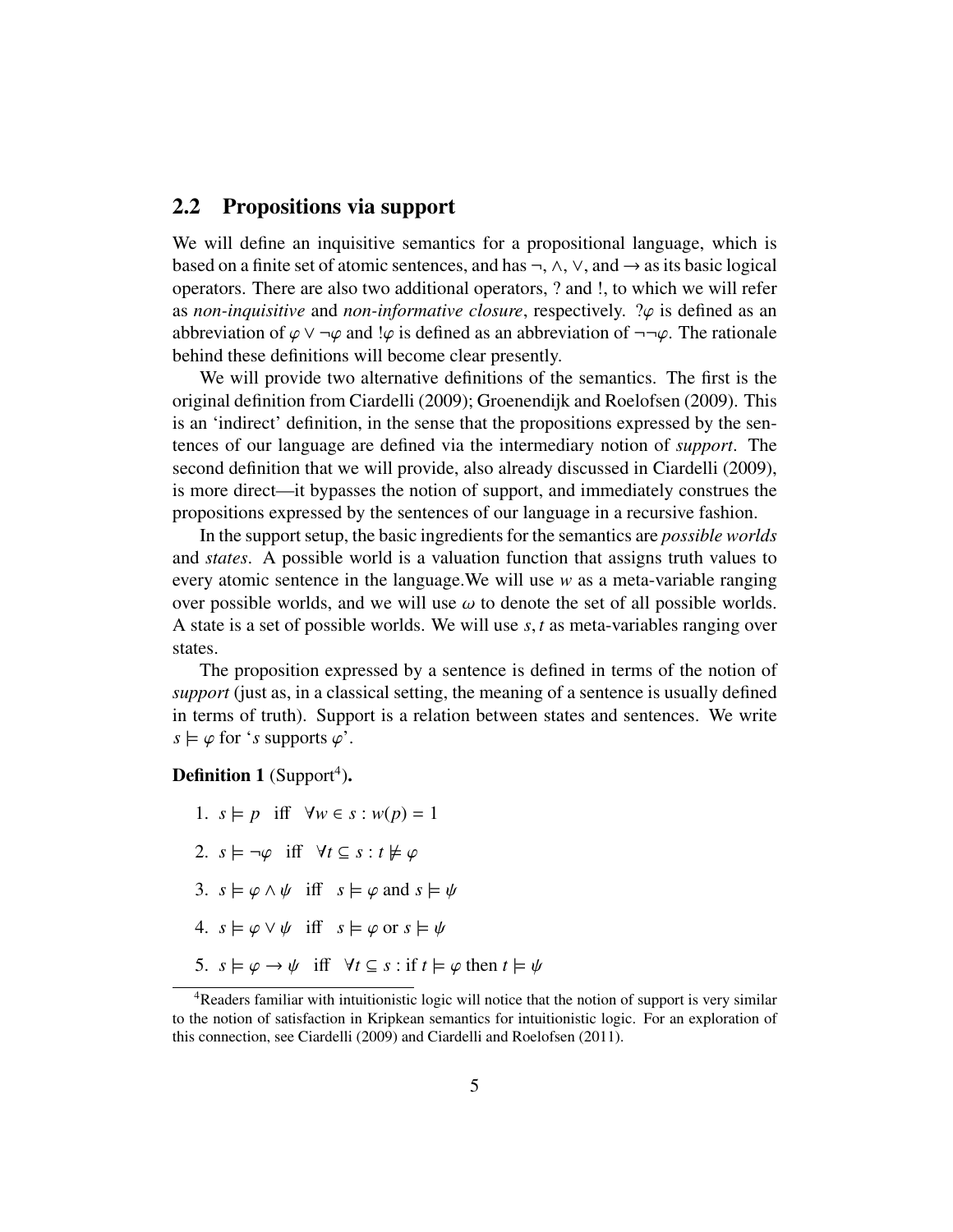It follows from the above definition that for any sentence  $\varphi$ , the empty state supports both  $\varphi$  and  $\neg \varphi$ . Thus, we can think of  $\emptyset$  as the *inconsistent* state.

Definition 2 (Propositions and possibilities).

- The *proposition* expressed by  $\varphi$  is the set of maximal states supporting  $\varphi$ , that is, the set of states that support  $\varphi$  and are not properly included in any other state supporting  $\varphi$ .
- Every maximal state supporting  $\varphi$  is called a *possibility for*  $\varphi$ .

In a classical setting, the proposition expressed by  $\varphi$  is the set of all possible worlds that make  $\varphi$  true. Here, the proposition expressed by  $\varphi$  is defined in terms of support rather than in terms of truth. It may be expected, then, that the proposition expressed by  $\varphi$  would be defined as the set of all states supporting  $\varphi$ . Rather, though, it is defined as the set of all *maximal* states supporting  $\varphi$ . This is motivated by the considerations in section [2.1:](#page-4-1) as long as we are only interested in informative and inquisitive content, propositions can be construed as sets of *alternative* possibilities. If one state is included in another, we do not regard these two states as alternatives.

### 2.3 Bypassing support

We will now provide a more direct definition of the propositions expressed by the sentences of our language. This alternative definition will yield exactly the same result as the original one, but later on, when we are no longer exclusively interested in informative and inquisitive content, but also in attentive content, we will see that the alternative definition can be adapted straightforwardly, while the original definition in terms of support does not provide such flexibility.

In this alternative setup, we provide a direct recursive definition of the possibilities for a sentence. We will use  $\alpha$ ,  $\beta$  here as meta-variables ranging over possibilities, and  $\varphi$  as a meta-variable ranging over sets of possibilities. Propositions are non-empty sets of alternative possibilities:

#### Definition 3 (Propositions).

A proposition is a non-empty set of alternative possibilities, that is, a set of possibilities P such that  $P \neq \emptyset$  and for no  $\alpha, \beta \in \mathcal{P}$ :  $\alpha \subset \beta$ .

In order to give a recursive definition of the propositions expressed by the sentences of our language, we define an operator ALT which transforms any nonempty set of possibilities  $P$  into a non-empty set of *alternative* possibilities.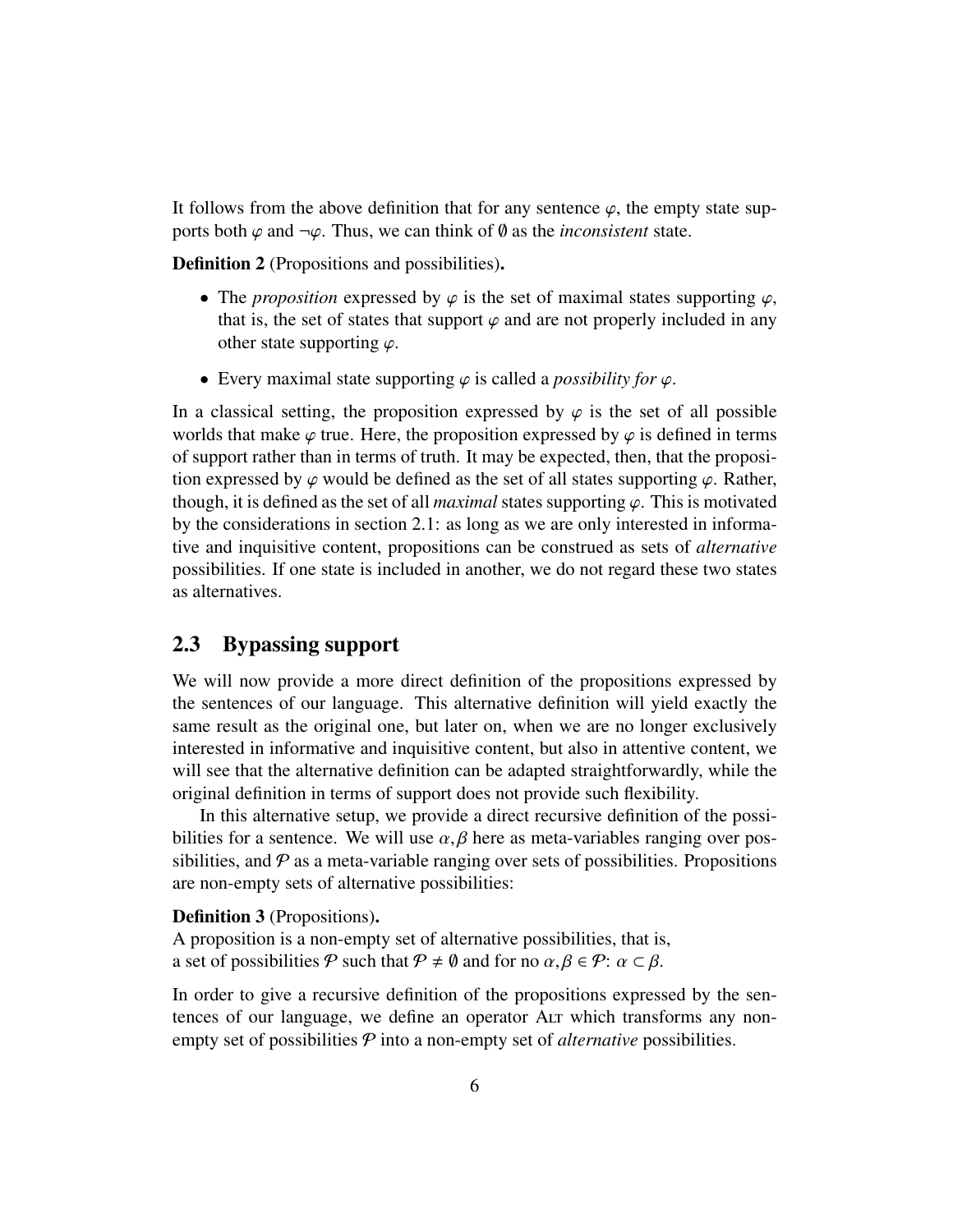**Definition 4.** ALT  $P = \{ \alpha \in P \mid \text{there is no } \beta \in P \text{ such that } \alpha \subset \beta \}$ 

The proposition expressed by a sentence  $\varphi$  is denoted by [ $\varphi$ ], and is recursively defined as follows.

<span id="page-7-0"></span>Definition 5 (Inquisitive semantics bypassing support).

- 1.  $[p] = \{ \{w \mid w(p) = 1 \} \}$  if *p* is atomic
- 2.  $[\neg \varphi] = {\cup [\varphi]}$
- 3.  $[\varphi \vee \psi] = \text{Air}([\varphi] \cup [\psi])$

4. 
$$
[\varphi \wedge \psi] = \text{Arr} \{\alpha \cap \beta \mid \alpha \in [\varphi] \text{ and } \beta \in [\psi]\}
$$

5. 
$$
[\varphi \to \psi] = \text{Arr} \{\gamma_f | f \in [\psi]^{[\varphi]} \}
$$
, where  $\gamma_f = \bigcap_{\alpha \in [\varphi]} (\alpha \Rightarrow f(\alpha))$ 

The clause for implication needs some further explanation. First,  $[\psi]^{[\varphi]}$  denotes the set of functions from  $[\varphi]$  to  $[\psi]$ . Thus, every  $f \in [\psi][\varphi]$  is a function manning the set of functions from [ $\varphi$ ] to [ $\psi$ ]. Thus, every  $f \in [\psi]^{[\varphi]}$  is a function mapping<br>every possibility  $\alpha$  in [ $\alpha$ ] to some possibility  $f(\alpha)$  in [ $\psi$ ]. Second, the semantic every possibility  $\alpha$  in [ $\varphi$ ] to some possibility  $f(\alpha)$  in [ $\psi$ ]. Second, the semantic conditional operator  $\Rightarrow$  remains to be specified. For simplicity, we define  $\Rightarrow$  as material implication here, but in principle a more sophisticated semantic conditional operator could be 'plugged in' here.

<span id="page-7-1"></span>**Definition 6** (Semantic conditional operator). For any two possibilities  $\alpha$  and  $\beta$ :

•  $\alpha \Rightarrow \beta \coloneqq \overline{\alpha} \cup \beta$ 

Definitions [5](#page-7-0) and [6](#page-7-1) assure that  $\lbrack \varphi \rbrack$  is always a set of alternative possibilities, to which we will refer as the possibilities for  $\varphi$ . The following correspondence result says that the direct recursive definition of the semantics yields exactly the same results as the original definition via support.

**Proposition 7** (Correspondence). For any sentence  $\varphi$  and any state/possibility  $\alpha$ :

•  $\alpha \in [\varphi]$  iff  $\alpha$  is a maximal state supporting  $\varphi$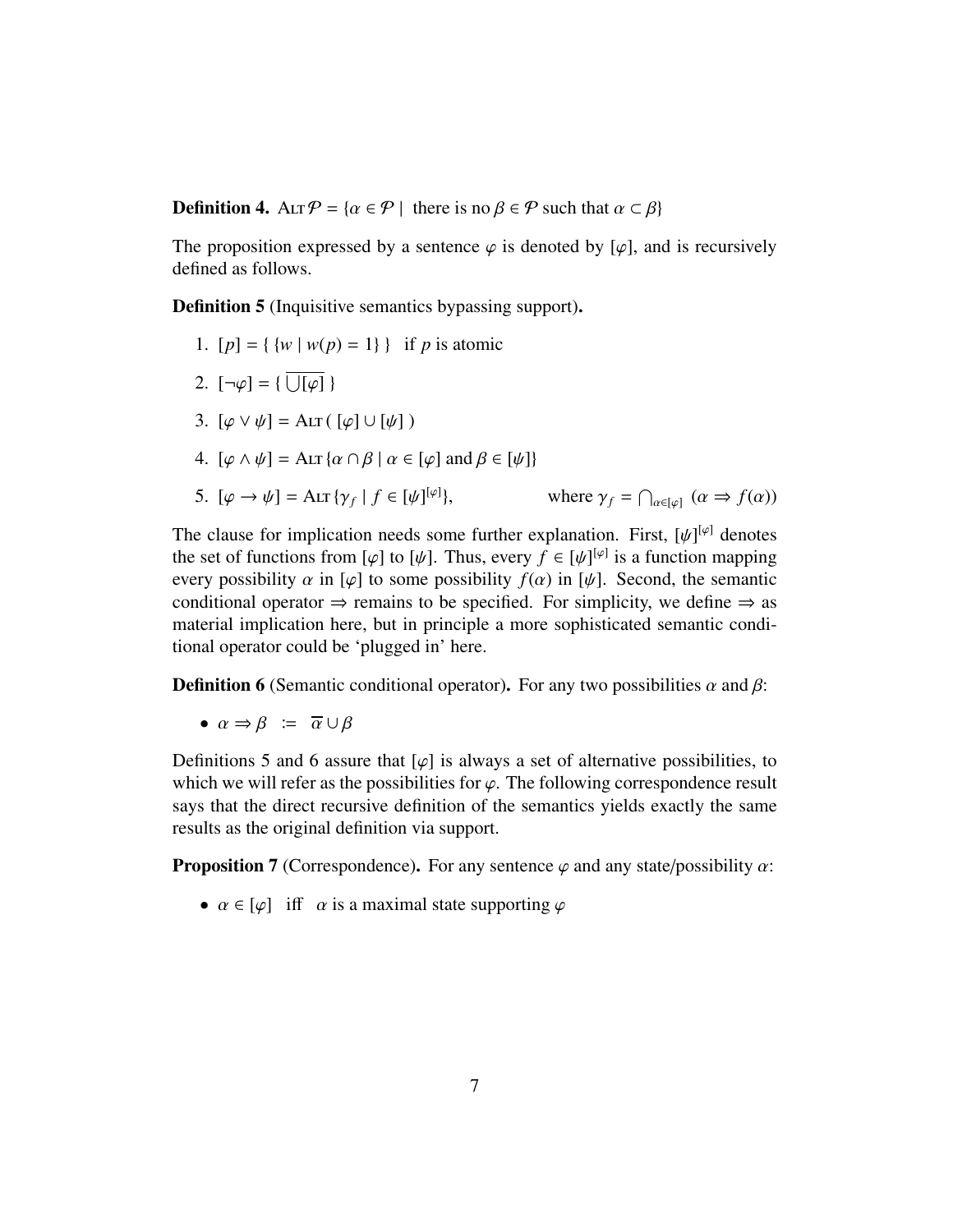### <span id="page-8-1"></span>2.4 Illustration

Let us briefly go through the clauses of definition [5](#page-7-0) one by one. In doing so, it will be useful to have some terminology and notation to refer to the classical meaning of a sentence. For any sentence  $\varphi$ , we will denote the set of possible worlds where  $\varphi$  is classically true as  $|\varphi|$ , and we will refer to this set of possible worlds as the *truth set* of  $\varphi$ . It will also be useful to make a distinction between sentences whose proposition consists of a single possibility, and sentences whose proposition consists of two or more alternative possibilities. We will refer to the former as *classical* sentences, and to the latter as *inquisitive* sentences. Figure [1](#page-9-0) provides some examples of inquisitive sentences, which will be discussed in more detail below.

Atoms. The proposition expressed by an atomic sentence *p* always consists of just one possibility,  $\{w \mid w(p) = 1\}$ , which coincides with its truth set, |p|. Thus, an atomic sentence is always classical.

Negation. In a classical setting, negation amounts to set complementation. That is, the truth set of  $\neg \varphi$  is defined as the complement of the truth set of  $\varphi$  itself. In the present framework, the proposition expressed by  $\varphi$  is not a simple set of possible worlds, but rather a set of possibilities, each of which is in turn a set of possible worlds. In order to determine the proposition expressed by  $\neg \varphi$ , we first take the union of all the possibilities for  $\varphi$ , and then take the complement. The resulting possibility,  $\bigcup[\varphi]$ , is the unique possibility for  $\neg \varphi$ . This means that negated sentences just like atomic sentences are always classical <sup>5</sup> negated sentences, just like atomic sentences, are always classical.<sup>[5](#page-8-0)</sup>

**Non-inquisitive closure.** The non-inquisitive closure of  $\varphi$ ,  $\phi$ , is defined as an abbreviation of  $\neg\neg\varphi$ . Like any other negated sentence,  $\neg\neg\varphi$  is never inquisitive. Moreover,  $\neg\neg\varphi$  always has exactly the same informative content as  $\varphi$  itself. As will be discussed in more detail below, the informative content of  $\varphi$  is captured by the union of all the possibilities for  $\varphi$ . Since  $[\neg\neg\varphi] = {\bigcup[\varphi]}$ , we always have<br>that  $\bigcup[\varphi] = \bigcup[\varphi]$ . That is besides always being non-inquisitive  $\bigcup[\varphi]$ that  $\bigcup [\neg \neg \varphi] = \bigcup [\varphi]$ . That is, besides always being non-inquisitive,  $\neg \neg \varphi$  always 'reserves' the informative content of  $\varphi$ . This is exactly what is to be expected of 'preserves' the informative content of  $\varphi$ . This is exactly what is to be expected of a non-inquisitive closure operator.

<span id="page-8-0"></span><sup>&</sup>lt;sup>5</sup>We should note that this is not the only possible way to treat negation in an inquisitive setting. See [Groenendijk and Roelofsen](#page-37-5) [\(2010,](#page-37-5) [2014\)](#page-38-1); [Lojko](#page-38-2) [\(2012\)](#page-38-2) for an alternative treatment.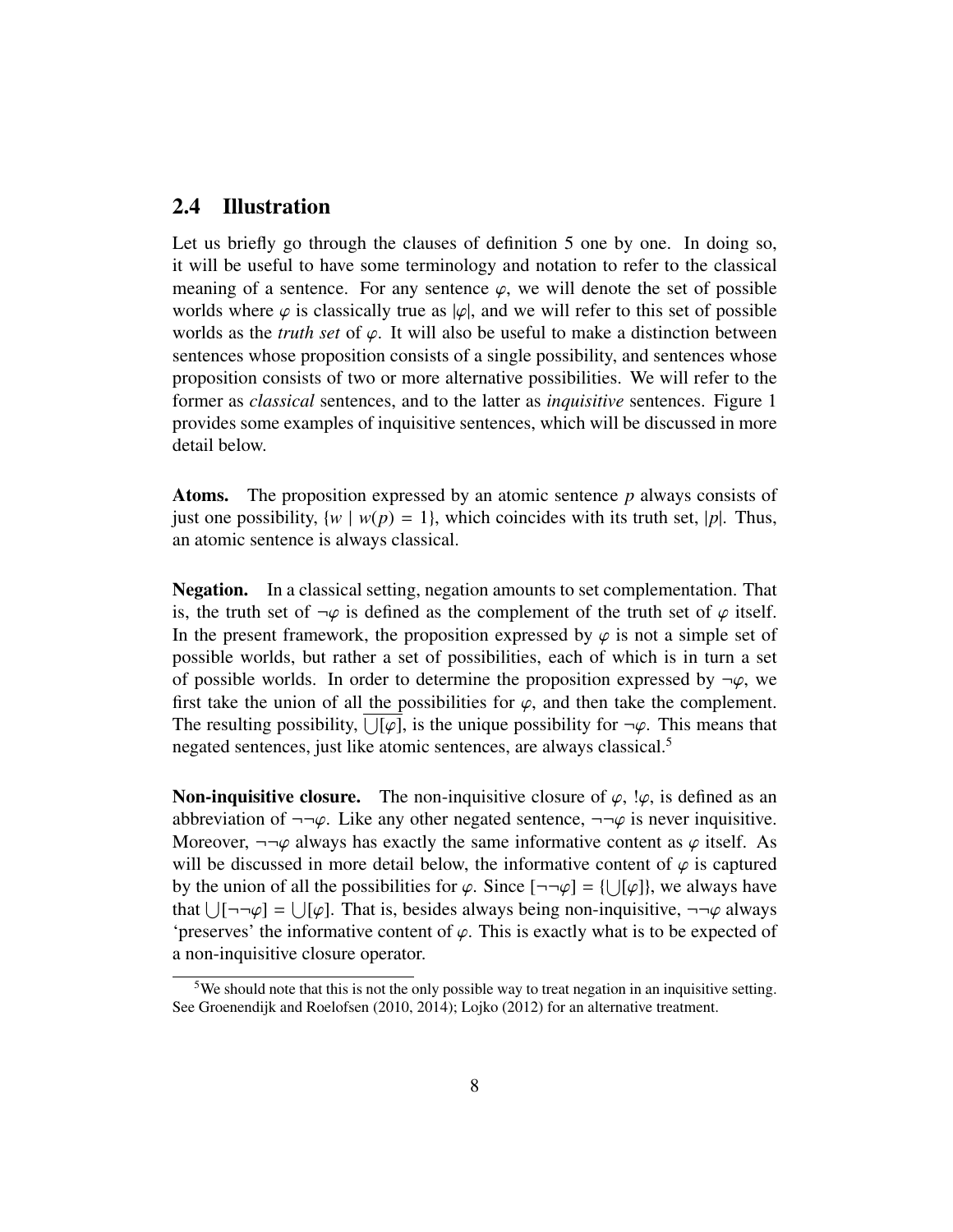<span id="page-9-1"></span>

<span id="page-9-4"></span><span id="page-9-3"></span><span id="page-9-2"></span><span id="page-9-0"></span>Figure 1: Some examples of inquisitive sentences. In each figure, 11 is a possible world where both *p* and *q* are true, 10 is a possible world where *p* is true and *q* is false, etcetera.

Disjunction. Disjunctions are typically inquisitive. To determine the proposition expressed by a disjunction  $\varphi \lor \psi$  we first collect all possibilities for  $\varphi$  and all possibilities for  $\psi$ , and then apply ALT to obtain a proposition. For instance, as depicted in figure [1\(a\),](#page-9-1) the proposition expressed by  $p \vee q$  consists of two possibilities: the possibility that *p*, and the possibility that *q*.

**Non-informative closure.** The non-informative closure of  $\varphi$ ,  $\varphi$ , is defined as an abbreviation of  $\varphi \vee \neg \varphi$ . This means that  $[\varphi] = \text{Aut}([\varphi] \cup [\neg \varphi])$ . For instance, as depicted in figure [1\(b\),](#page-9-2) the proposition expressed by ?*p* consists of two possibilities, the possibility that *p*, and the possibility that  $\neg p$ . In general,  $\varphi \vee \neg \varphi$ is never informative, and always preserves the inquisitive content of  $\varphi$ , in a sense to be made more precise below. This is exactly what is to be expected of a noninformative closure operator.

**Conjunction.** To determine the proposition expressed by a conjunction  $\varphi \wedge \psi$ we take the pairwise intersection of all possibilities for  $\varphi$  and all possibilities for  $\psi$ , and then apply ALT to obtain a proposition. Notice that if  $\varphi$  and  $\psi$  are both classical, then conjunction simply amounts to intersection, just as in the clas-sical setting. Figure [1\(c\)](#page-9-3) depicts the proposition expressed by  $?p \wedge ?q$ . In this case both conjuncts are inquisitive, and conjunction amounts to pairwise intersection.

Implication. The clause for implication is the one that is most involved. Let us consider two cases separately. First, suppose that the consequent of the implication,  $\psi$ , is non-inquisitive. As a concrete example, take  $(p \lor q) \to r$ . In this case, there exists only one function from  $[\varphi] = { |p|, |q| }$  to  $[\psi] = { |r| }$ , namely the function that maps both |*p*| and |*q*| to |*r*|. Call this function  $f_*$ . Then the only possibility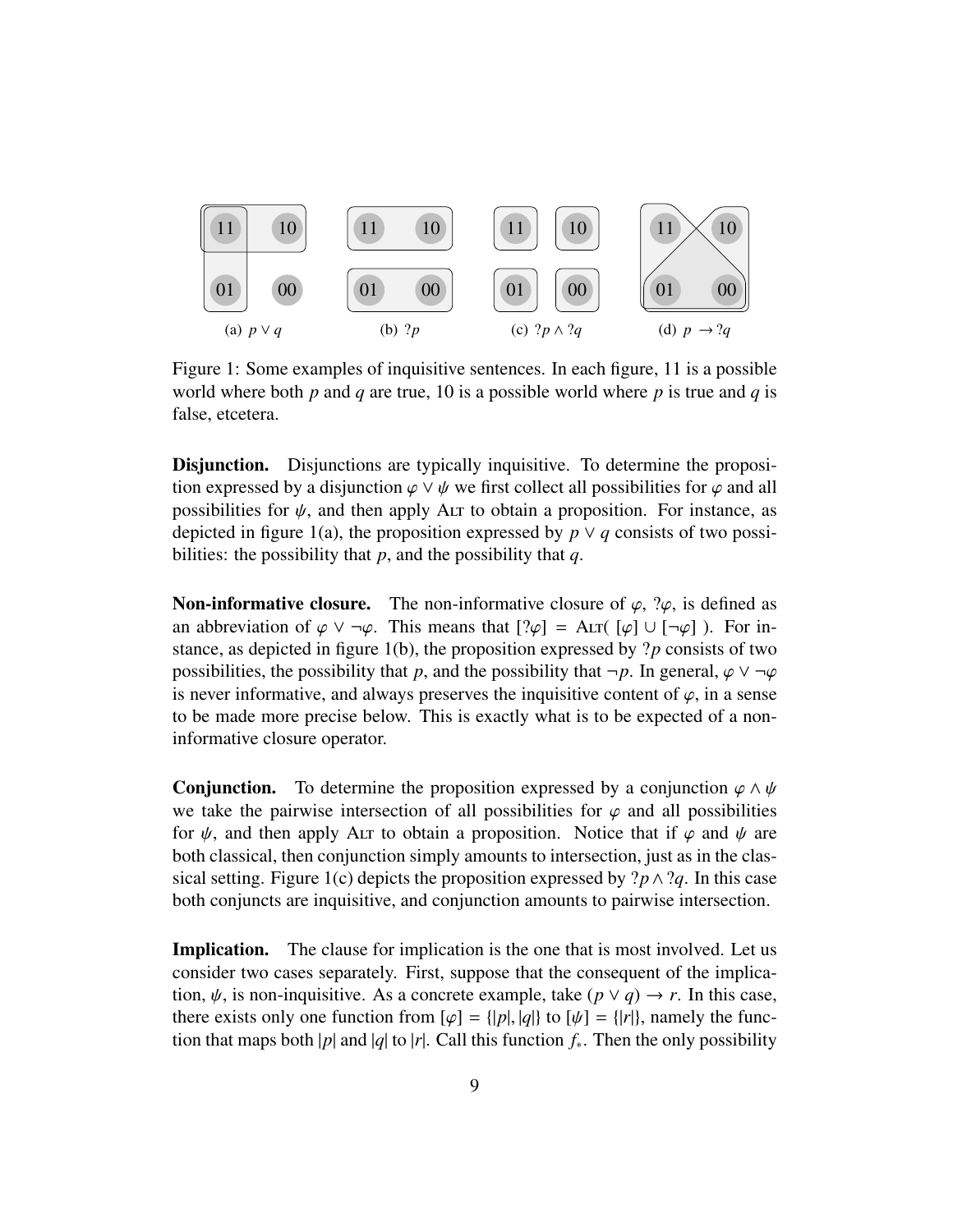for  $[\varphi \to \psi]$  is  $\gamma_{f_*}$ , which is defined as follows:

$$
\bigcap_{\alpha\in[\varphi]}(\alpha\Rightarrow f_*(\alpha))
$$

Given the definition of  $\Rightarrow$ , this amounts to  $|(p \rightarrow r) \land (q \rightarrow r)|$ , which can be simplified to  $|(p \vee q) \rightarrow r|$ . Thus,  $(p \vee q) \rightarrow r$  behaves classically. And this holds more generally: whenever the consequent  $\psi$  of a conditional  $\varphi \to \psi$  is non-inquisitive, the unique possibility for that conditional is  $|\varphi \to \psi|$ .

Now suppose that  $\psi$  is inquisitive, but that the antecedent,  $\varphi$ , is non-inquisitive. Take as a concrete example the conditional question  $p \rightarrow ?q$ . In this case, there is one possibility for the antecedent, |p|, and two for the consequent,  $|q|$  and  $|\neg q|$ . So there are two functions from [ $\varphi$ ] to [ $\psi$ ] in this case, one mapping |p| to |q|, and one mapping |p| to  $|\neg q|$ . Call the first  $f_q$  and the second  $f_{\neg q}$ . The corresponding possibilities are:

$$
\gamma_{f_q} = |p| \Rightarrow |q| = |p \rightarrow q|
$$
  

$$
\gamma_{f_{\neg q}} = |p| \Rightarrow |\neg q| = |p \rightarrow \neg q|
$$

So the proposition expressed by  $p \rightarrow ?q$  is  $\{|p \rightarrow q|, |p \rightarrow \neg q|\}$ , as depicted in figure [1\(d\).](#page-9-4) This reflects the empirical observation that the expected answers to a conditional question like (4) are (5a) and (5b):

- (4) If John goes to London, will he fly British Airways?
- (5) a. Yes, if he goes to London, he will fly BA.
	- b. No, if he goes to London, he won't fly BA.

**Implication and negation.** Before moving on, let us briefly remark that negation and implication are closely related in the present system. Namely,  $\neg \varphi$  is always equivalent with  $\varphi \to \bot$ , where  $\bot$  can be any sentence that expresses the absurd proposition {∅}. This conception will be useful in section [3.4.](#page-23-0)

#### 2.5 Informative and inquisitive content

In the introduction, we pointed out informally that propositions, construed as sets of alternative possibilities, capture both the informative and the inquisitive content of a sentence. Now we are in a position to say more precisely what this means. The *informative content* of a sentence  $\varphi$ , denoted by info( $\varphi$ ), is characterized by the *union* of all the possibilities for  $\varphi$ . Possible worlds that are not included in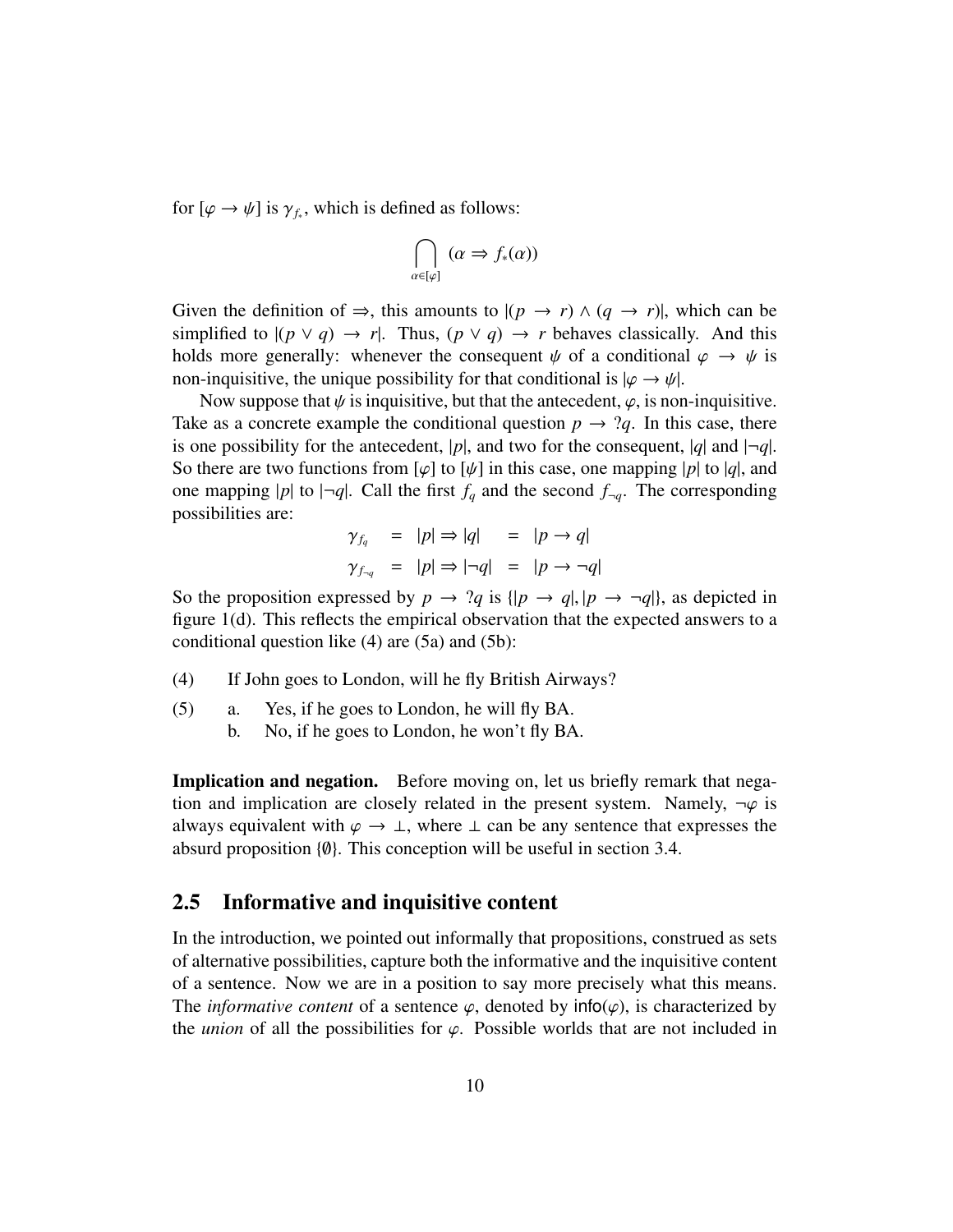$\bigcup[\varphi]$  are eliminated from the common ground if any of the updates proposed by  $\varphi$  is realized. In this sense,  $\varphi$  proposes to eliminate any possible world that is not  $\varphi$  is realized. In this sense,  $\varphi$  proposes to eliminate any possible world that is not  $\inf \bigcup_{\text{The}} [\varphi].$ 

The *inquisitive content* of a sentence  $\varphi$ , denoted by  $\text{inq}(\varphi)$ , should capture what kind of response is needed to settle the proposal expressed by  $\varphi$ . One way to settle this proposal is to *accept* it, and to provide enough information to realize one or more of the proposed updates. Another way to settle the proposal is to *reject* it. Thus, the inquisitive content of  $\varphi$  must reflect what kind of information is required to realize one of the proposed updates, or to reject the proposal altogether. The information that is required to realize one of the proposed updates is determined by the possibilities for  $\varphi$ , while the information that is required to reject the proposal is determined by the unique possibility for  $\neg \varphi$ . Thus, on a first approximation, inq( $\varphi$ ) should be defined as  $[\varphi] \cup [\neg \varphi]$ . However, this definition needs to be refined. In line with earlier remarks, only the *maximal* possibilities in [ϕ] <sup>∪</sup> [¬ϕ] really determine which information is *required* to settle the proposal expressed by  $\varphi$ . Thus, inq( $\varphi$ ) is defined as ALT ([ $\varphi$ ]  $\cup$  [¬ $\varphi$ ]). Incidentally, the only non-maximal possibility in  $\lbrack \varphi \rbrack \cup \lbrack \neg \varphi \rbrack$ , if any, is the *empty* possibility. So the only effect of Alt here, if any, is to remove the empty possibility. In sum:

Definition 8 (Informative and inquisitive content).

- $info(\varphi) = \bigcup [\varphi]$
- inq( $\varphi$ ) = ALT ([ $\varphi$ ] ∪ [¬ $\varphi$ ])

The inquisitive content of a sentence  $\varphi$  always corresponds with the proposition expressed by  $?$  $\varphi$ .

**Proposition 9.** For any sentence  $\varphi$ ,  $\text{inq}(\varphi) = [? \varphi]$ 

The informative content of a sentence always corresponds with its truth set.

#### **Proposition 10.** For any sentence  $\varphi$ , info( $\varphi$ ) =  $|\varphi|$

This means that the system presented here extends classical propositional logic in a 'conservative' way: every sentence is assigned exactly the same informative content as in the classical setting. The difference is that classical propositional logic is *exclusively* concerned with informative content, while our system captures inquisitive content as well.

Finally, informative and inquisitive content completely exhaust the meaning of a sentence in the present system. Two sentences have the same informative and inquisitive content if and only if they express exactly the same proposition.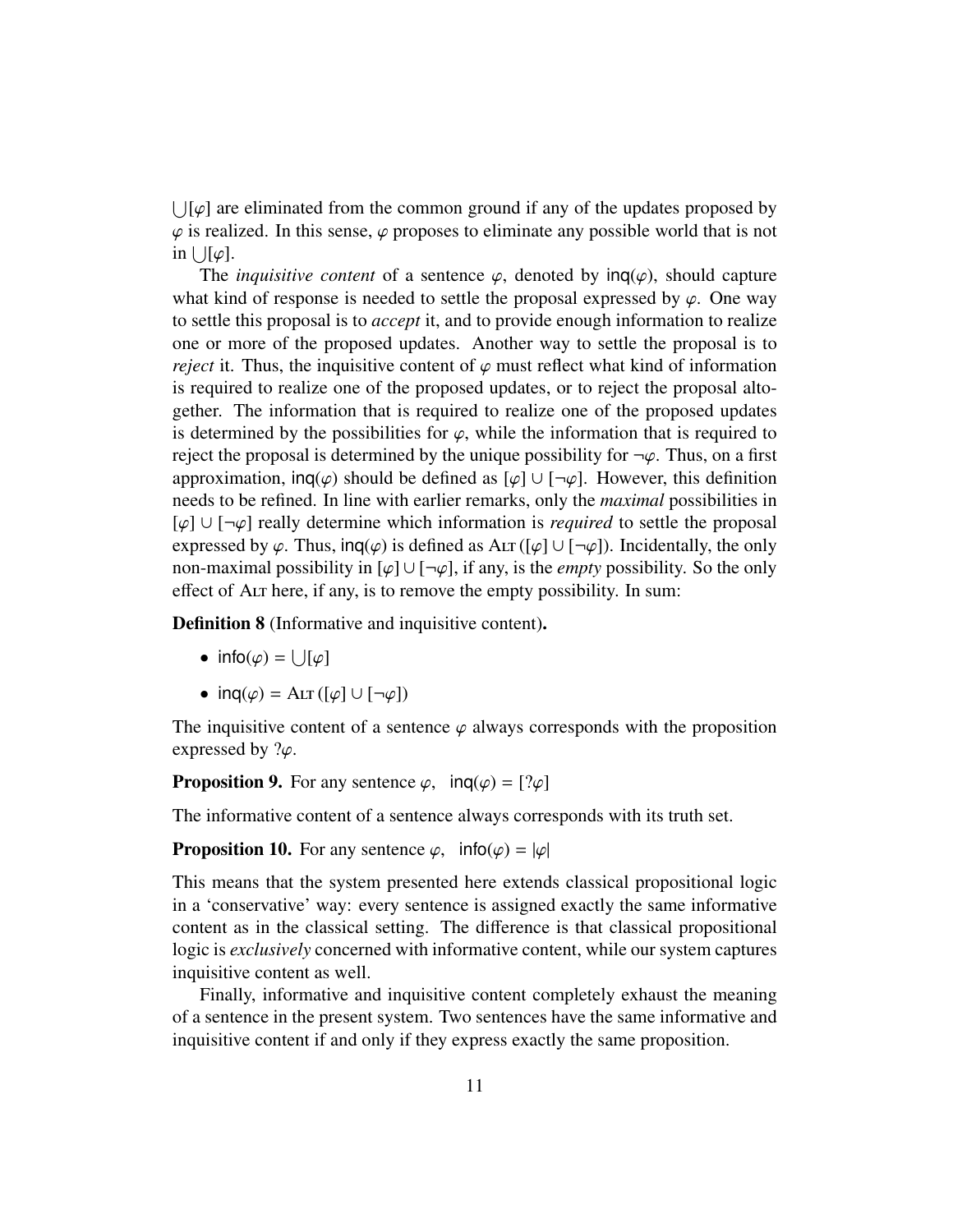**Proposition 11** (Informative and inquisitive content exhaust meaning). For any  $\varphi$  and  $\psi$ ,  $[\varphi] = [\psi] \iff \text{info}(\varphi) = \text{info}(\psi)$  and  $\text{inq}(\varphi) = \text{inq}(\psi)$ 

### 2.6 Informative and inquisitive sentences

We will say that a sentence  $\varphi$  is informative if and only if info( $\varphi$ ) does not cover the entire logical space. In this case, there are possible worlds that are not included in  $\bigcup[\varphi]$ , and  $\varphi$  proposes to eliminate these possible worlds from the common ground ground.

We will say that  $\varphi$  is inquisitive if and only if  $\varphi$  does not provide enough information to establish any of the updates that it proposes. In this case, an informative response is required in order to establish one or more of the proposed updates.

When does  $\varphi$  not provide enough information to establish any of the updates that it proposes? Just in case  $\text{info}(\varphi)$  is not contained in any of the possibilities for  $\varphi$ . But info( $\varphi$ ) is defined as  $\bigcup [\varphi]$ . So if info( $\varphi$ ) is contained in some possibility<br>for  $\varphi$ , then it must actually coincide with that possibility, and we must have that for  $\varphi$ , then it must actually *coincide* with that possibility, and we must have that info( $\varphi$ )  $\in$  [ $\varphi$ ]. So  $\varphi$  is inquisitive if and only if info( $\varphi$ )  $\notin$  [ $\varphi$ ]. In sum:

Definition 12 (Informative and inquisitive sentences).

- $\varphi$  is *informative* iff  $\text{info}(\varphi) \neq \omega$ ;
- $\varphi$  is *inquisitive* iff  $\mathsf{info}(\varphi) \notin [\varphi]$ .

Inquisitive sentences can also be characterized as sentences expressing a proposition that contains at least two alternative possibilities.

<span id="page-12-0"></span>**Proposition 13** (Alternative characterization of inquisitive sentences).

•  $\varphi$  is *inquisitive* iff [ $\varphi$ ] contains at least two alternative possibilities.

In illustrating the clauses of our semantics, we saw that it was useful to also have a term for *classical* sentences, whose proposition consists of exactly one possibility.

Definition 14 (Classical sentences).

•  $\varphi$  is *classical* iff  $[\varphi]$  contains exactly one possibility.

Clearly, given proposition [13,](#page-12-0) a sentence is classical just in case it is non-inquisitive.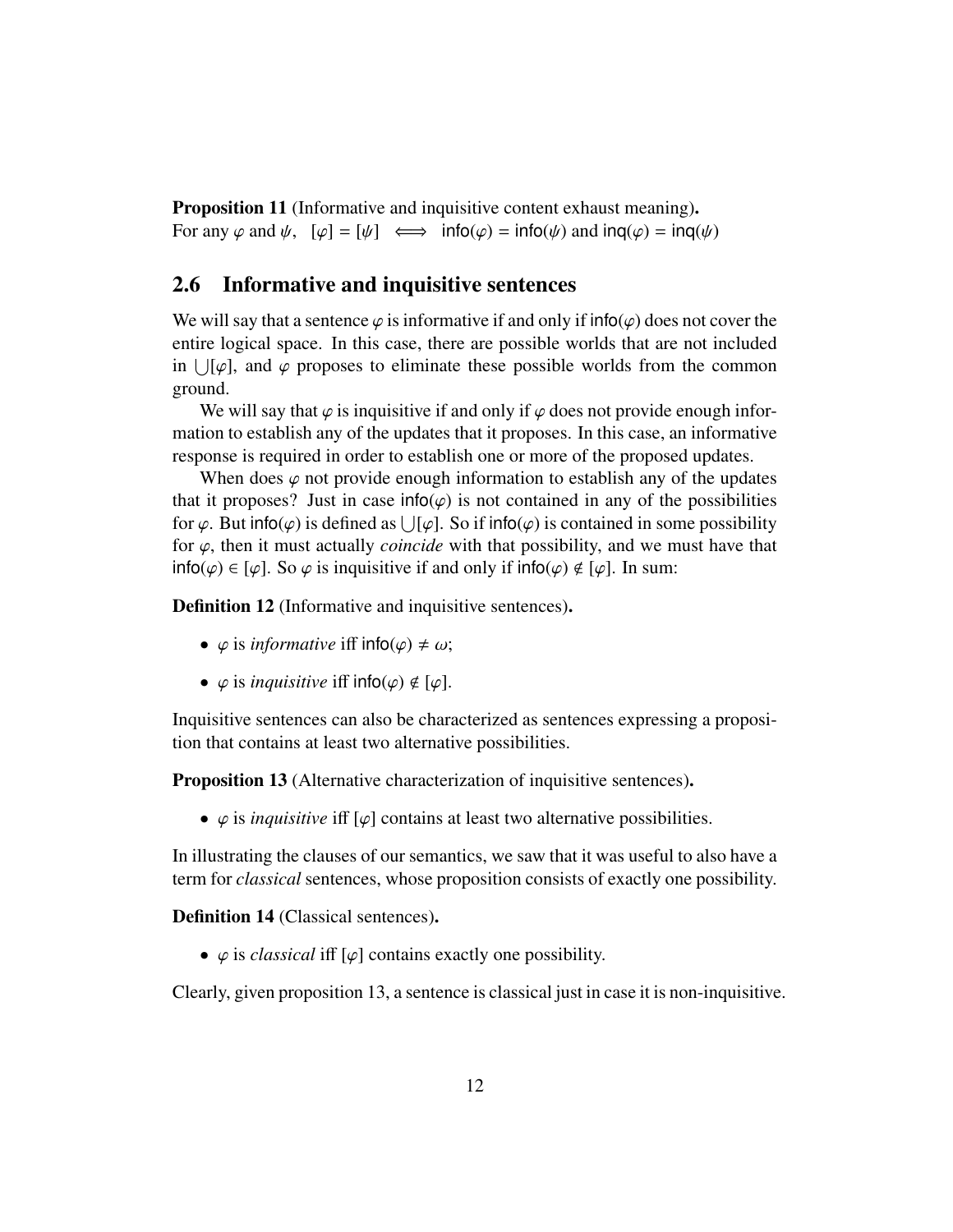Proposition 15 (Classical and inquisitive sentences).

•  $\varphi$  is classical iff it is not inquisitive.

Classical sentences 'behave classically' in the sense that their unique possibility always coincides with their truth set. Interestingly, such classical behavior is preserved by all connectives except for disjunction.

Proposition 16 (Connectives preserving classical behavior). For any proposition letter *p* and any sentences  $\varphi$  and  $\psi$ :

- 1. *p* and  $\neg \varphi$  are classical;
- 2. If both  $\varphi$  and  $\psi$  are classical, then so is  $\varphi \wedge \psi$ ;
- 3. If  $\psi$  is classical, then so is  $\varphi \to \psi$ .

It follows that any disjunction-free sentence is classical, which means that disjunction is the only source of non-classical behavior in the present system.

Corollary 17. Any disjunction-free sentence is classical.

Tautologies are defined as sentences that express the trivial proposal, and contradictions are defined as sentences that express the absurd proposal.

Definition 18 (Tautologies and contradictions).

- $\varphi$  is a *tautology* iff  $[\varphi] = {\omega}$
- $\varphi$  is a *contradiction* iff  $[\varphi] = \{\emptyset\}$

It is easy to see that a sentence is a contradiction in the present system iff it is a classical contradiction. However, this does not hold for tautologies. Classically, a sentence is meaningful (non-tautological) iff it is informative. In the present system, a sentence is meaningful if it is informative, but also if it is inquisitive. Thus, a sentence like ?*p*, which is a classical tautology, is now meaningful.

Conversely, any sentence which is *not* informative or inquisitive is a tautology. So the only way for a sentence to be meaningful in the present system is to be informative or inquisitive.

Proposition 19. A sentence is a non-tautological iff it is informative or inquisitive.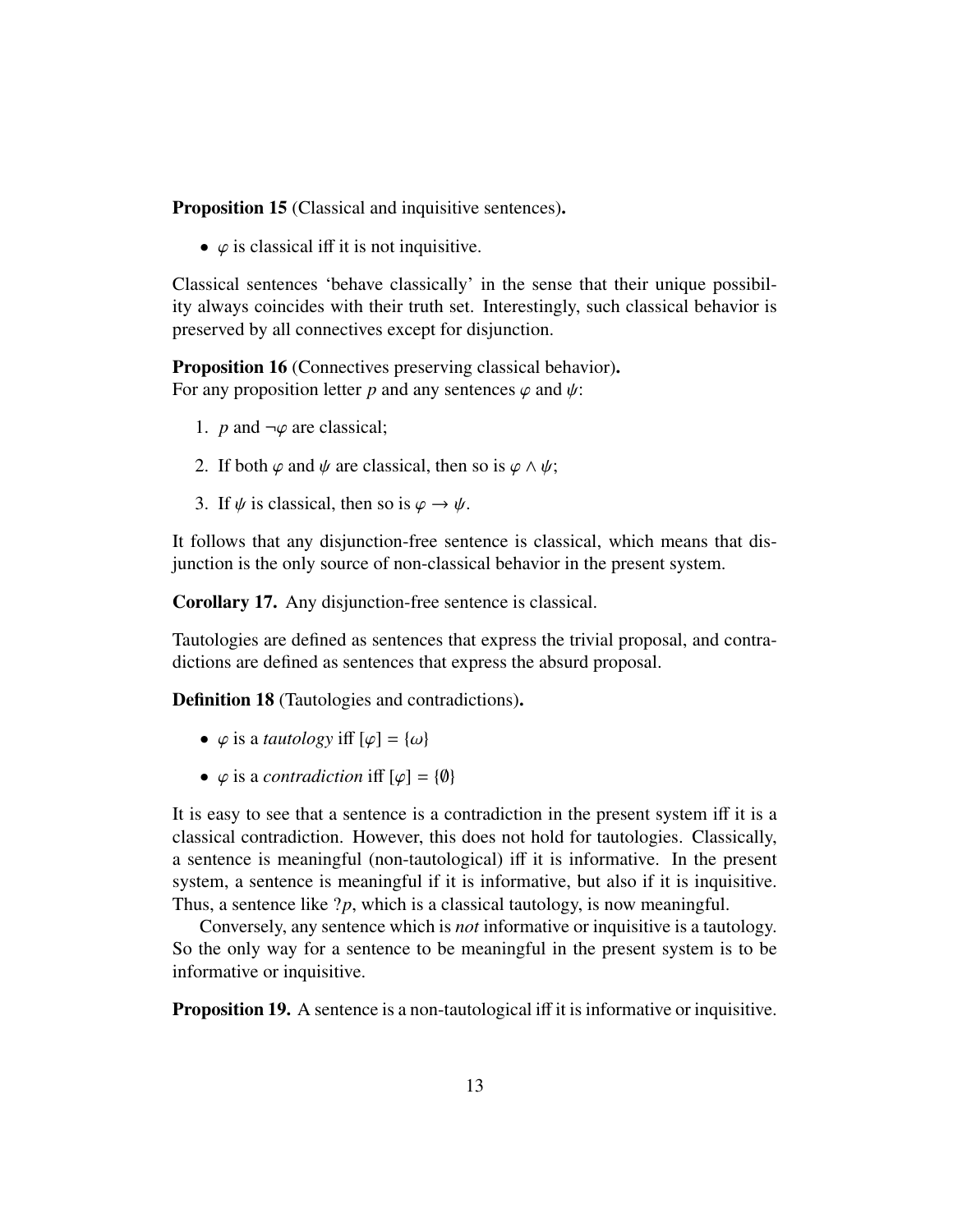Informative and inquisitive sentences have been defined directly in terms of the propositions that they express. However, they can also be characterized in terms of our syntactic non-inquisitive and non-informative closure operators.

Definition 20 (Equivalence).

Two sentences  $\varphi$  and  $\psi$  are *equivalent*,  $\varphi \sim \psi$ , if and only if  $[\varphi] = [\psi]$ .

Proposition 21 (Semantic categories and syntactic operators).

- 1.  $\varphi$  is non-informative iff  $\varphi \sim ?\varphi$
- 2.  $\varphi$  is non-inquisitive iff  $\varphi \sim \varphi$

### 2.7 Proper possibilities and the empty possibility

Possibilities have been defined as arbitrary sets of possible worlds. This means, in particular, that the *empty* set of possible worlds also counts as a possibility. It is worth commenting briefly on this feature of the system.

First, note that the empty possibility, unlike any other possibility, embodies an update that always leads to an *inconsistent* common ground. Thus, assuming that conversational participants aim to maintain a consistent common ground, the empty possibility embodies an update that cannot seriously be proposed, and certainly will never be established. In this light, we really only think of non-empty possibilities as proper possibilities.

Definition 22 (Proper possibilities).

- A proper possibility is a non-empty set of possible worlds;
- For any sentence  $\varphi$ ,  $\Pi(\varphi)$  will denote the set of proper possibilities for  $\varphi$ .

There is only one proposition that contains the empty possibility, namely the absurd proposition, {∅}, which is expressed by contradictions. Propositions expressed by non-contradictory sentences always consist entirely of proper possibilities. This means that the set of proper possibilities for a sentence always completely determines its meaning.

**Proposition 23** (Proper possibilities fully determine meaning).

For any two sentences  $\varphi$  and  $\psi$ :

•  $[\varphi] = [\psi]$  iff  $\Pi(\varphi) = \Pi(\psi)$ 

This concludes the recapitulation of the basic system of inquisitive semantics that covers informative and inquisitive content. We now turn to the main concern of this paper of adding attentive content as a third component of meaning.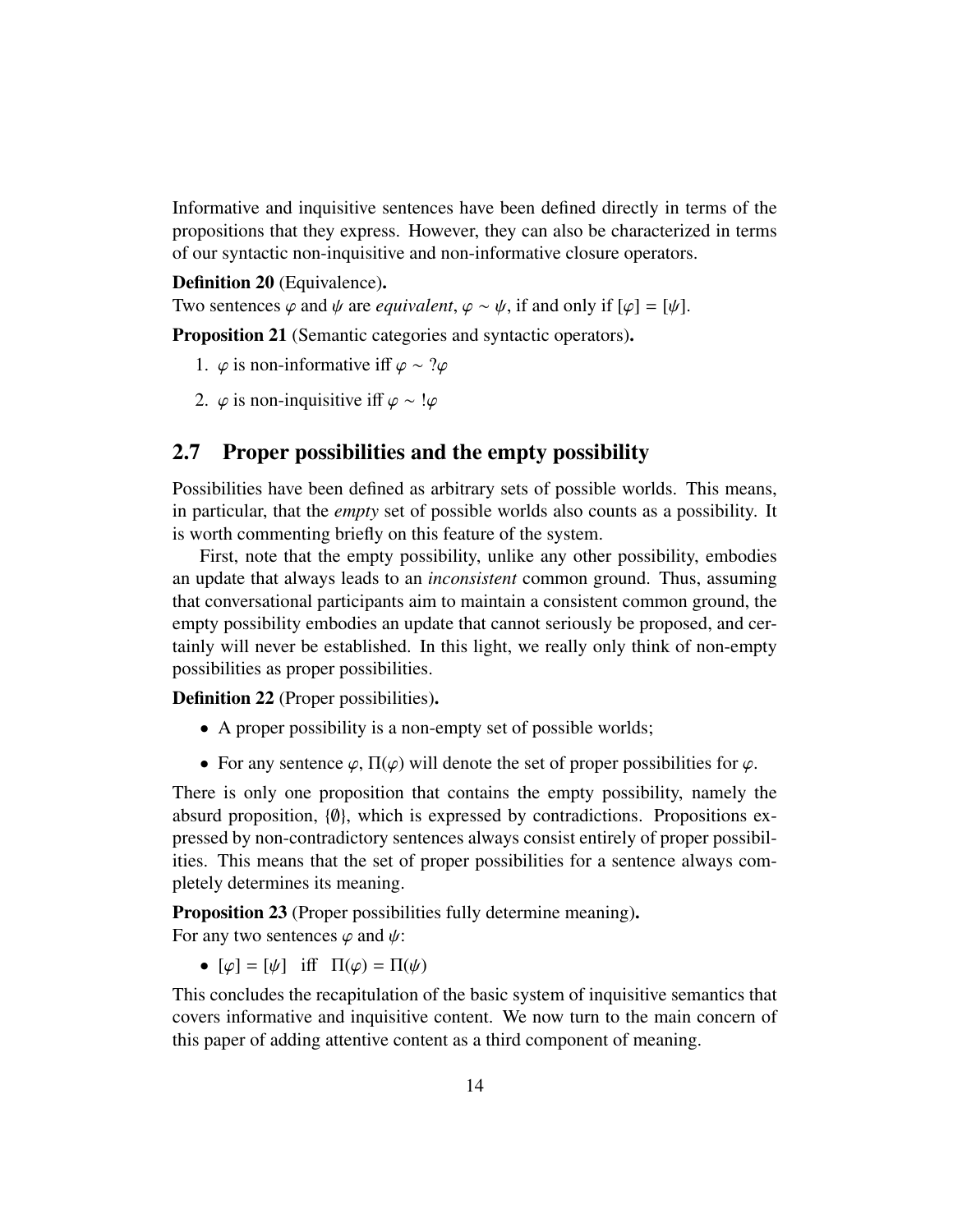## <span id="page-15-0"></span>3 Attention

We observed in the introduction that, at least in some intuitive sense, the semantic contribution of sentences like (6) lies in their potential to draw attention to certain possibilities, in this case the possibility that John is in London.

(6) John might be in London.

The conception of a proposition as a set of possibilities is ideally suited to capture this intuition. We can simply think of the proper possibilities for a sentence  $\varphi$ as the possibilities that  $\varphi$  draws attention to; the possibilities that it proposes to take into consideration. At the same time, we can still think of  $\varphi$  as providing the information that at least one of the possibilities in  $\lbrack \varphi \rbrack$  obtains, and as requesting information in order to establish one or more of these possibilities. Thus, if a proposition is conceived of as a set of possibilities, it may in principle capture the informative, inquisitive, and attentive content of a sentence all at once.

Recall that in section [2](#page-3-0) propositions were formally defined as sets of *alternative* possibilities. This was because non-maximal possibilities did not contribute in any way to the representation of informative and inquisitive content, and these were the only aspects of meaning that we were interested in. However, as soon as attentive content becomes of interest, non-maximal possibilities should be taken into account as well. In general, there is no reason why a sentence may not draw attention to two possibilities  $\alpha$  and  $\beta$  such that  $\alpha \subset \beta$ . Thus, there is no general need to filter out non-maximal possibilities anymore.

What we do want to preserve is the characteristic feature of our system that the meaning of a sentence is completely determined by its *proper* possibilities. Thus, we will assure that the proposition expressed by non-contradictory sentences always consists entirely of proper possibilities. As before, the only proposition that contains the empty possibility will be  $\{\emptyset\}$ , the absurd proposition, expressed by contradictions.

#### <span id="page-15-1"></span>Definition 24 (Propositions).

A proposition is either a non-empty set of proper possibilities, or {∅}.

In defining the semantics of our formal language, we will of course no longer make use of ALT (which turned any  $P$  into a set of *alternative* possibilities), but rather of a function Pro, which turns any  $P$  into a proposition in the sense of definition [24.](#page-15-1) Other than this, the semantics remains untouched.<sup>[6](#page-15-2)</sup>

<span id="page-15-2"></span><sup>6</sup>This semantics was first introduced under the name of *possibility semantics* in [Ciardelli](#page-36-4) [\(2009\)](#page-36-4), where it served a different purpose, namely, to directly associate possibilities to first-order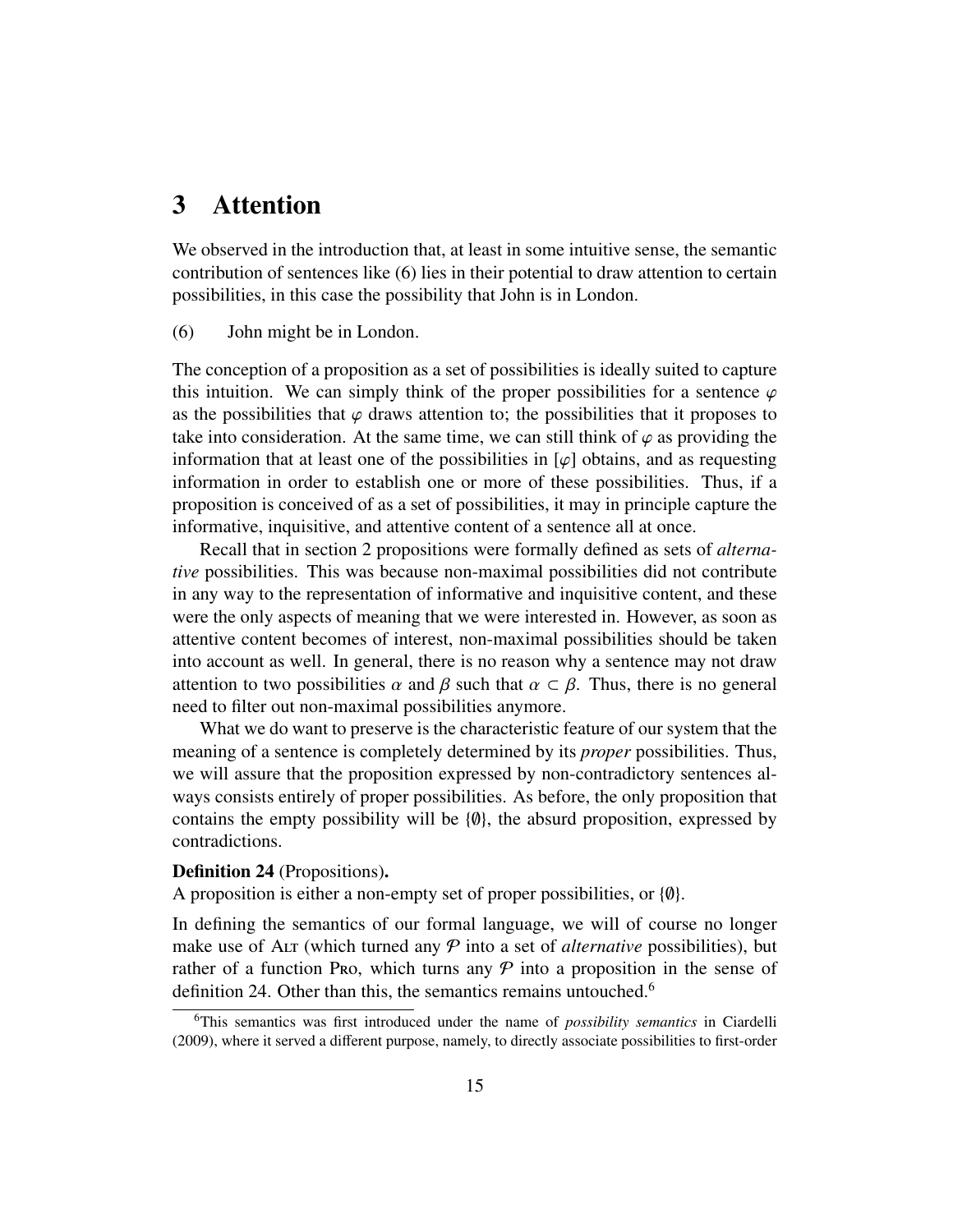**Definition 25.** Pro  $P = \begin{cases} P - \{0\} & \text{if } P \neq \{0\} \\ Q & \text{if } Q = \{0\} \end{cases}$  $P$  if  $P = \{\emptyset\}$ 

<span id="page-16-0"></span>Definition 26 (Unrestricted inquisitive semantics).

- 1.  $||p|| = { w | w(p) = 1 }$  if *p* is atomic
- 2.  $[\lbrack -\varphi \rbrack] = {\cup}[\lbrack \varphi \rbrack]$
- 3.  $\left[\phi \vee \psi\right] = \text{Pro} \left(\left[\phi\right] \cup \left[\left[\psi\right]\right]\right)$
- 4.  $[\![\varphi \wedge \psi]\!] = \text{Pro} \{\alpha \cap \beta \mid \alpha \in [\![\varphi]\!] \text{ and } \beta \in [\![\psi]\!] \}$
- 5.  $\llbracket \varphi \to \psi \rrbracket = \text{Pro} \{ \gamma_f \mid f \in \llbracket \psi \rrbracket^{\llbracket \varphi \rrbracket} \},\$  $| f \in [\![\psi]\!]^{[\![\varphi]\!]}$ , where  $\gamma_f = \bigcap_{\alpha \in [\![\varphi]\!]} (\alpha \Rightarrow f(\alpha))$

In comparing the system defined in section [2](#page-3-0) with the one defined here, we will refer to the former as *restricted* inquisitive semantics, or  $\ln q_{\tau}$  for short, and to the latter as *unrestricted* inquisitive semantics, or  $\text{Inq}_{\emptyset}$  for short.

Notice that in definition [26](#page-16-0) we use the notation  $\llbracket \varphi \rrbracket$  in order to avoid confusion with  $[\varphi]$ . Thus,  $|\varphi|$  is the proposition that is classically expressed by  $\varphi$ ,  $[\varphi]$  is the proposition expressed by  $\varphi$  in  $\text{Inq}_{\varphi}$ , and  $\llbracket \varphi \rrbracket$  is the proposition expressed by  $\varphi$ <br>in lng. If no confusion arises, we will henceforth simply refer to  $\llbracket \varphi \rrbracket$  as the in  $\text{Inq}_{\emptyset}$ . If no confusion arises, we will henceforth simply refer to  $\llbracket \varphi \rrbracket$  as the proposition expressed by  $\varphi$  and to the elements of  $\llbracket \varphi \rrbracket$  as the possibilities for  $\varphi$ proposition expressed by  $\varphi$ , and to the elements of  $\llbracket \varphi \rrbracket$  as the possibilities for  $\varphi$ .

The basic formal connection between  $\text{Inq}_{\phi}$  and  $\text{Inq}_{\theta}$  is that [ $\varphi$ ] always consists the *alternative* possibilities in  $\llbracket \varphi \rrbracket$ of the *alternative* possibilities in  $[\![\varphi]\!]$ .

**Proposition 27.** For every sentence  $\varphi$ ,  $[\varphi] = \text{Aut} [\varphi]$ 

<span id="page-16-1"></span>**Corollary 28.** For every sentence  $\varphi$ ,  $\bigcup [\![\varphi]\!] = \bigcup [\varphi] = |\varphi|$ 

We will continue to use  $\Pi(\varphi)$  to denote the set of proper possibilities for  $\varphi$ . As in  $Inq_{\mathcal{L}}$ , the meaning of a sentence is determined by its proper possibilities.

Proposition 29 (Proper possibilities fully determine meaning). For any two sentences  $\varphi$  and  $\psi$ :

•  $\llbracket \varphi \rrbracket = \llbracket \psi \rrbracket$  iff  $\Pi(\varphi) = \Pi(\psi)$ 

formulas that lack maximal supporting states. The only difference with the definition given there is that, in the present setting, the empty state is filtered out from any consistent proposition.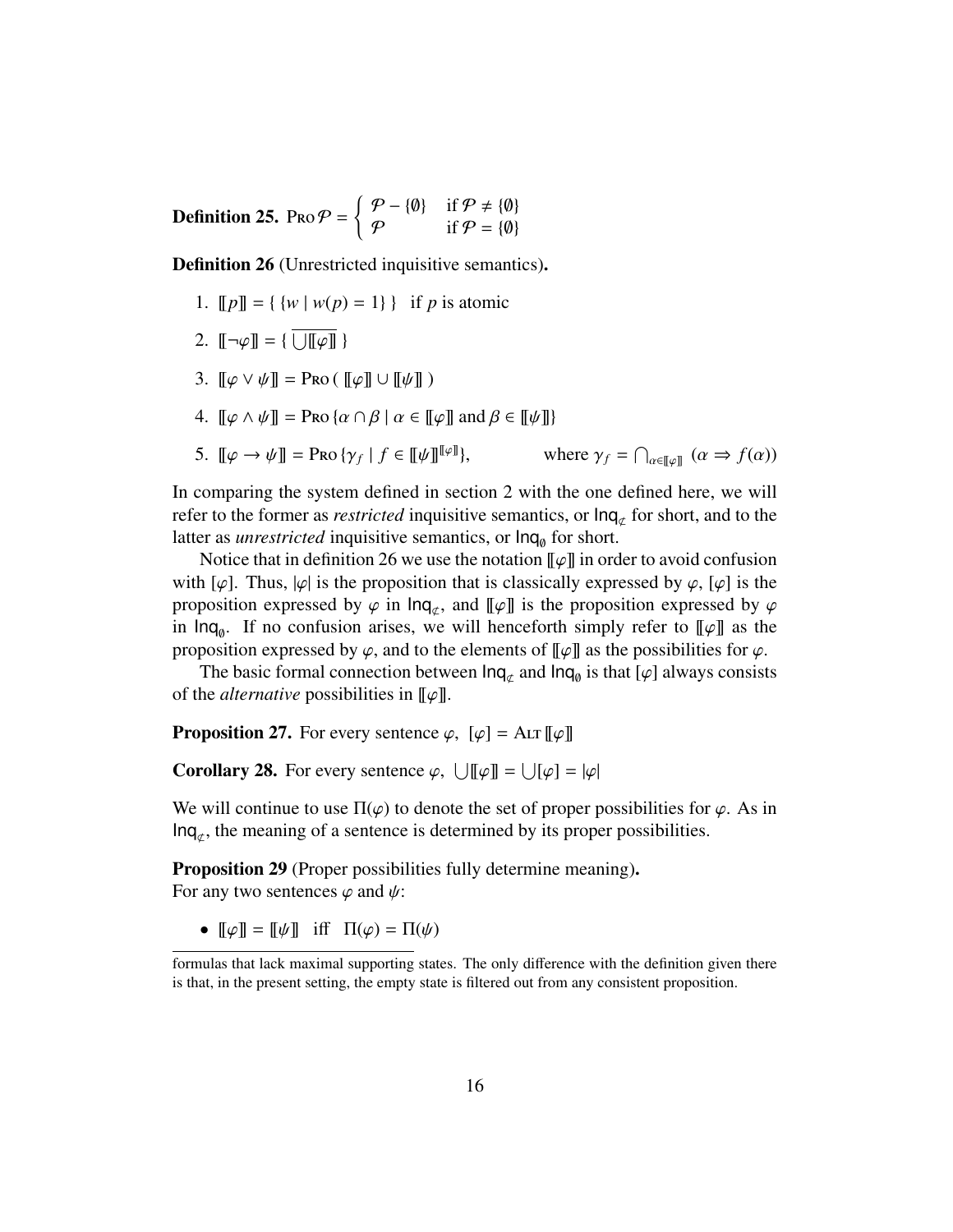#### 3.1 Informativeness, inquisitiveness, and attentiveness

As in  $\text{Inq}_{\varphi}$ , the informative content of a sentence  $\varphi$  in  $\text{Inq}_{\theta}$  is characterized by the union of all the possibilities for  $\varphi$  info $(\varphi)$  =  $\Box$  as stated above  $\Box$   $\Box$  = union of all the possibilities for  $\varphi$ , info( $\varphi$ ) =  $\bigcup [\varphi]$ . As stated above,  $\bigcup [\varphi]$  =  $\bigcup [\varphi]$  for every  $\varphi$ , so the informative content of a sentence is exactly the  $\bigcup[\varphi] = |\varphi|$  for every  $\varphi$ , so the informative content of a sentence is exactly the same in  $Inq_{\emptyset}$  and in  $Inq_{\emptyset}$ . In particular,  $Inq_{\emptyset}$  preserves the classical treatment of informative content, just as  $\text{Inq}_{\sigma}$  did.

The notion of inquisitive content also remains exactly the same. In order to determine the inquisitive content of a sentence  $\varphi$ , we first collect all the possibilities for  $\varphi$  and all the possibilities for  $\neg \varphi$ , obtaining  $[\![\varphi]\!] \cup [\![\neg \varphi]\!]$ , and then filter out nonmaximal possibilities using Altr. Even though  $\llbracket \varphi \rrbracket$  now may contain non-maximal possibilities, the end-result of this procedure will be the same as in  $\text{Inq}_\alpha$ .

Definition 30 (Informative and inquisitive content).

- info $(\varphi) = \bigcup [\![\varphi]\!]$
- $\text{ind}(\varphi) = \text{Arr} (\llbracket \varphi \rrbracket \cup \llbracket \neg \varphi \rrbracket)$

We also still have that  $\text{inq}(\varphi) = [\varphi]$  for every  $\varphi$ . However, it is *not* the case for every  $\varphi$  that ing( $\varphi$ ) = [[? $\varphi$ ]], again reflecting the fact that inquisitive content is characterized exclusively in terms of *alternative* possibilities.

**Proposition 31.** For every sentence  $\varphi$ , inq( $\varphi$ ) = [ $?$  $\varphi$ ]

Now let us turn to the characterization of informative and inquisitive sentences. The basic definitions directly carry over from  $\text{Inq}_{\phi}$  to  $\text{Inq}_{\phi}$ :

Definition 32 (Informative and inquisitive sentences).

- $\varphi$  is informative if and only if info( $\varphi$ )  $\neq \omega$ ;
- $\varphi$  is inquisitive if and only if  $\text{info}(\varphi) \notin [\![\varphi]\!]$ .

The alternative characterization of inquisitive sentences given in proposition [13](#page-12-0) also carries over to  $\text{Inq}_{\emptyset}$ , although here it is important to emphasize, again, that in order for  $\varphi$  to be inquisitive,  $[\![\varphi]\!]$  must really contain two or more *alternative* possibilities, not just two or more possibilities. For instance, if  $\varphi = p \vee (p \wedge q)$ , then  $[\![\varphi]\!] = \{|p|, |p \wedge q|\}$ , while info( $\varphi$ ) = |p|. So  $[\![\varphi]\!]$  contains two possibilities, but  $info(\varphi) \in [\varphi]$  which means that  $\varphi$  provides enough information to realize one of the proposed updates, and therefore that  $\varphi$  is not inquisitive. More generally, as long as  $\llbracket \varphi \rrbracket$  contains only one maximal possibility (besides an arbitrary number of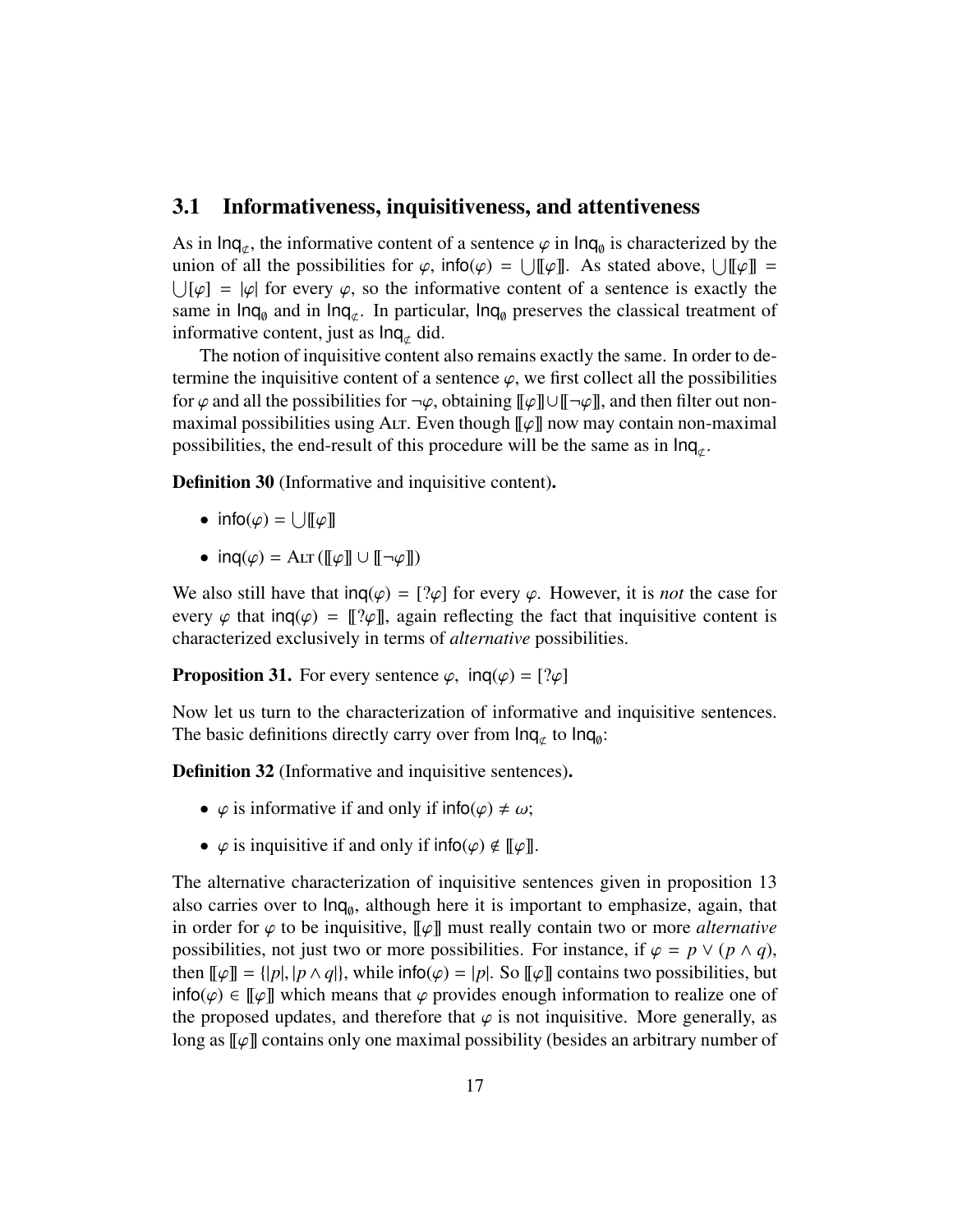non-maximal possibilities) it provides enough information to establish one of the updates that it proposes, and it is therefore not inquisitive. Only if  $\llbracket \phi \rrbracket$  contains two or more alternative possibilities, can we be sure that  $\varphi$  is inquisitive.

Proposition 33 (Alternative characterization of inquisitive sentences).

•  $\varphi$  is inquisitive iff  $\llbracket \varphi \rrbracket$  contains at least two alternative possibilities.

Besides inquisitiveness and informativeness, attentiveness also plays a role in  $Inq_{\emptyset}$ . The attentive content of a sentence  $\varphi$ , att $(\varphi)$ , will be defined as the set of proper possibilities for  $\varphi$ ,  $\Pi(\varphi)$ . These are the possibilities that  $\varphi$  draws attention to, that it proposes to take into consideration. It will be useful to introduce a second, more constrained notion of attentive content as well, which is embodied by the *non-maximal* possibilities for  $\varphi$ . Maximal possibilities partly determine attentive content, but also informative and inquisitive content. Non-maximal possibilities are insignificant as far as informative and inquisitive content are concerned. Thus, we can think of these non-maximal possibilities as making up the *residual attentive content* of a sentence  $\varphi$ , att<sub>*R*</sub>( $\varphi$ ). If att<sub>*R*</sub>( $\varphi$ )  $\neq$  0, that is, if  $\varphi$  draws attention to non-maximal possibilities, then we will say that  $\varphi$  has residual attentive content, or for short, that it is *attentive*.

Definition 34 (Attentiveness).

- att $(\varphi) = \Pi(\varphi)$
- att<sub> $R(\varphi)$ </sub> = att $(\varphi)$   $[\varphi]$
- $\varphi$  is attentive iff  $\text{att}_R(\varphi) \neq \emptyset$

In  $\text{In} \, \text{In} \, \text{q}_\tau$ , the meaning of a sentence was completely exhausted by its informative and inquisitive content. This is no longer the case in  $Inq<sub>0</sub>$ . For instance, *p* and  $p \vee (p \wedge q)$  have exactly the same informative and inquisitive content, but express different propositions in  $Inq<sub>0</sub>$ . However, the meaning of a sentence *is* fully determined by its informative, inquisitive, and residual attentive content.

**Proposition 35.** For any two sentences  $\varphi$  and  $\psi$ , the following are equivalent:

- 1.  $\mathbb{I}\varphi\mathbb{I} = \mathbb{I}\psi\mathbb{I}$
- 2. info( $\varphi$ ) = info( $\psi$ ), inq( $\varphi$ ) = inq( $\psi$ ), and att<sub>*R*</sub>( $\varphi$ ) = att<sub>*R*</sub>( $\psi$ )

As in  $\text{Inq}_{\tau}$ , tautologies are defined as sentences that express the trivial proposal, and contradictions are defined as sentences that express the absurd proposal.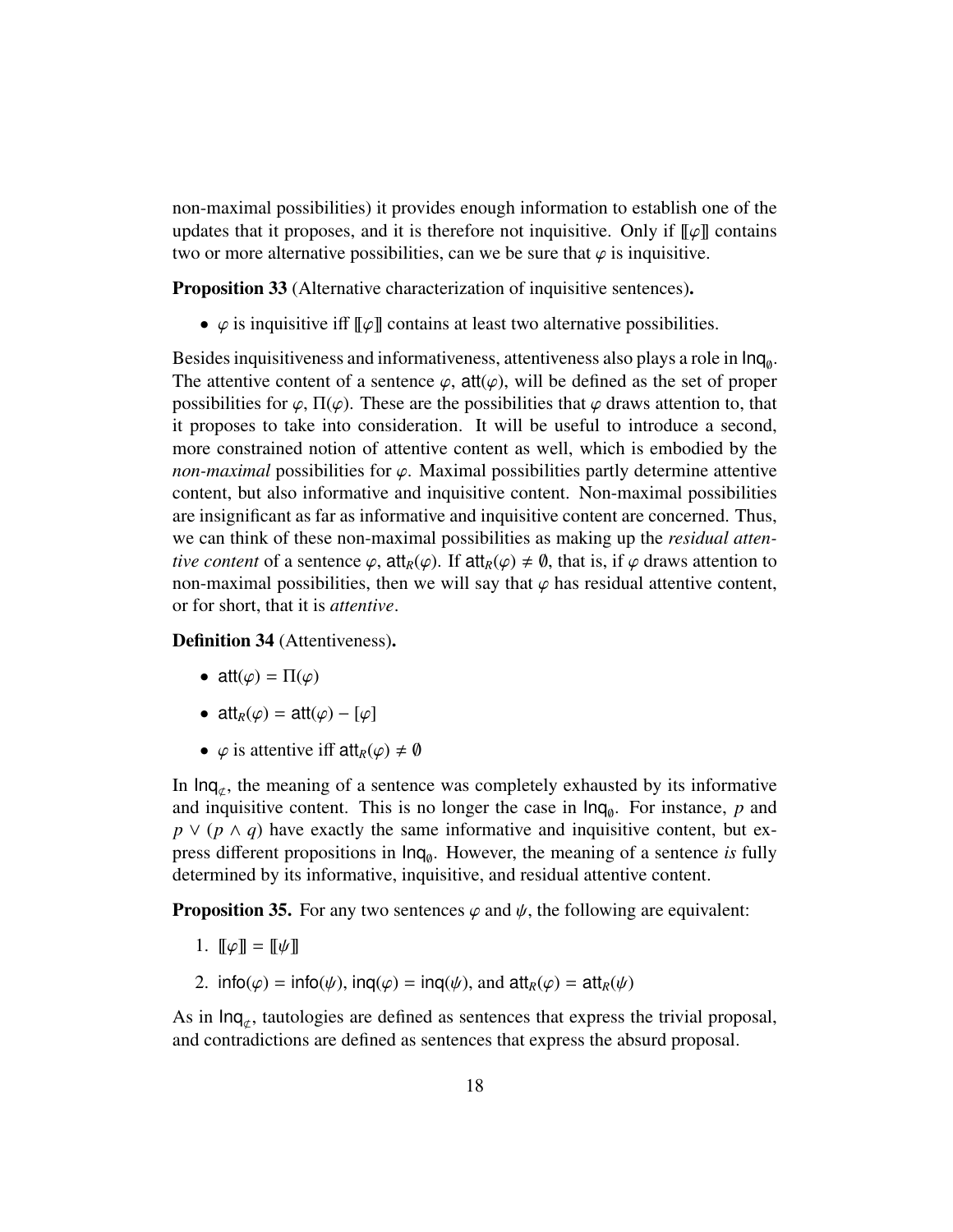Definition 36 (Tautologies and contradictions).

- $\varphi$  is a *tautology* iff  $[\![\varphi]\!] = {\omega};$
- $\varphi$  is a *contradiction* iff  $[\![\varphi]\!] = \{\emptyset\}.$

The only way for a sentence to be meaningful (non-tautological) in  $\text{Inq}_{\emptyset}$  is to be informative, inquisitive, or attentive.

#### Proposition 37.

A sentence is non-tautological in  $\text{Inq}_{\emptyset}$  iff it is informative, inquisitive, or attentive.

As in  $\text{Inq}_{\phi}$ , we say that a sentence  $\varphi$  is *classical* just in case  $[\![\varphi]\!]$  contains exactly one possibility one possibility.

Definition 38 (Classical sentences).

•  $\varphi$  is *classical* iff  $\llbracket \varphi \rrbracket$  contains exactly one possibility.

Given corollary [28,](#page-16-1) classical sentences 'behave classically' in the sense that their unique possibility always coincides with their truth set. In  $\text{Inq}_{\alpha}$ , a sentence was classical if and only if it was non-inquisitive. This is no longer the case in  $Inq_{\emptyset}$ . Now, a sentence is classical only if it is neither inquisitive nor attentive.

Proposition 39 (Classical behavior, inquisitiveness and attentiveness).

•  $\varphi$  is classical iff it is neither inquisitive nor attentive.

As in  $\text{Inq}_{\tau}$ , classical behavior is preserved by all connectives except disjunction.

Proposition 40 (Connectives preserving classical behavior). For any proposition letter  $p$  and any sentences  $\varphi$  and  $\psi$ :

- 1. *p* and  $\neg \varphi$  are classical;
- 2. If both  $\varphi$  and  $\psi$  are classical, then so is  $\varphi \wedge \psi$ ;
- 3. If  $\psi$  is classical, then so is  $\varphi \to \psi$ .

This means, in particular, that disjunction is still the only source of non-classical behavior in  $Inq_{\emptyset}$ .

Corollary 41. Any disjunction-free sentence is classical.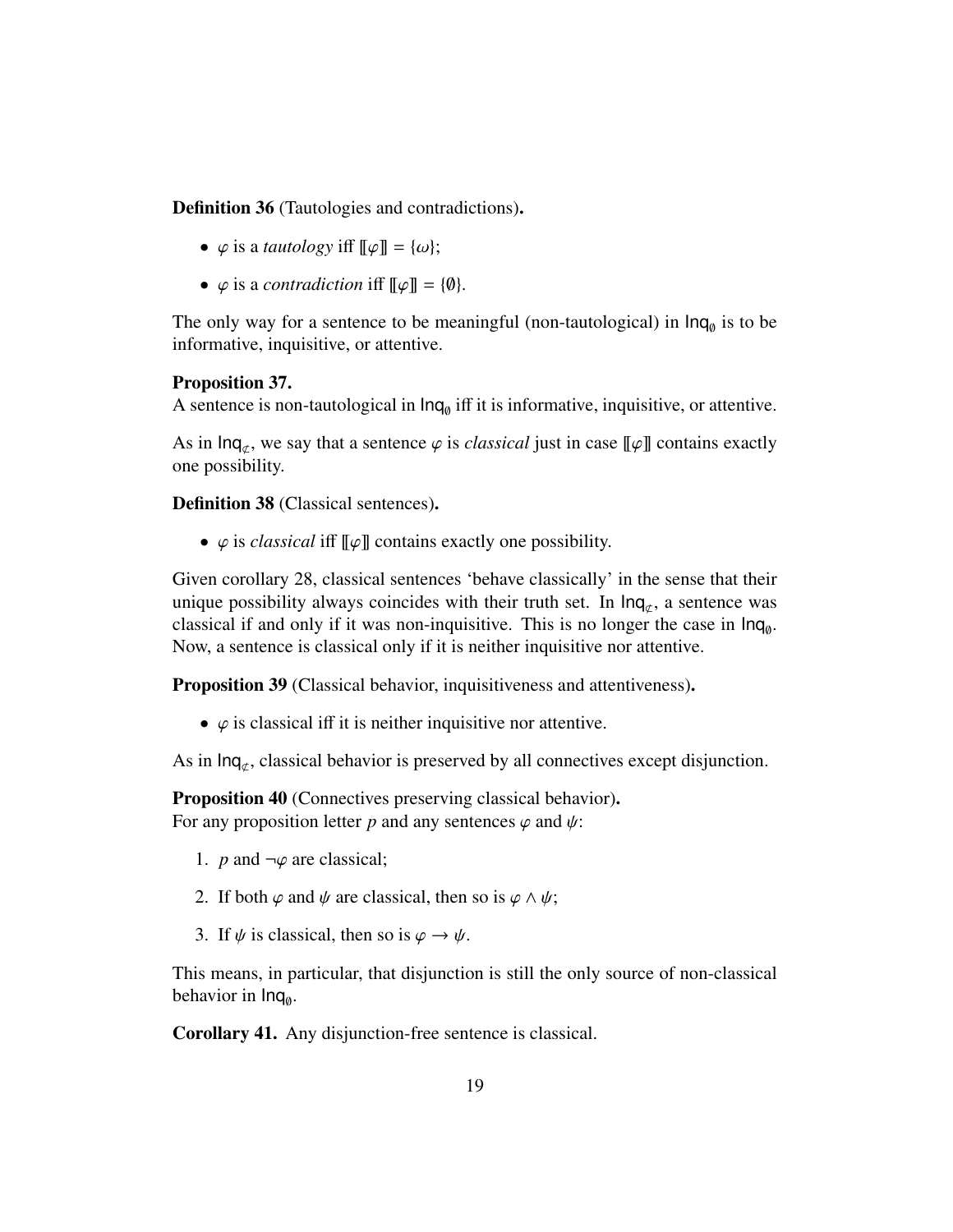<span id="page-20-0"></span>

<span id="page-20-2"></span><span id="page-20-1"></span>Figure 2: Three sentences with residual attentive content.

#### 3.2 *Might*

Let us consider some examples of attentive sentences. First consider the proposition depicted in figure  $2(a)$ . This proposition consists of two possibilities: the possibility that *p*, and the 'trivial possibility',  $\omega$ . We take this to be the proposition expressed by '*might p*'. It draws attention to the possibility that *p*, but does not provide or request any information.

We will add an operator  $\diamond$  to our formal language to represent *might*, and define  $\Diamond \varphi$  as an abbreviation of  $\varphi \lor \top$ , where  $\top$  can be any tautological sentence. This means that the proposition expressed by  $\Diamond \varphi$  always consists of all the proper possibilities for  $\varphi$ , plus the trivial possibility  $\omega$ .

•  $\llbracket \diamond \varphi \rrbracket = \Pi(\varphi) \cup \{\omega\}$ 

As such, the effect of  $\Diamond \varphi$  is to draw attention to all the proper possibilities for  $\varphi$ without providing or requesting any information.

To get a better first impression of what this attentive treatment of *might* amounts to, let us consider two more concrete examples. First, consider the proposition de-picted in figure [2\(b\).](#page-20-1) This is the proposition expressed by  $p \wedge \Diamond q$ . It consists of two possibilities:  $|p|$  and  $|p \wedge q|$ . As such, it provides the information that *p* holds, and draws attention to the possibility that *q* may hold as well.

The proposition depicted in figure [2\(c\)](#page-20-2) is the proposition expressed by  $\Diamond p \lor \Diamond p$  $\Diamond \neg p$ . It is especially instructive to consider how this sentence differs from the polar question ?*p*. The latter is inquisitive; it requires a choice between two alternative possibilities.  $\Diamond p \lor \Diamond \neg p$  on the other hand, does not require an informative response: it draws attention to the possibility that *p* and to the possibility that  $\neg p$ , and other participants may indeed confirm one of these possibilities in their response. But they are not required to do so; they may also just say "ok". This would not be a compliant response to ?*p*.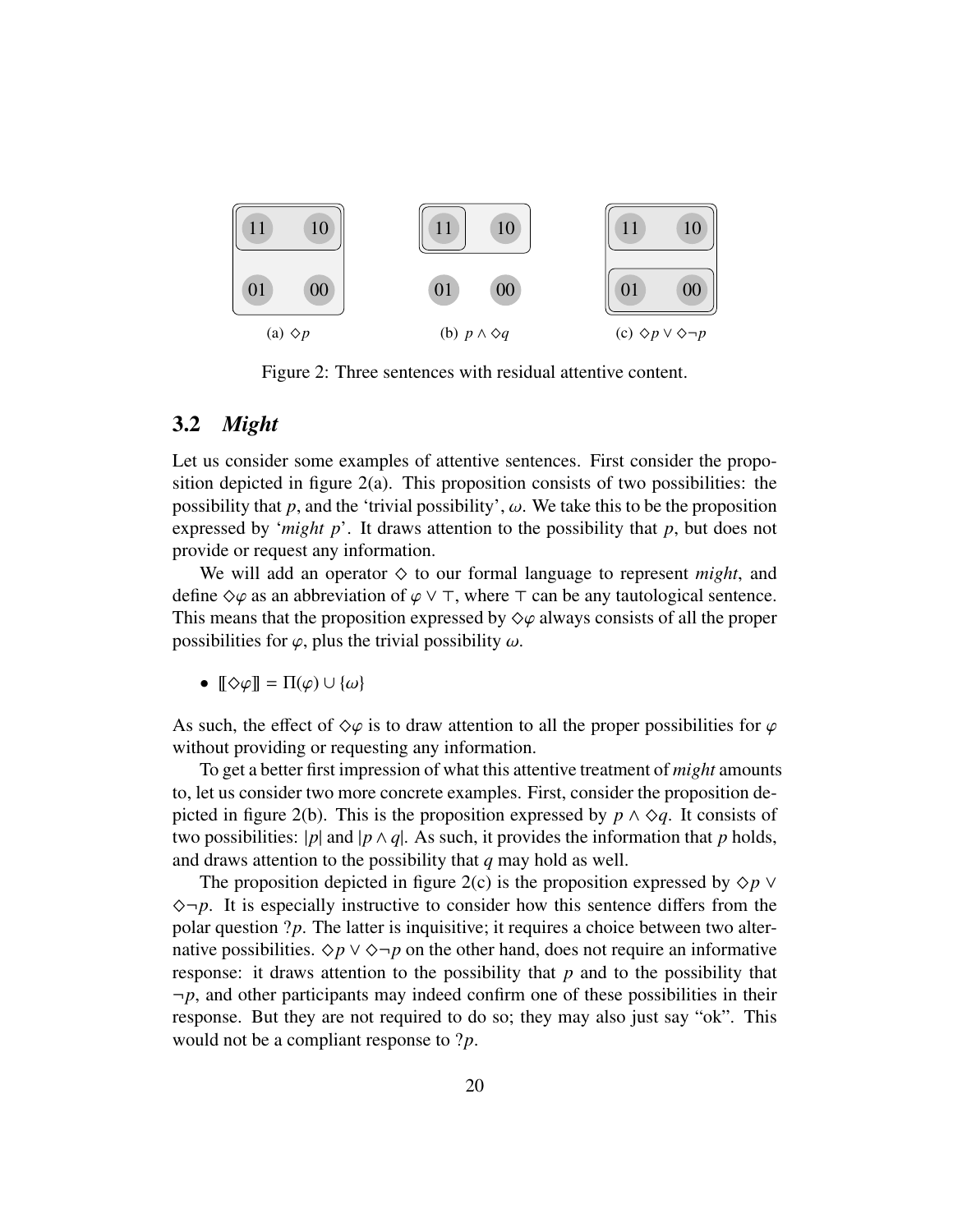### 3.3 Closure operators

In  $\text{In} \text{Inq}_{\phi}$ , the non-informative closure of a sentence  $\varphi$ , ? $\varphi$ , was defined as an ab-<br>breviation of  $\varphi \vee \neg \varphi$  and the non-inquisitive closure of  $\varphi$ , les was defined as an breviation of  $\varphi \lor \neg \varphi$ , and the non-inquisitive closure of  $\varphi$ ,  $\psi$ , was defined as an abbreviation of  $\neg\neg\varphi$ . As long as we are only interested in inquisitive and informative content, these definitions are appropriate: we saw that  $\varphi$  is never informative, and that it always preserves the inquisitive content of  $\varphi$ , while  $\varphi$  is never inquisitive, and always preserves the informative content of  $\varphi$ . However, as soon as attentive content is taken into account, these closure operators have to be reconsidered. In particular, apart from preserving inquisitive and informative content, respectively,  $\varphi$  and  $\varphi$  should now also preserve attentive content.

What does it mean to preserve attentive content? We cannot ask that  $\varphi$  and  $\psi \phi$  draw attention to *exactly* the same possibilities as  $\varphi$  itself. For then  $\psi \phi$  and  $\psi \phi$ would have to be entirely equivalent to  $\varphi$ . What we can ask, however, is that  $\varphi$ and ! $\varphi$  draw attention at least to all the possibilities that  $\varphi$  itself draws attention to. That is,  $\varphi$  and  $\varphi$  may draw attention to additional possibilities as well, but they should not ignore any of the possibilities for  $\varphi$ . In more formal terms, we require that  $\text{att}(\varphi) \subseteq \text{att}(?\varphi)$  and that  $\text{att}(\varphi) \subseteq \text{att}(!\varphi)$ .

It is easy to see that ? $\varphi$  is already defined in such a way that  $\text{att}(\varphi) \subseteq \text{att}(? \varphi)$ for all  $\varphi$ . However, it is not the case that  $\text{att}(\varphi) \subseteq \text{att}(\varphi)$  for all  $\varphi$ . For instance,  $\text{att}(\Diamond p) = \{ \omega, |p| \}$ , while att $(\Diamond p) = \{ \omega \}$ . So att $(\Diamond p) \nsubseteq \text{att}(\Diamond p)$ . This means that the definition of  $\varphi$  needs to be revised. We want  $\varphi$  to be non-inquisitive, which means that info(! $\varphi$ ) has to be an element of  $[[\cdot \varphi]]$ . At the same time,  $\varphi$  should preserve the informative content of  $\varphi$ , which means that info(! $\varphi$ ) must coincide with info( $\varphi$ ), and ! $\varphi$  should preserve the attentive content of  $\varphi$ , which means that  $att(\varphi)$  must be contained in  $att(\psi)$ . The simplest way to meet these three requirements is to define ! $\varphi$  in such a way that  $\llbracket |\varphi| \rrbracket$  consists of all the possibilities for  $\varphi$ , plus the union of all these possibilities. One way to achieve this is to define ! $\varphi$  as an abbreviation of  $\varphi \vee \neg \neg \varphi$ . Recall that the unique possibility for  $\neg \neg \varphi$  is the union of all the possibilities for  $\varphi$ . So the proposition expressed by  $\varphi \vee \neg \neg \varphi$ indeed consists of all the possibilities for  $\varphi$  plus the union of all these possibilities.

**Definition 42** (Non-informative and non-inquisitive closure in  $Inq_{\emptyset}$ ).

- $?$  $\varphi \coloneqq \varphi \vee \neg \varphi$
- $\bullet$   $\phi := \varphi \vee \neg \neg \varphi$

Now, the semantic categories of informative and inquisitive sentences can be characterized in terms of the corresponding syntactic closure operators.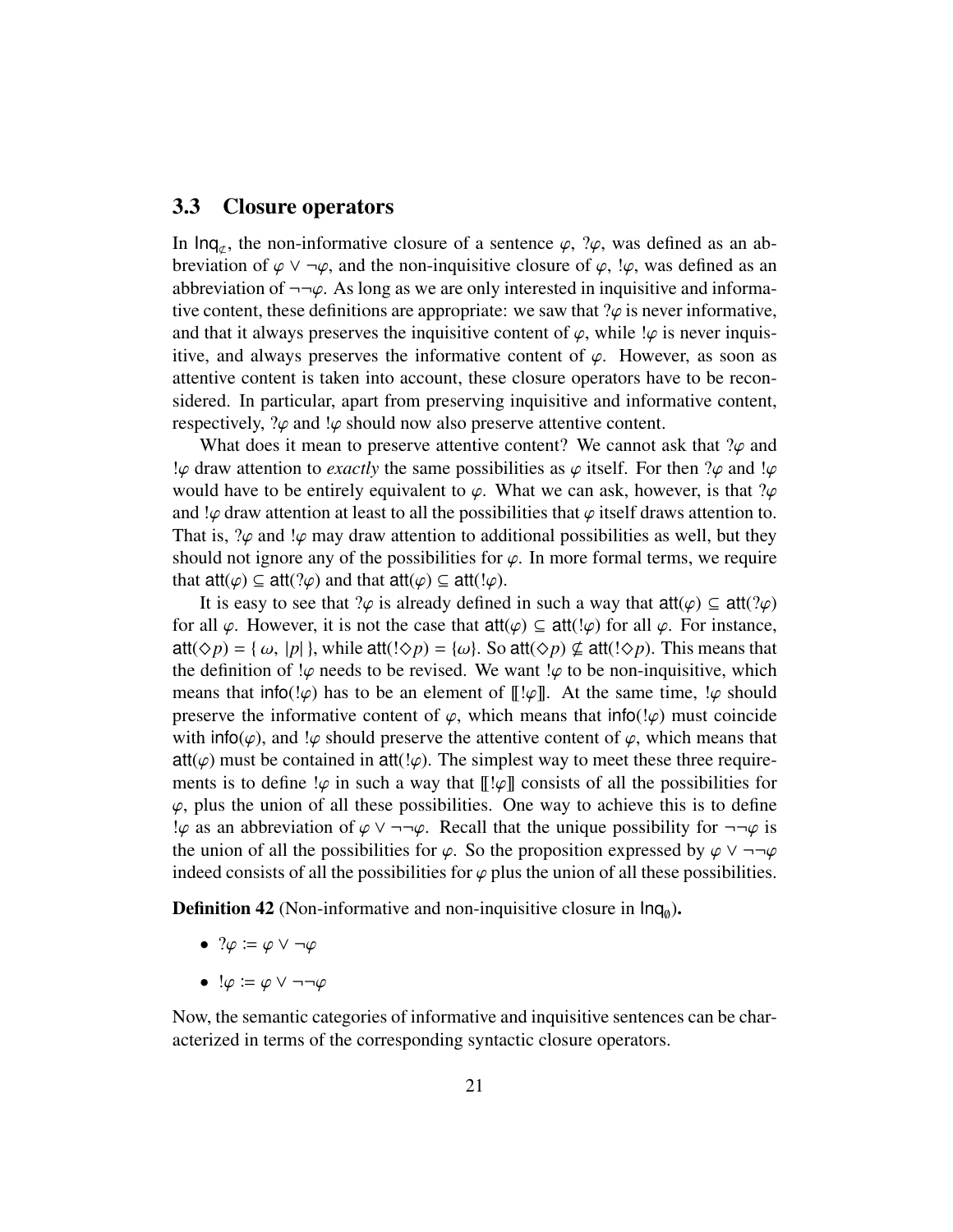#### Definition 43 (Equivalence).

Two sentences  $\varphi$  and  $\psi$  are *equivalent* in  $\text{Inq}_{\emptyset}$ ,  $\varphi \approx \psi$ , if and only if  $[\![\varphi]\!] = [\![\psi]\!]$ .

Proposition 44 (Semantic categories and syntactic operators).

•  $\varphi$  is non-informative iff  $\varphi \approx ?\varphi$  and  $\varphi$  is non-inquisitive iff  $\varphi \approx !\varphi$ 

Incidentally,  $\diamond$  can be seen as a combined non-informative and non-inquisitive closure operator. That is,  $\Diamond \varphi$  is never informative and never inquisitive, and it always preserves the attentive content of  $\varphi$ . Indeed, the class of sentences that are neither informative nor inquisitive can be characterized in terms of  $\diamond$  as follows:

**Proposition 45.** For any sentence  $\varphi$ :

•  $\varphi$  is neither informative nor inquisitive iff  $\varphi \approx \Diamond \varphi$ 

It should be noted that  $\Diamond \varphi$  is *not* generally equivalent with ?! $\varphi$  or with !? $\varphi$ . That is, the fact that  $\diamond$  can be seen as a combined non-informative and non-inquisitive closure operator does not mean that it can be 'mimicked' by first applying noninformative closure and then non-inquisitive closure, or the other way around.  $\diamond$  makes a sentence  $\varphi$  non-informative and non-inquisitive at once by adding the trivial possibility  $\omega$ , while ?! first adds the union of all the possibilities for  $\varphi$  and then the unique possibility for  $\neg \varphi$  (if this possibility is non-empty), and !? first adds the unique possibility for  $\neg \varphi$  (if non-empty) and then  $\omega$ . So each closure operator potentially adds one possibility, and  $\diamond$  therefore typically operates 'more directly' than ?! or !?.

We would like to end this subsection by putting forth the hypothesis that 'declarativeness' in natural language typically involves non-inquisitive closure of the kind discussed above (see also [Roelofsen,](#page-39-1) [2013\)](#page-39-1). One way to flesh out this idea would be to define the semantic contribution of declarative clause type markers in natural langauges in terms of non-inquisitive closure. A disjunctive declarative like *John is in London or in Paris* would then draw attention to the possibility that John is in London and the possibility that John is in Paris, but it would not be inquisitive, i.e., it would not request an informative response (recall that disjunctions in our formal language *are* typically inquisitive). This would also distinguish non-informative declarative disjunctions (*John is in London or he is not in London*) from polar questions (*Is John in London?*). The latter would be inquisitive, while the former would be 'merely' attentive. Further consequences of this hypothesis will have to be explored in future work.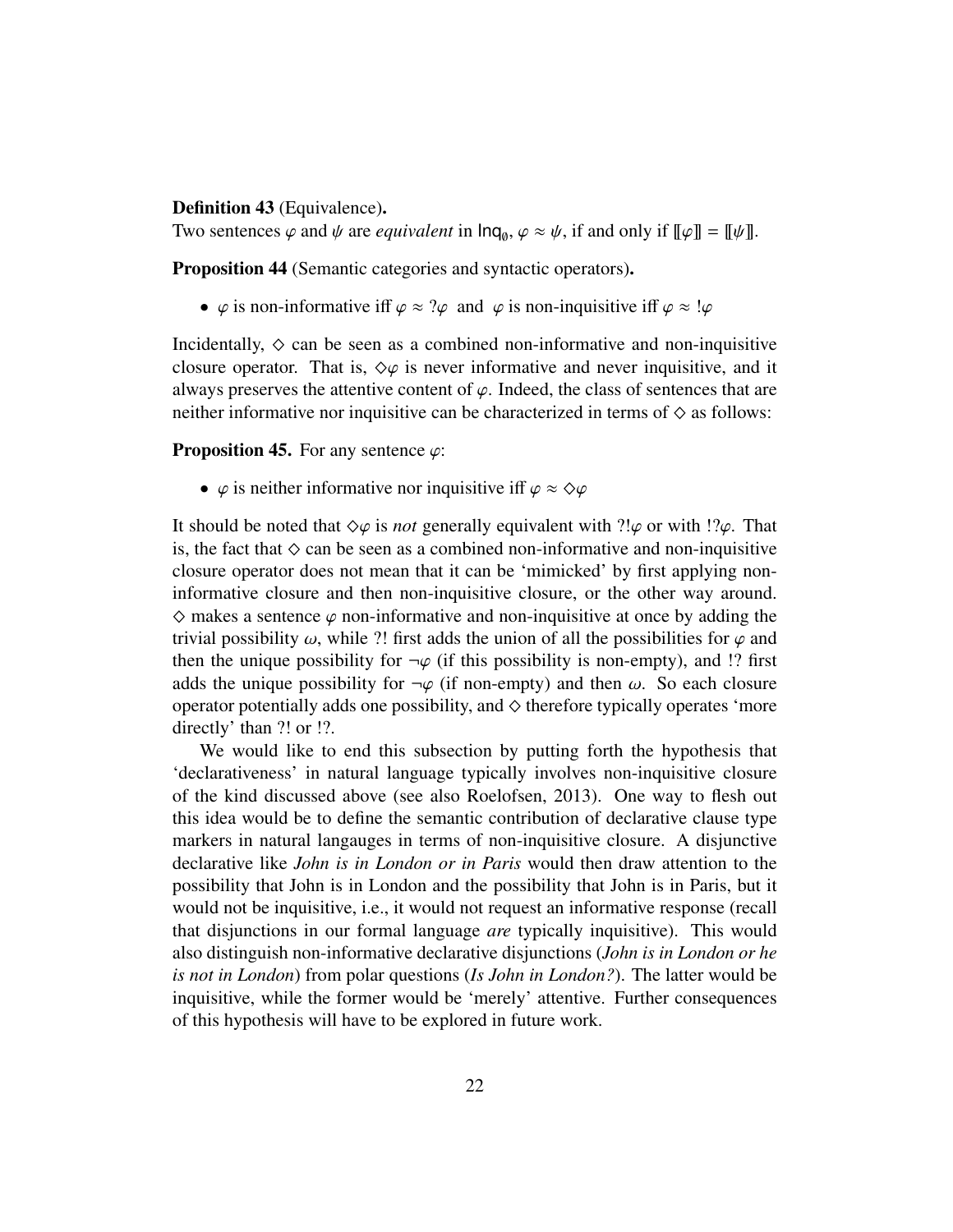### <span id="page-23-0"></span>3.4 *Might* meets the propositional connectives

It is well-known that *might* interacts with the propositional connectives in peculiar ways. In particular, it behaves differently in this respect from expressions like 'it is possible that' or 'it is consistent with my beliefs that', which is problematic for any account that analyzes *might* as an epistemic modal operator. The present analysis sheds new light on this issue.

Disjunction and conjunction. [Zimmermann](#page-39-0) [\(2000,](#page-39-0) p.258–259) observed that  $(7)$  $(7)$  $(7)$ ,  $(8)$ , and  $(9)$  are all equivalent.<sup>7</sup>

<span id="page-23-3"></span><span id="page-23-2"></span><span id="page-23-1"></span>

| (7) | John might be in Paris or in London.              | $\Diamond (p \vee q)$         |
|-----|---------------------------------------------------|-------------------------------|
| (8) | John might be in Paris or he might be in London.  | $\Diamond p \vee \Diamond q$  |
| (9) | John might be in Paris and he might be in London. | $\Diamond p \land \Diamond q$ |

Notice that *might* behaves differently from clear-cut epistemic modalities here: (10) is not equivalent with (11).

- (10) It is consistent with my beliefs that John is in London or it is consistent with my beliefs that he is in Paris.
- (11) It is consistent with my beliefs that John is in London and it is consistent with my beliefs that he is in Paris.

A further subtlety is that Zimmermann's observation seems to crucially rely on the fact that 'being in London' and 'being in Paris' are mutually exclusive. If they had not been chosen in this specific way, the equivalence between [\(7\)](#page-23-1) and [\(8\)](#page-23-2) on the one hand, and [\(9\)](#page-23-3) on the other would not have obtained. To see this, consider the following examples:

<span id="page-23-6"></span><span id="page-23-5"></span>

| (12) | John might speak English or French.                 | $\Diamond (p \vee q)$         |
|------|-----------------------------------------------------|-------------------------------|
| (13) | John might speak English or he might speak French.  | $\Diamond p \vee \Diamond q$  |
| (14) | John might speak English and he might speak French. | $\Diamond p \land \Diamond q$ |

<span id="page-23-7"></span> $<sup>7</sup>$ These type of examples have also often been discussed in the recent literature in relation to the</sup>

<span id="page-23-4"></span>phenomenon of *free choice permission*, which involves deontic modals (cf. [Geurts,](#page-37-6) [2005;](#page-37-6) [Simons,](#page-39-5) [2005;](#page-39-5) [Alonso-Ovalle,](#page-35-0) [2006;](#page-35-0) [Aloni,](#page-35-1) [2007;](#page-35-1) [Fox,](#page-37-7) [2007;](#page-37-7) [Klinedinst,](#page-38-3) [2007;](#page-38-3) [Chemla,](#page-36-9) [2009;](#page-36-9) [Aher,](#page-35-2) [2012,](#page-35-2) [2013\)](#page-35-3).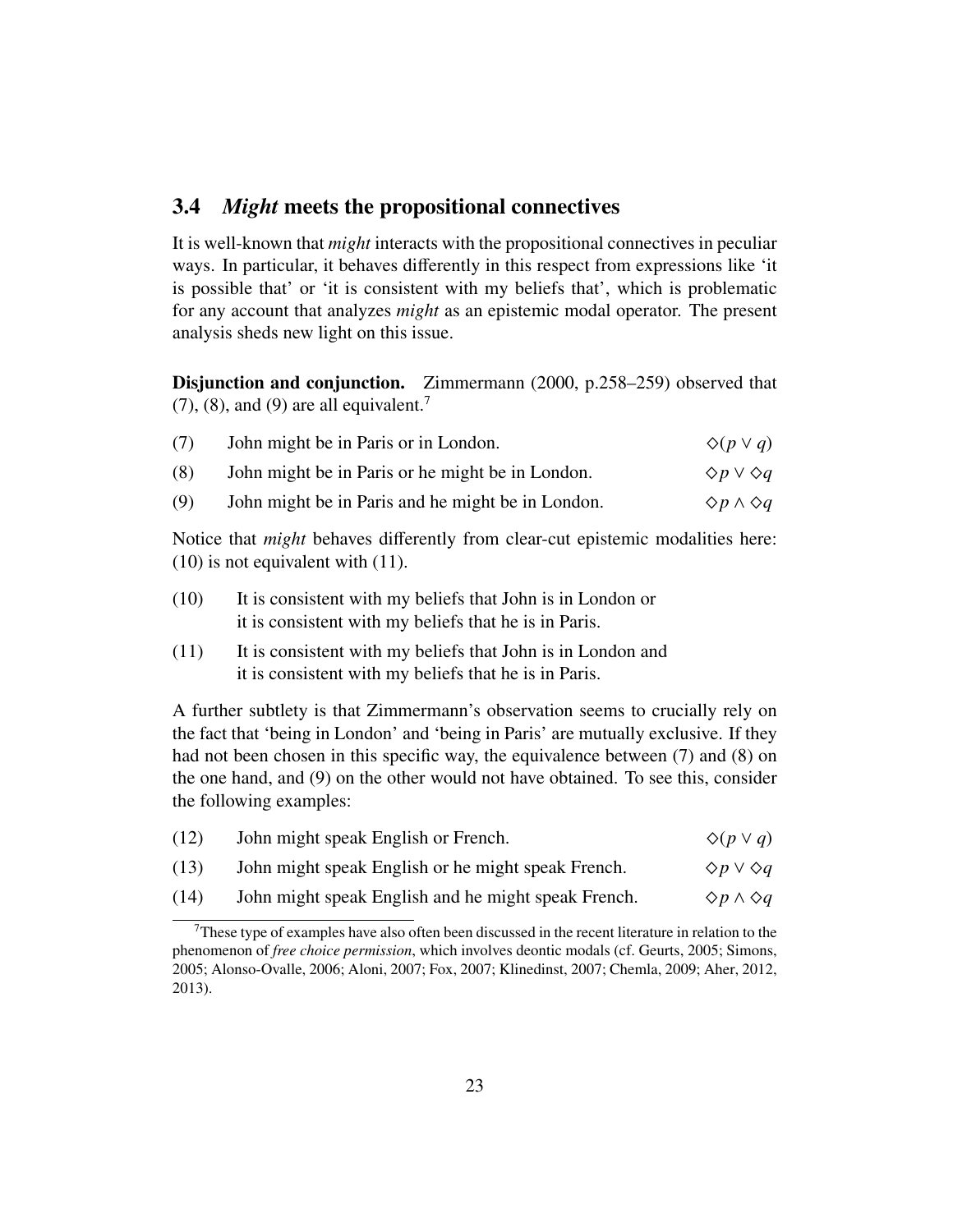<span id="page-24-0"></span>

<span id="page-24-2"></span><span id="page-24-1"></span>Figure 3: *Might* interacting with conjunction and disjunction.

'Speaking English' and 'speaking French' are not mutually exclusive, unlike 'being in London' and 'being in Paris'. To see that [\(12\)](#page-23-5) and [\(13\)](#page-23-6) are not equivalent with [\(14\)](#page-23-7) consider a situation, suggested to us by Anna Szabolcsi, in which someone is looking for an English-French translator, i.e., someone who speaks *both* English and French. In that context, [\(14\)](#page-23-7) would be perceived as a useful recommendation, while [\(12\)](#page-23-5) and [\(13\)](#page-23-6) would not.

These patterns are quite straightforwardly accounted for in  $Inq<sub>0</sub>$ . The proposition expressed by  $\Diamond p \land \Diamond q$  is depicted in figure [3\(a\),](#page-24-0) and the proposition expressed by  $\Diamond(p \lor q)$  and  $\Diamond p \lor \Diamond q$  (which are equivalent in  $Inq_{\emptyset}$ ) is depicted in figure [3\(b\).](#page-24-1) Notice that  $\Diamond p \land \Diamond q$ , unlike  $\Diamond (p \lor q)$  and  $\Diamond p \lor \Diamond q$ , draws attention to the possibility that *p*  $\land$  *q*, that is, the possibility that John speaks both English and French. This explains the observation that [\(14\)](#page-23-7) is perceived as a useful recommendation in the translator-situation, unlike [\(12\)](#page-23-5) and [\(13\).](#page-23-6)

In Zimmermann's example, *p* stands for 'John is in London' and *q* for 'John is in Paris'. It is impossible for John to be both in London and in Paris. So possible worlds where *p* and *q* are both true must be left out of consideration. Once this is taken into account,  $\Diamond (p \land q)$ ,  $\Diamond p \lor \Diamond q$ , and  $\Diamond p \land \Diamond q$  all express exactly the same proposition, as depicted in figure [3\(c\).](#page-24-2)

Implication and negation. Now let us consider how *might* interacts with implication and negation. First, consider a sentence where *might* occurs in the consequent of an implication:

(15) If John is in London, he might be staying with Bill.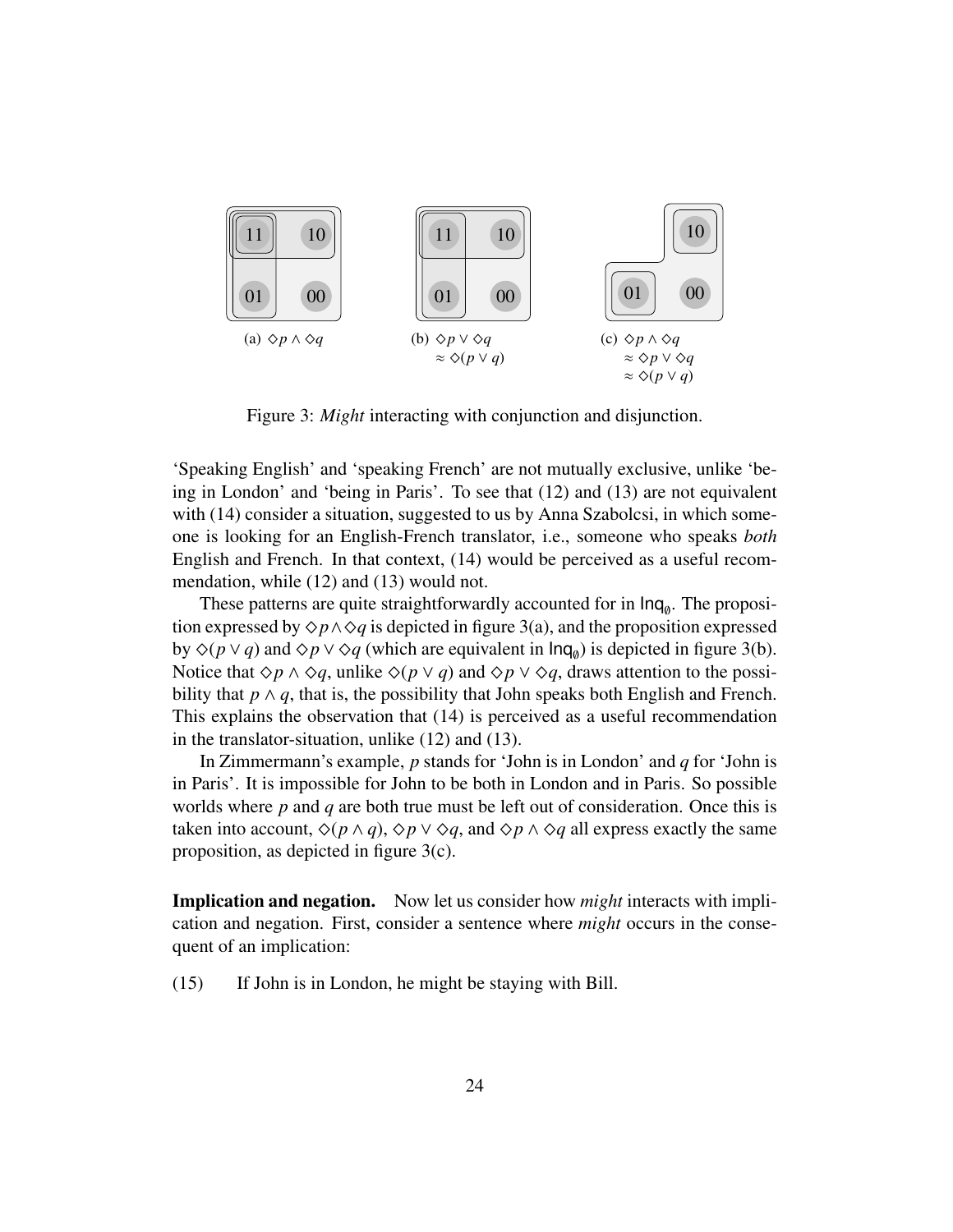The corresponding expression in our formal language,  $p \rightarrow \Diamond q$ , is equivalent with  $\Diamond(p \rightarrow q)$ . It draws attention to the possibility that 'if *p* then *q*', without providing or requesting information. This seems a reasonable account of the semantic effect of  $(15)$ . Indeed, one natural response to  $(15)$  is to confirm that John is staying with Bill if he is in London. But such an informative response is not required. Nodding, or saying "ok" would also be compliant responses.

Now let us consider an example where *might* occurs in the antecedent of an implication:

<span id="page-25-0"></span>(16) If John might be in London, he is staying with Bill.  $\Diamond p \rightarrow q$ 

This sentence is perceived as odd. In  $\text{Inq}_{\emptyset}$ , this observation may be explained by the following general property of implication:

<span id="page-25-2"></span>Proposition 46 (Redundancy of non-informative antecedents). If  $\varphi$  is non-informative and  $\psi$  is classical, then:  $\varphi \to \psi \approx \psi$ .

This proposition says that non-informative antecedents of implications with a classical consequent are completely redundant. This means, in particular, that  $\Diamond p \rightarrow q$ is equivalent to  $q$ , i.e., that  $(16)$  is equivalent to its bare consequent, "John is staying with Bill". This may be part of the reason why constructions like [\(16\)](#page-25-0) are generally not used, and are perceived as odd if they do occur.

Our general empirical prediction is that an implication whose antecedent is non-informative and whose consequent is classical is always 'marked'.<sup>[8](#page-25-1)</sup> This has particular consequences for negation, which can be seen in our system as a special instance of implication (see the end of section [2.4\)](#page-8-1). In English, standard sentential negation cannot take wide scope over *might*. For instance, (17) can only be taken to draw attention to the possibility that John is not in London.

(17) John might not be in London.

Notice, again, that *might* behaves differently from clear-cut epistemic modalities here, which can occur in the scope of negation:

(18) It is not consistent with my beliefs that John is in London.

The fact that *might* cannot occur in the scope of negation is explained in  $\ln q_0$  by the fact that  $\neg \Diamond \varphi$  is always a contradiction (recall that  $\neg \Diamond \varphi$  is equivalent with

<span id="page-25-1"></span><sup>&</sup>lt;sup>8</sup>In some cases, marked sentences may not be perceived as odd, but rather associated with a marked meaning, i.e., a meaning that differs from the one they are standardly associated with. Such cases will be discussed in detail in section [5.](#page-30-0)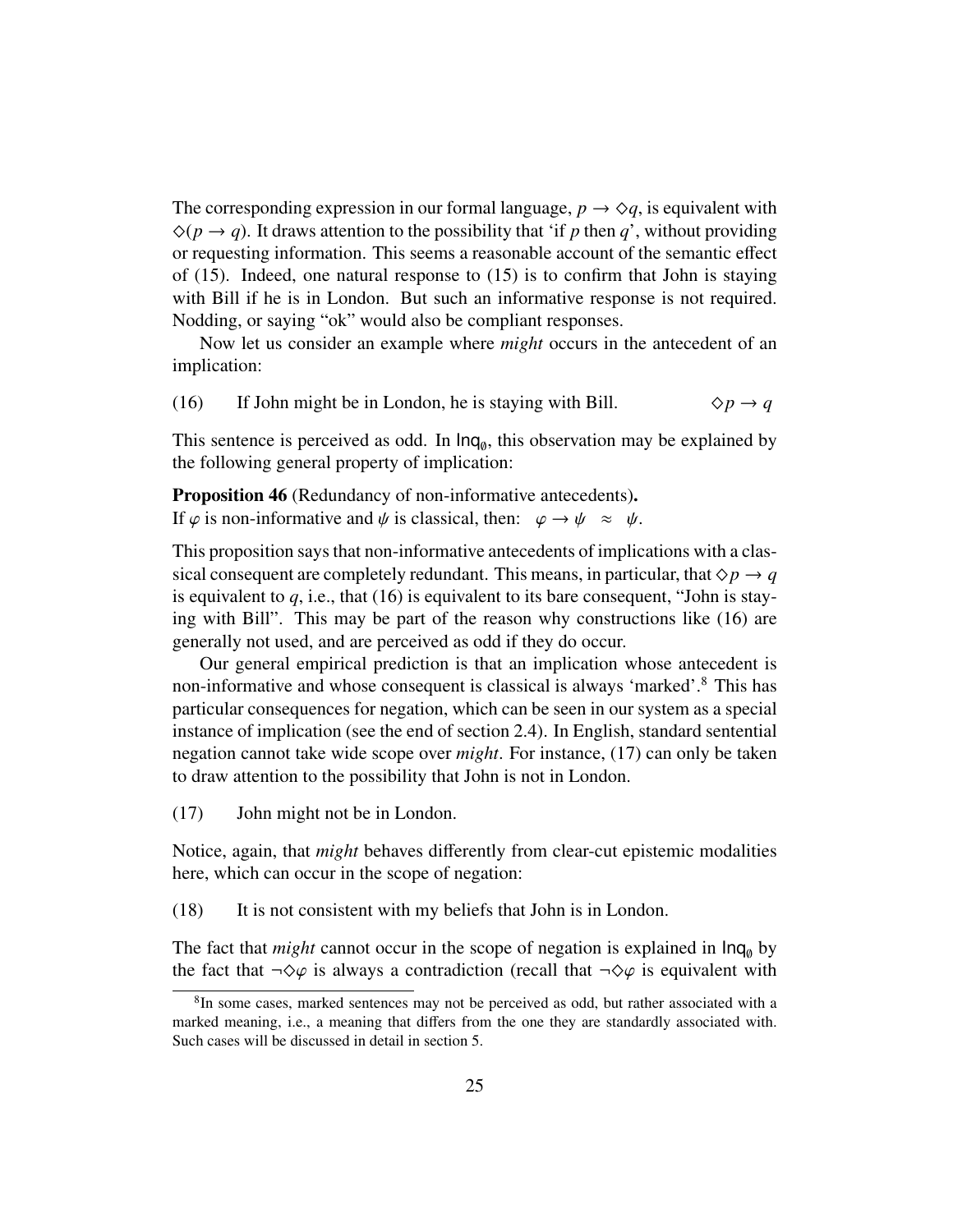$\diamond \varphi \rightarrow \bot$ , which, by proposition [46,](#page-25-2) is equivalent with  $\bot$ ). Thus,  $\neg \diamond \varphi$  expresses the absurd proposal.  $\Diamond \neg \varphi$  on the other hand, seems to have exactly the semantic effect of sentences like (17): it draws attention to the possibility that  $\neg \varphi$ .

Notice that questions cannot be interpreted in the scope of negation either. This basic parallel between *might* sentences and questions is straightforwardly captured:  $\neg$ ? $\varphi$  is always contradictory, just like  $\neg$  $\diamond \varphi$ . The general prediction is that any non-informative sentence is uninterpretable in the scope of negation.

## <span id="page-26-0"></span>4 Inquisitive pragmatics

Gricean pragmatics generally assumes a classical, truth-conditional semantics, where the meaning of a sentence is identified with its informative content. Inquisitive semantics departs from this basic assumption. It does not identify semantic meaning with informative content, but also takes inquisitive and attentive content into account. This shift in semantic meaning changes our perspective on pragmatics. Gricean pragmatics can be seen as a pragmatics of providing information. Inquisitive semantics gives rise to a pragmatics of *exchanging* information.

Such a pragmatics has been articulated in [\(Groenendijk and Roelofsen,](#page-37-0) [2009\)](#page-37-0). It is concerned with conversations where the participants' main purpose is to ex-change information in order to resolve a given issue as effectively as possible.<sup>[9](#page-26-1)</sup>

In such a cooperative effort, each participant must first of all be *sincere*. That is, if a speaker utters a sentence  $\varphi$ , she must believe that at least one of the possibilities for  $\varphi$  can be established *(informative sincerity)*, and moreover, each possibility for  $\varphi$  must be consistent with her information state *(inquisitive sincerity)*.

Participants must also be *transparent*. That is, if a hearer cannot execute a proposed update because that would lead to inconsistency of her own information state, she must publicly announce this, so that other participants will also refrain from executing the update. Moreover, if one participant makes a certain proposal and no other participant objects, then each participant must update both her own information state and her representation of the common ground according to the proposal. Notice that the sincerity requirement is *speaker* oriented, while the transparency requirement is *hearer* oriented.

Besides these qualitative sincerity and transparency requirements, inquisitive pragmatics postulates that, among proposals that are sincere and *compliant* with

<span id="page-26-1"></span> $9$ In [Westera](#page-39-6) [\(2012,](#page-39-6) [2013\)](#page-39-7) a Gricean pragmatics is formulated in relation to a semantics that, unlike that of [\(Groenendijk and Roelofsen,](#page-37-0) [2009\)](#page-37-0), not only models informative and inquisitive, but also attentive content.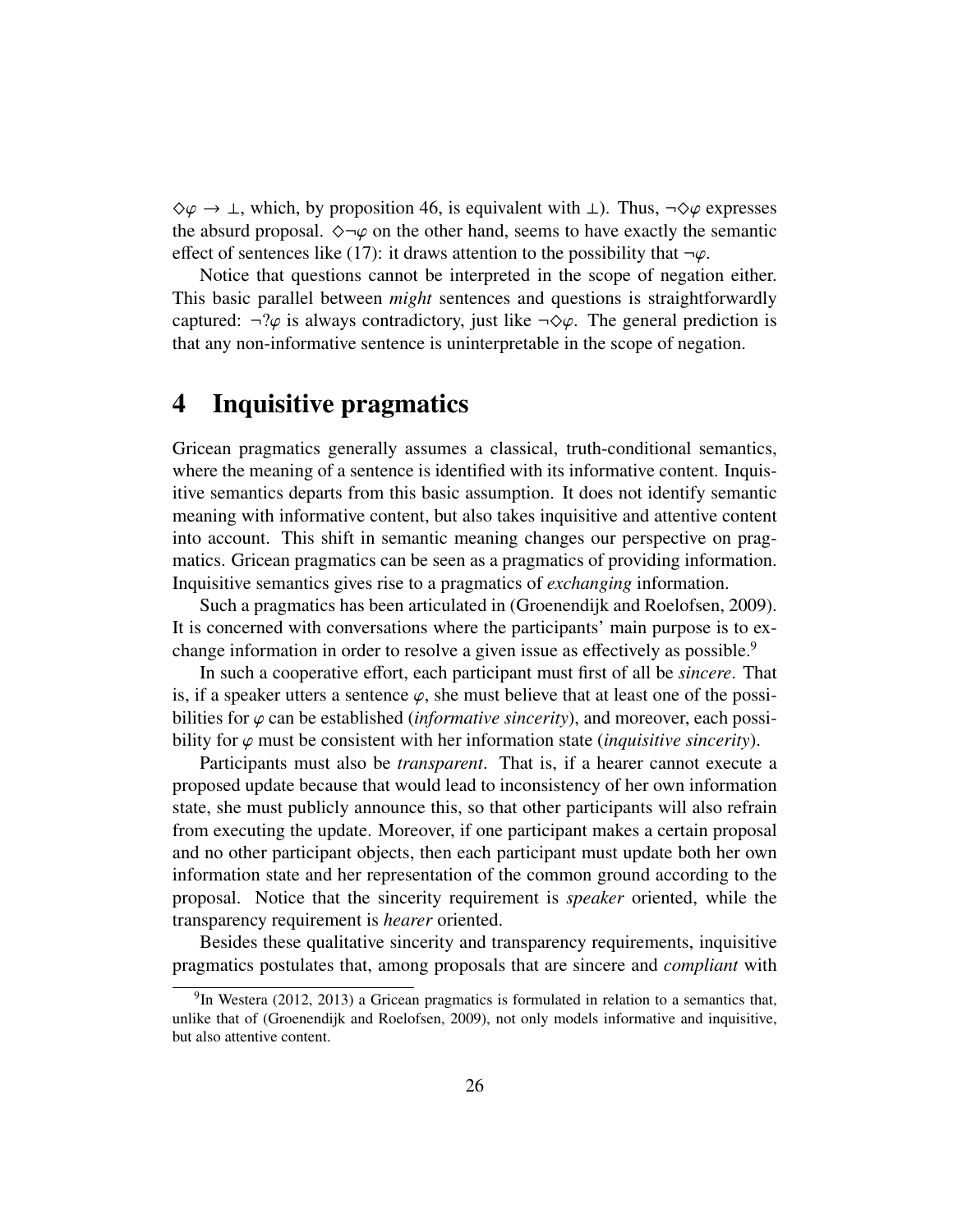the issue under discussion,<sup>[10](#page-27-0)</sup> there is a general quantitative preference for *more informative* proposals—the more relevant information one provides, the more likely it is that the given issue will be resolved.<sup>[11](#page-27-1)</sup> Without going into the more subtle details, let us lay out the basic repercussions that a pragmatic theory along these lines has for the interpretation of *might*.

### 4.1 Quality implicatures

There are two empirical observations about *might* that we have not discussed at all so far, even though each of them has given rise to one of the two 'classical' semantic theories of *might*. Both observations can be illustrated by means of our initial example:

<span id="page-27-2"></span>(19) John might be in London.

The first observation, perhaps the most basic one, is that if someone utters [\(19\)](#page-27-2) we typically conclude that she considers it *possible* that John is in London. This observation has given rise to the analysis of *might* as an epistemic modal operator.

The second observation is that if someone hears [\(19\)](#page-27-2) and already knows that John is not in London, she will typically object, pointing out that [\(19\)](#page-27-2) is inconsistent with her information state. In this sense, even though *might* sentences do not provide any information about the state of the world, they can be 'inconsistent' with a hearer's information state. One classical account of this observation is that of [Veltman](#page-39-4) [\(1996\)](#page-39-4). Veltman's update semantics specifies for any given information state  $\sigma$  and any given sentence  $\varphi$ , what the information state  $\sigma[\varphi]$  is that would result from updating  $\sigma$  with  $\varphi$ . The update effect of  $\diamond \varphi$  is defined as follows:

 $\sigma[\diamond\varphi] = \begin{cases} \emptyset & \text{if } \varphi \text{ is inconsistent with } \sigma \\ \sigma & \text{otherwise} \end{cases}$  $\sigma$  otherwise

The idea is that, if  $\varphi$  is inconsistent with a hearer's information state, then updating with  $\Diamond \varphi$  leads to the absurd state. To avoid this, the hearer must make a public announcement signaling the inconsistency of  $\varphi$  with her information state. As a result, whoever uttered  $\Diamond \varphi$  in the first place may also come to discard the possibility that  $\varphi$  holds.

<span id="page-27-0"></span><sup>&</sup>lt;sup>10</sup>Compliance is a formal notion of relatedness. Its precise definition is not relevant for our present purposes. See [Groenendijk and Roelofsen](#page-37-0) [\(2009\)](#page-37-0) for discussion.

<span id="page-27-1"></span><sup>11</sup>[Groenendijk and Roelofsen](#page-37-0) [\(2009\)](#page-37-0) also postulate a general preference for *less inquisitive* proposals. However, this preference is often overruled by other pragmatic factors, and irrelevant for our present purposes.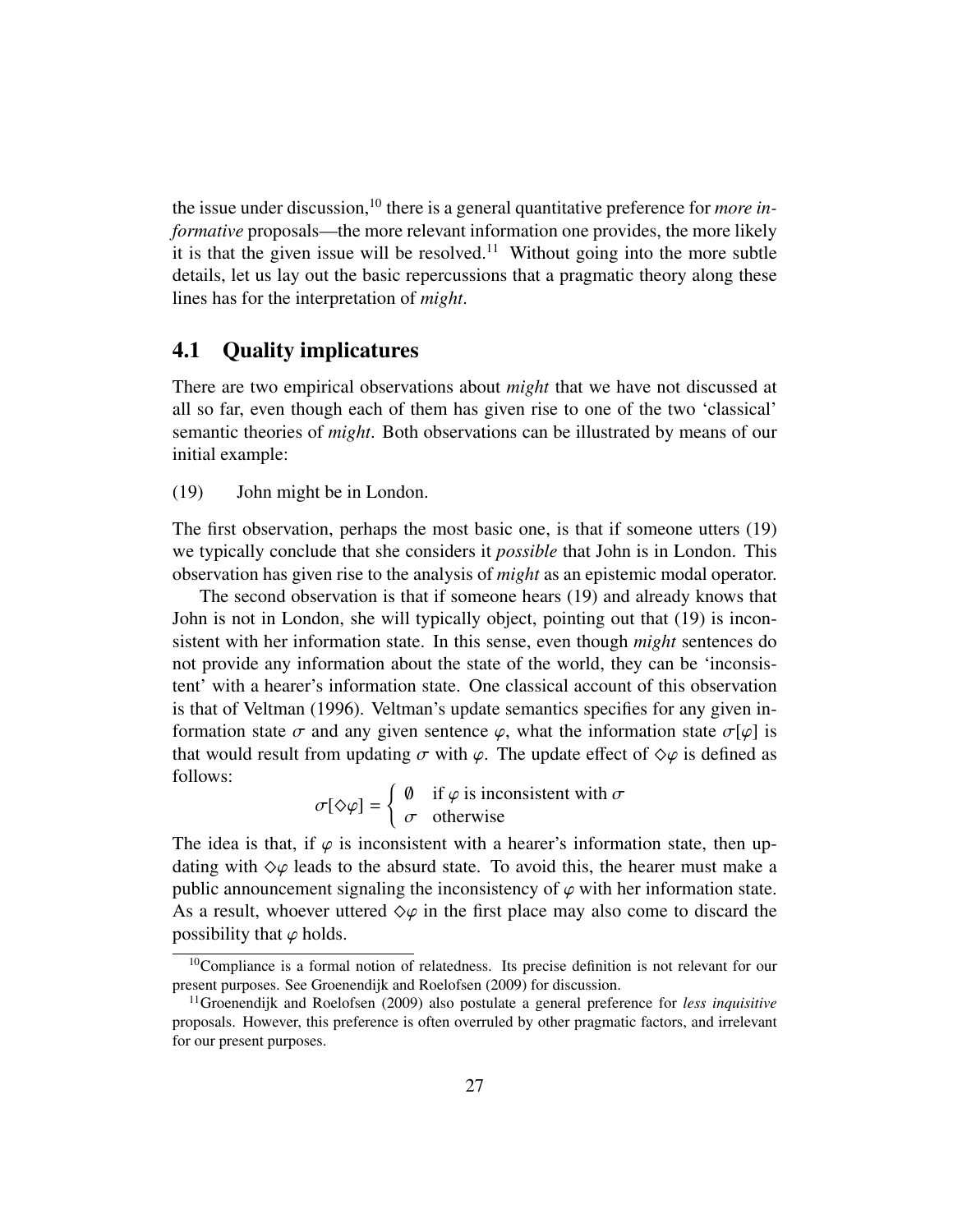Our semantics does not directly explain these observations. However, we believe that this is rightly so. In our view, both observations should be explained pragmatically. And they can be. It follows from the inquisitive sincerity requirement that if a cooperative speaker expresses a certain proposal  $\llbracket \varphi \rrbracket$  and  $\alpha$  is a possibility in  $\llbracket \varphi \rrbracket$ , then  $\alpha$  must be consistent with the speaker's information state. In particular, a cooperative speaker who utters [\(19\)](#page-27-2) must consider it possible that John is in London.

On the other hand, it follows from the transparency requirement that if a hearer is confronted with a sentence  $\varphi$ , and one of the possibilities for  $\varphi$  is inconsistent with her information state, then she must signal this inconsistency, in order to prevent other participants from considering the possibility in question a 'live option'.

Thus, both observations are accounted for. And this pragmatic account, unlike the mentioned semantic analyses, extends straightforwardly to more involved cases. Consider for instance:

<span id="page-28-0"></span>(20) John might be in London or in Paris.

This sentence is problematic for both semantic accounts just mentioned. The epistemic modality account predicts that the speaker considers it possible that John is in London or in Paris. But note that this is compatible with the speaker knowing perfectly well that John is not in London. What [\(20\)](#page-28-0) implies is something stronger, namely that the speaker considers it possible that John is in London *and* that she considers it possible that John is in Paris. This follows straightforwardly on our pragmatic account.

Now consider a hearer who is confronted with [\(20\)](#page-28-0) and who knows that John is possibly in Paris, but certainly not in London. We expect this hearer to object to [\(20\).](#page-28-0) But Veltman's update semantics does not predict this: it predicts that an update with [\(20\)](#page-28-0) has no effect on her information state. Our pragmatic account on the other hand, does urge the hearer to object.

The only task of our semantics is to specify which proposals can be expressed by means of which sentences. The pragmatics, then, specifies what a context—in particular, the common ground and the information state of the speaker—must be like in order for a certain proposal to be made, and how a hearer is supposed to react to a given proposal, depending on the common ground and her own information state. Together, these two components account for the basic features of *might* that classical semantic theories take as their point of departure. Shifting some of the weight to pragmatics evades problems with more involved cases, like [\(20\),](#page-28-0) in a straightforward way. But, of course, the necessary pragmatic principles can only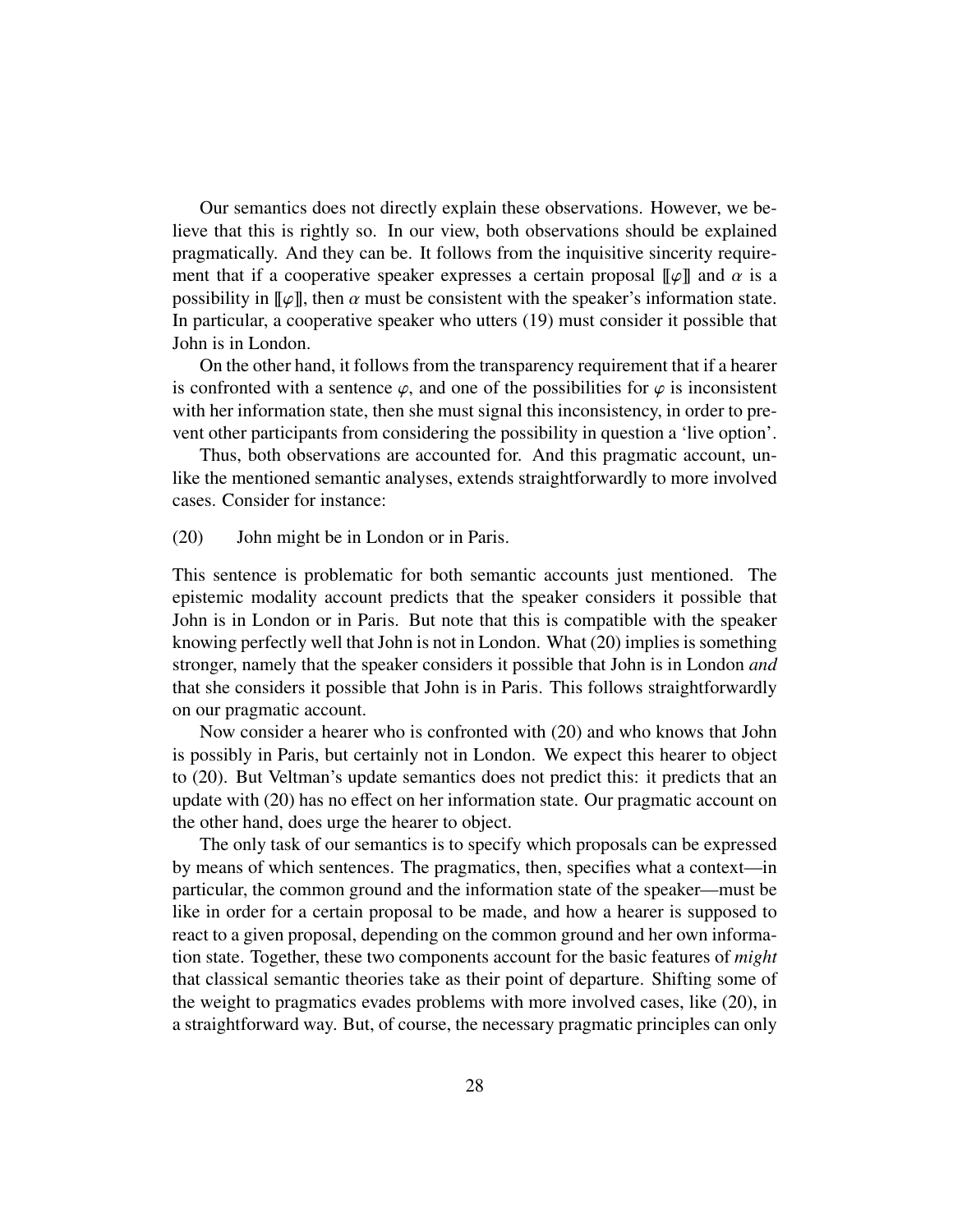be stated if the underlying semantics captures more than just informative content.

### 4.2 Quantity implicatures

If someone says that John might be in London, we typically do not only conclude that she considers it possible that John is in London, but also that she considers it possible that he is *not* in London. In short, we infer that she is *ignorant* as to whether John is in London or not. Notice, however, that this inference is not always warranted. For instance, if a child is figuring out, as a homework exercise, who Napoleon Bonaparte was, a helping mother may say: "He might have been a French emperor". In this case, we do not conclude that the mother must be ignorant about Napoleon's historical role. Probably, she did not want to take the entire homework assignment off her child's hands, but just leave him with the lighter task of verifying her suggestion.

This kind of context dependency is characteristic of Gricean quantity implicatures. In the current setting, the implicature is straightforwardly derived. We have already seen how to establish the inference that the speaker considers it *possible* that John is in London. Moreover, it follows from the quantitative preference for more informative compliant proposals that whenever a cooperative speaker S expresses a proposition  $\llbracket \varphi \rrbracket$  and  $\alpha$  is a possibility in  $\llbracket \varphi \rrbracket$  such that  $\text{info}(\varphi) \nsubseteq \alpha$  (that is, S proposes  $\alpha$  as a potential update, but does not provide enough information to actually establish that update), we can conclude that S does not have sufficient information to directly propose an update with  $\alpha$ . After all, assuming that  $\llbracket \varphi \rrbracket$ compliantly addresses the relevant question under discussion, a direct proposal to update with  $\alpha$  would also be compliant, and moreover, it would be more informative than  $\llbracket \varphi \rrbracket$  itself. Thus, the only possible reason why S did not directly propose an update with  $\alpha$  is that she does not have sufficient information to do so.

Ignorance implicatures arise in exactly the same way for disjunctions, questions, and other inquisitive/attentive utterances. When working within a traditional semantic framework, where meaning is identified with just truth-conditional informative content, it is far from trivial to derive the right ignorance implicatures for disjunctions, since it is difficult in such a framework to decide in any principled way what the 'alternatives' are that a disjunction should be compared with. In the current setting, these alternatives are directly determined by the richer semantics.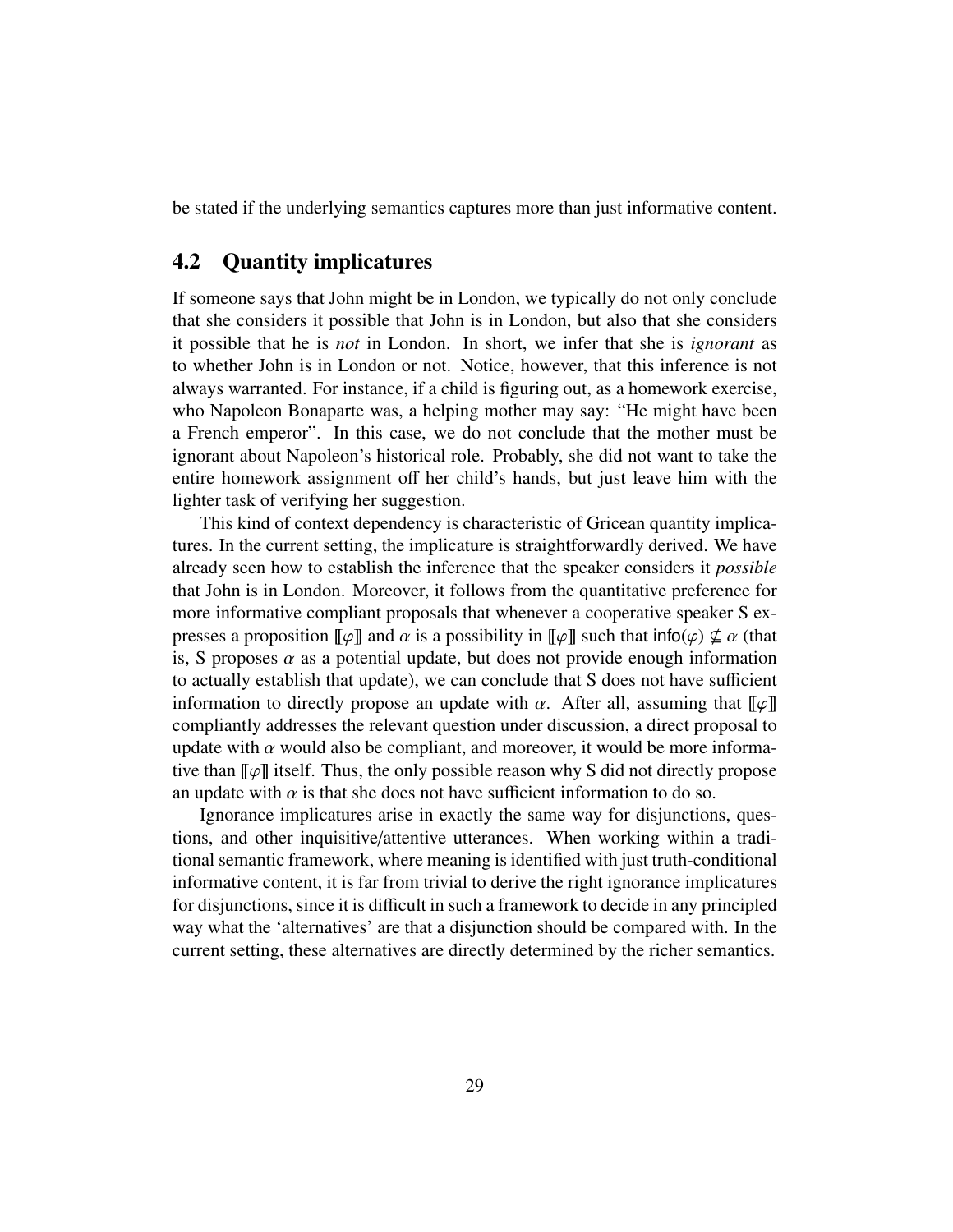## <span id="page-30-0"></span>5 Epistemic re-interpretation

In certain embedded environments,  $\Diamond p$  really seems to be interpreted as saying that *p* is consistent with some contextually given body of information (usually, but not necessarily, the information state of the speaker). One may be tempted to conclude that this is simply due to *might* being ambiguous, permitting both an 'epistemic use' and an 'attentive use', and possibly other usages as well.

However, it may be worth trying to avoid such a conclusion, at least in its strongest form. For, if *might* were simply ambiguous between an attentive use and an epistemic use, then we would lose our explanation for the fact that *might* obligatorily takes wide scope over standard negation, unlike sentential operators like 'it is consistent with my beliefs that'. Recall the relevant example:

<span id="page-30-2"></span>(21) John might not go to London.

We pointed out in section [3.4](#page-23-0) that  $\neg \Diamond p$  is always a semantic contradiction, and offered this as an explanation for the fact that negation cannot take wide scope in (21). But this explanation only goes through, of course, if the semantic contribution of  $\Diamond p$  is to draw attention to the possibility that *p*. If  $\Diamond p$  were ambiguous, and could also be interpreted semantically as saying that *p* is consistent with some contextually determined body of information, then there would be no reason anymore why negation should obligatorily take narrow scope. After all, we saw that negation is perfectly happy with wide scope in sentences like (22):

(22) It is not consistent with my beliefs that John will go to London.

Thus, rather than assuming plain ambiguity, we would like to offer a more nuanced account of the epistemic interpretation of  $\Diamond p$  in the relevant embedded environments. In particular, we will argue that in such environments there is generally a specific *reason* not to interpret  $\Diamond p$  as simply drawing attention to the possibility that *p*. We hypothesize that this triggers *re-interpretation* of  $\Diamond p$  in terms of the ignorance implicatures that it typically triggers when not embedded. We will discuss three environments where this phenomenon occurs: in the scope of negation, in the antecedent of a conditional, and in questions.<sup>[12](#page-30-1)</sup>

<span id="page-30-1"></span><sup>&</sup>lt;sup>12</sup>The proposal made here is in line with recent observations by [Levinson](#page-38-4)  $(2000)$  and [Chierchia,](#page-36-10) [Fox, and Spector](#page-36-10) [\(2011\)](#page-36-10), among others, that the semantic contribution of certain expressions is sometimes strengthened 'locally', i.e., before it enters the semantic composition process. Construing this process as 're-interpretation' is especially in line with Geurts' [\(2009\)](#page-37-8) take on such phenomena.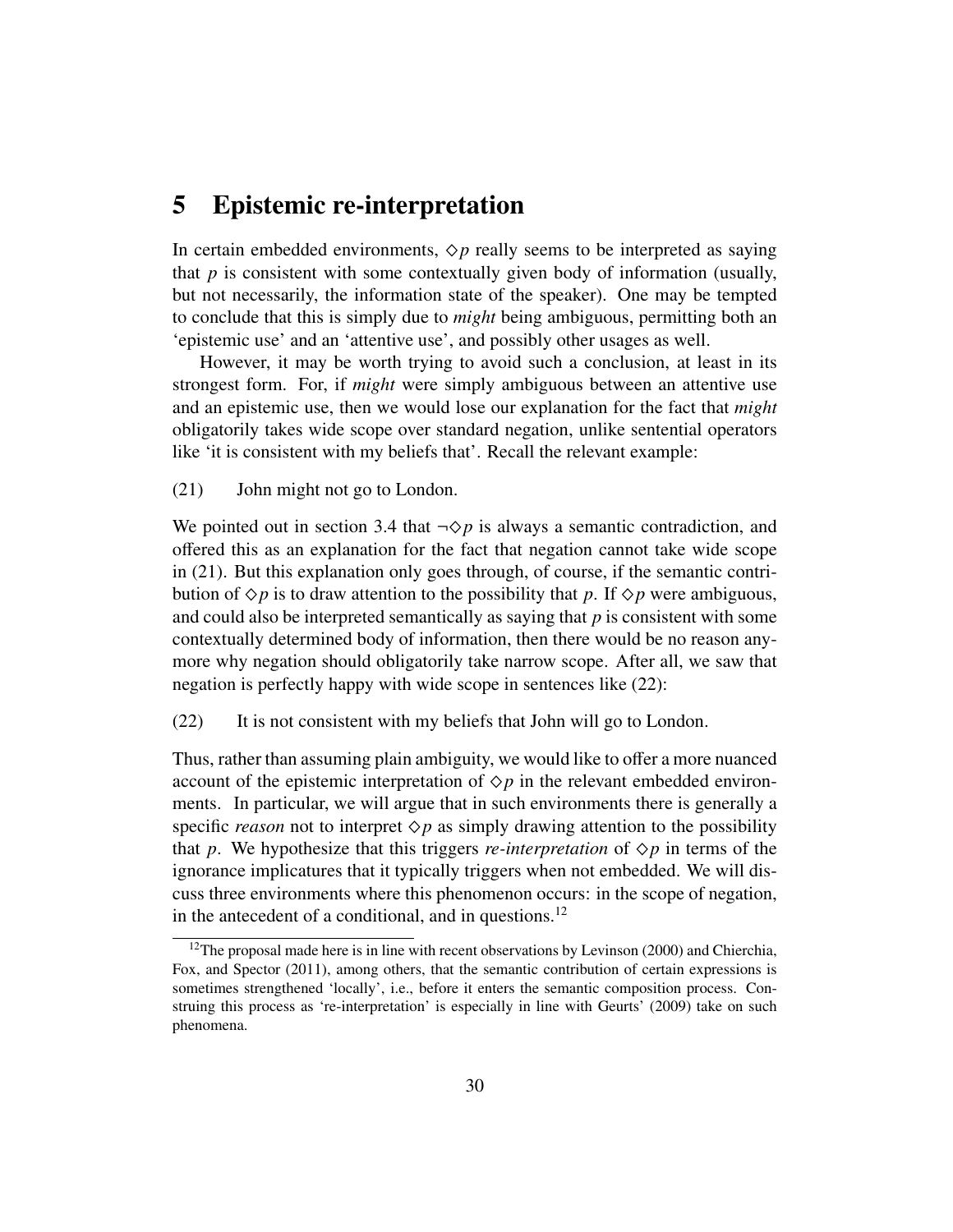Negation. Standard negation cannot take wide scope over *might*. However, there is a complication: wide scope *can* be established by using 'it is not true that' instead of standard negation. Consider:

<span id="page-31-0"></span>(23) It is not true that John might go to London.

This sentence conveys that the speaker believes that John will not go to London. If the sentence were analyzed as  $\neg \Diamond \varphi$ , then according to  $\text{Inq}_{\theta}$  it would be a contradiction, which is evidently not the right analysis. What is going on here, we tradiction, which is evidently not the right analysis. What is going on here, we think, is that the sentence is interpreted as a denial of the *implicature* of the embedded clause. It is in fact a common use of 'it is not true that' constructions to deny pragmatic inferences or presuppositions of their complement clause. For example, in (24) the implicature of the embedded clause is denied, and in (25) the presupposition of the embedded clause is denied:

- (24) It is not true that John has four children. He has five.
- (25) It is not true that the king of France is bald. There is no king of France.

Moreover, it seems that [\(23\)](#page-31-0) is not necessarily interpreted as denying that it is *possible* that John will go to London. It may also be interpreted as denying the stronger implicature that it is *unknown* whether John will go to London or not. For, someone who utters [\(23\)](#page-31-0) may continue as in (26), but also as in (27) (where smallcaps indicate contrastive stress).<sup>[13](#page-31-1)</sup>

- <span id="page-31-2"></span>(26) It is not true that John might go to London. He will go to paris.
- (27) It is not true that John might go to London. He will go to London.

These observations support the idea that 'it is not true that' constructions can be interpreted as denying pragmatic inferences that the embedded clause gives rise to, and thus lend support to a re-interpretation analysis of examples like [\(23\).](#page-31-0)

One may ask, of course, why this same re-interpretation strategy could not be applied in [\(21\).](#page-30-2) We would argue that re-interpretation only occurs if it is triggered. In [\(21\),](#page-30-2) negation can take narrow scope, and the interpretation of  $\Diamond \neg p$  is unproblematic. Thus, there is no need for re-interpretation. In [\(23\)](#page-31-0) however, negation is forced to take wide scope, and  $\neg$ *o* $p$  is, at face value, a contradiction. This is what triggers re-interpretation in this case.

<span id="page-31-1"></span> $13$ Note that in [\(27\),](#page-31-2) it is strongly preferred, perhaps even necessary, to not only place contrastive stress on *will*, but also on *might*. This observation does not seem to affect our argument, however. See [\(Fox and Spector,](#page-37-9) [2009\)](#page-37-9) for relevant discussion.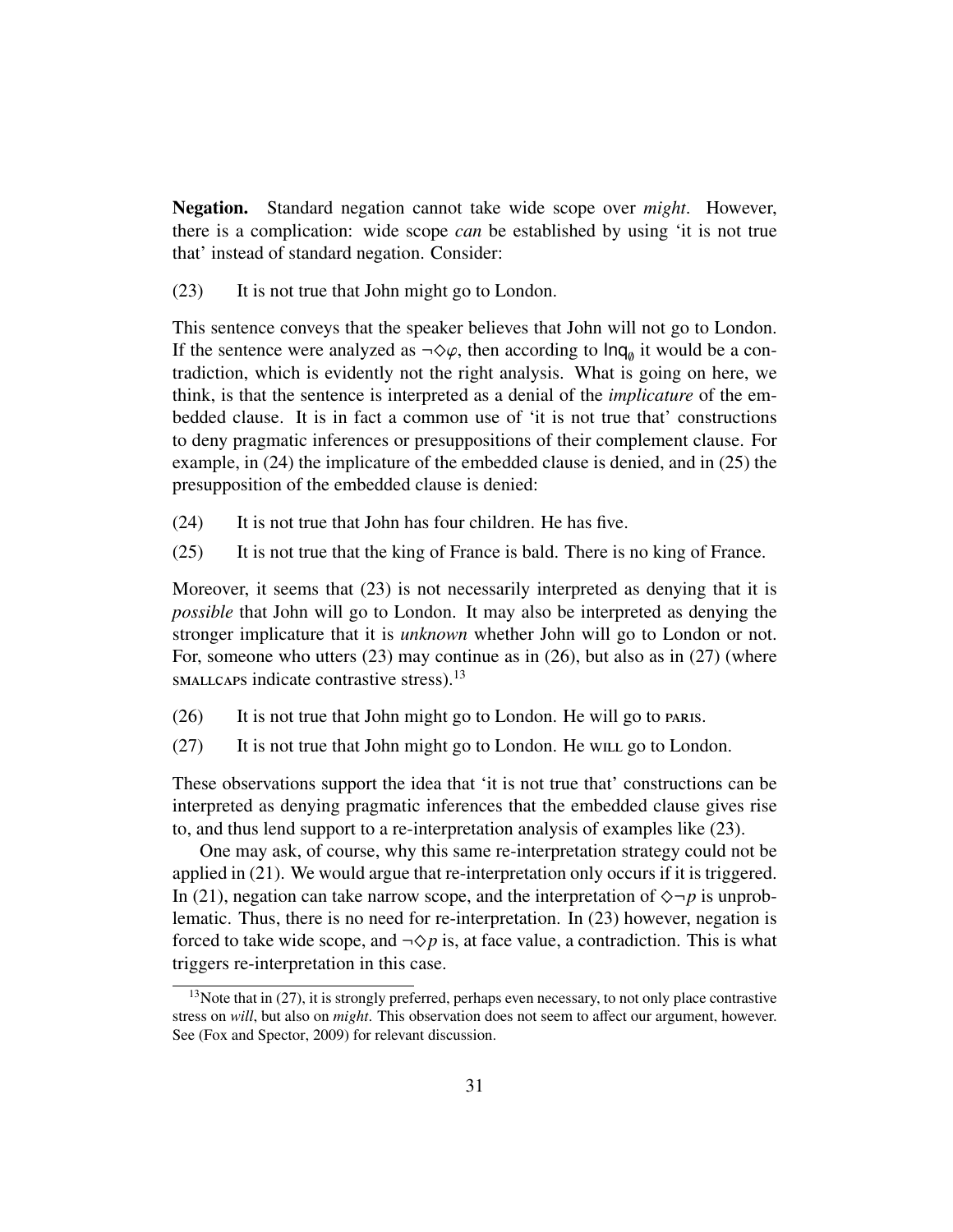Below we will see that another reason to re-interpret a given construction is that under its standard interpretation, it expresses a meaning that could also have been expressed by a simpler construction. This mechanism, usually referred to as *blocking* or *division of pragmatic labor*, is widely assumed to play a crucial role in the process of interpretation (cf. [Horn,](#page-38-5) [1984,](#page-38-5) [2004\)](#page-38-6).

Conditionals. We observed in section [3.4](#page-23-0) that a conditional with *might* in its antecedent is sometimes difficult to interpret. The example was:

<span id="page-32-2"></span>(28) If John might be in London, he is staying with Bill.

<span id="page-32-1"></span>There are other examples, however, which *can* be interpreted. For instance:

(29) If John might be in London, I won't go there.

This sentence is interpreted as stating that if it is *possible* that John is in London, then the speaker will not go there. Thus, *might* seems to be interpreted as an epistemic possibility modal here.<sup>[14](#page-32-0)</sup> This is a case, we would say, where blocking plays a role. It follows from proposition [46](#page-25-2) that the meaning of [\(29\),](#page-32-1) taken at face value, could just as well have been expressed by the bare consequent, "I won't go to London". This triggers re-interpretation of the *might* construction in the antecedent in terms of the implicatures that it typically generates.

Re-interpretation also applies to [\(28\),](#page-32-2) but it does not improve its intelligibility. This is explained by the fact that, if the antecedent of [\(28\)](#page-32-2) is re-interpreted, the sentence as a whole becomes paraphrasable as:

(30) If it is possible that John is London, he is staying with Bill.

What this is supposed to communicate is, for reasons that need not concern us here, still quite unclear.<sup>[15](#page-32-3)</sup> This is why re-interpretation does not 'save' [\(28\).](#page-32-2)

Questions. Finally, consider a question containing *might*:

<span id="page-32-4"></span><span id="page-32-0"></span><sup>&</sup>lt;sup>14</sup>Note that the relevant epistemic state does not seem to be the speaker's own information state here, but rather the information state that would be obtained if all discourse participants would bundle their beliefs. Notice also that the subject of the consequent, "I", can be replaced by "Sue" for instance. In that case, it is even clearer that the relevant epistemic state must be contextually determined in sometimes intricate ways. There is an ongoing debate about this issue, which is largely orthogonal to what is at stake here. See [\(von Fintel and Gillies,](#page-37-10) [2010\)](#page-37-10) for a recent proposal and further references.

<span id="page-32-3"></span><sup>15</sup>See [\(Papafragou,](#page-38-7) [2006\)](#page-38-7) and [\(Portner,](#page-38-8) [2009,](#page-38-8) p.145-167) for relevant discussion.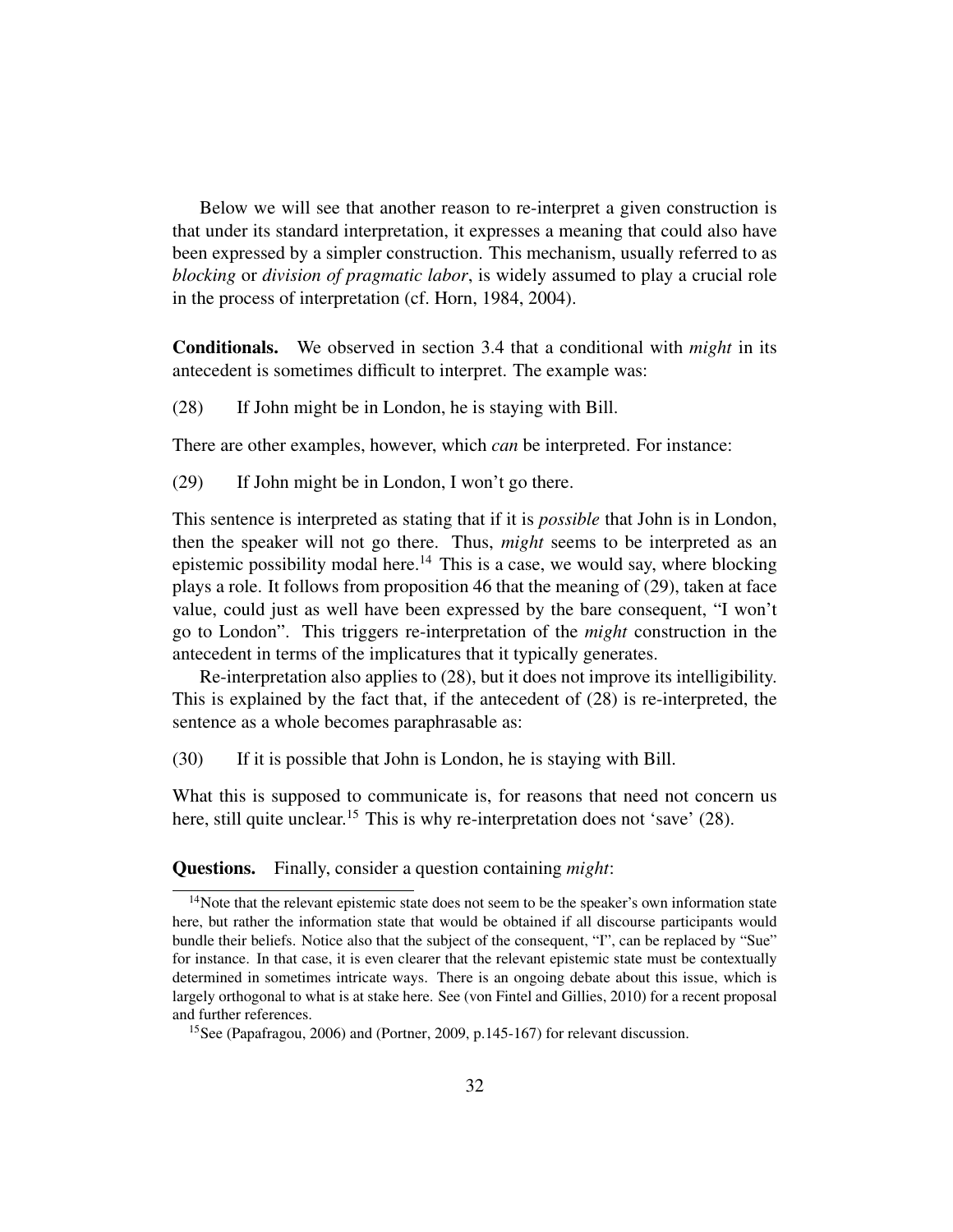(31) Might John be in London?

Taken at face value, [\(31\)](#page-32-4) is presumably interpreted as  $?\diamond p$ . But  $?\diamond p$  is equivalent with  $\Diamond p$ . Thus, the meaning that is standardly assigned to [\(31\)](#page-32-4) could just as well have been expressed by the simpler sentence "John might be in London". Therefore, this interpretation is blocked for [\(31\),](#page-32-4) and the sentence is re-interpreted in terms of the implicatures that *might* typically evokes.<sup>[16](#page-33-1)</sup>

These observations support the hypothesis that, rather generally, non-attentive readings of *might* are the result of re-interpretation. More work is needed, of course, to solidify this claim. But we think this is a direction worth pursuing.<sup>[17](#page-33-2)</sup>

## <span id="page-33-0"></span>6 Final remarks

The idea that the core semantic contribution of *might* sentences lies in their potential to draw attention to certain possibilities has been entertained before. For instance, [Groenendijk, Stokhof, and Veltman](#page-38-9) [\(1996\)](#page-38-9) wrote that "in many cases, a sentence of the form  $might-\varphi$  will have the effect that one becomes aware of the possibility of  $\varphi$ ."<sup>[18](#page-33-3)</sup> However, it was thought that capturing this aspect of the meaning of *might* would require a more complex notion of possible worlds and information states, and a different way to think about growth of information. Thus, immediately following the above quotation, [Groenendijk](#page-38-9) *et al.* [\(1996\)](#page-38-9) write that their own framework "is one in which possible worlds are total objects, and in which growth of information about the world is explicated in terms of elimination of possible worlds. Becoming aware of a possibility cannot be accounted for in a natural fashion in such an eliminative approach. It would amount to extending partial worlds, rather than eliminating total ones. To account for that aspect of the meaning of *might* a constructive approach seems to be called for."

The present paper has taken a different route. Possible worlds are still total objects, and growth of information is still explicated in terms of eliminating possible worlds. What has changed is the very *notion of meaning*. Our semantics does not specify what the truth conditions of sentences are, or what their update effect

<span id="page-33-2"></span><span id="page-33-1"></span><sup>16</sup>See [Roussarie](#page-39-8) [\(2009\)](#page-39-8) for a recent alternative account of *might* in questions.

<sup>&</sup>lt;sup>17</sup>A weaker hypothesis that may be worth considering is that the attentive use of *might* is historically primary, and that non-attentive usages are derivative, though (partly) grammaticized (in the general spirit of, e.g., [Levinson,](#page-38-4) [2000\)](#page-38-4).

<span id="page-33-3"></span> $18$ See also the more recent work of [Swanson](#page-39-2) [\(2006\)](#page-39-2), [Franke and de Jager](#page-37-3) [\(2011\)](#page-37-3), [Brumwell](#page-36-6) [\(2009\)](#page-36-6), and [de Jager](#page-37-2) [\(2009\)](#page-37-2).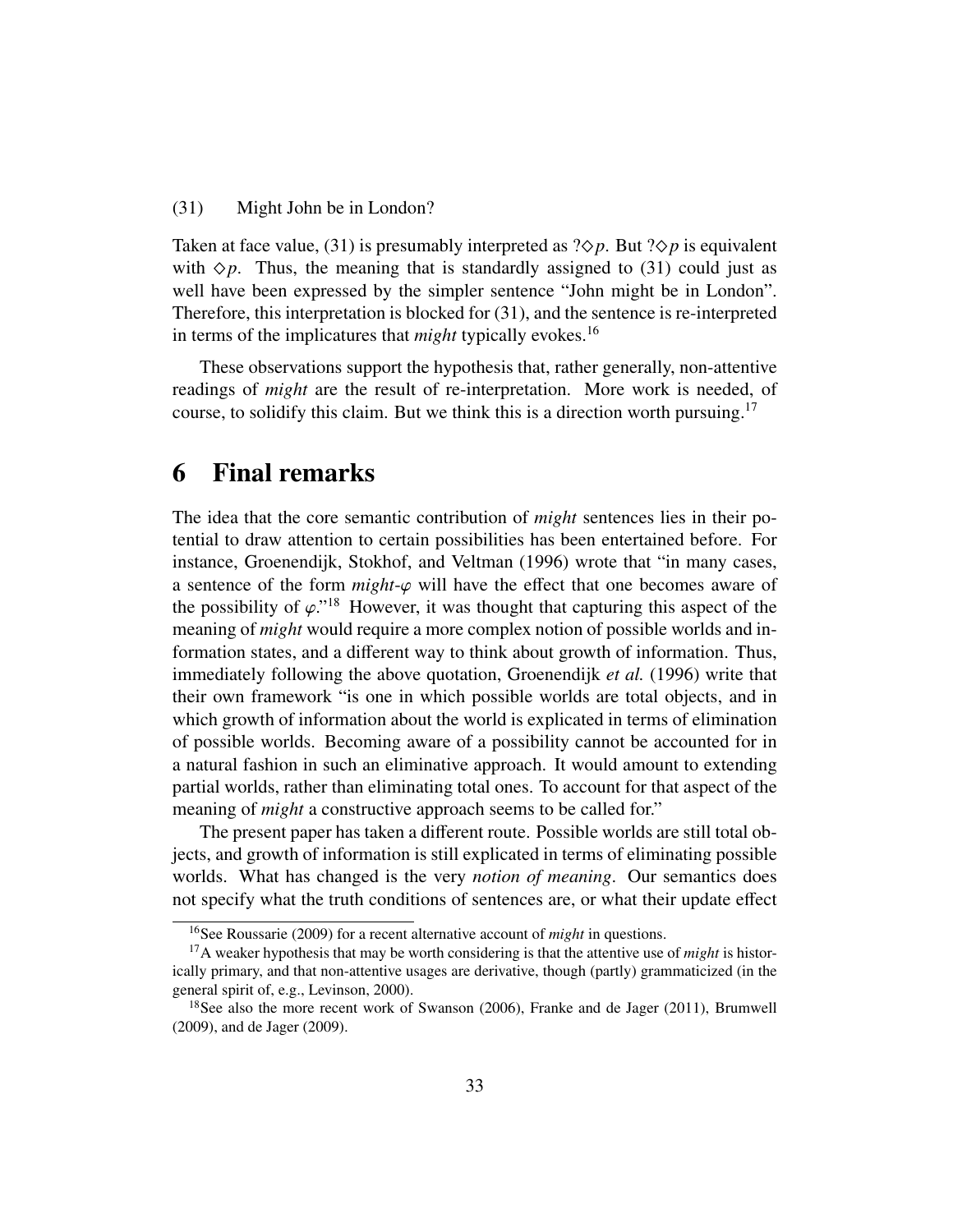is, but rather what the proposal is that they express. And this shift in perspective immediately facilitates a simple and perspicuous way to capture attentive content.

It is perhaps worth emphasizing that, even though our efforts in this paper have been focused on giving a systematic account of the possibilities that *might* sentences draw attention to, we certainly do not think that this is all there is to the meaning of *might*. Drawing attention to possibilities may have several side-effects. We discussed how ignorance implicatures typically enter the picture through (possibly grammaticized) pragmatic reasoning. Another potential side-effect is that participants may be led to *hypothetically e*ff*ectuate* the updates that have been brought under attention for the purpose of further discussion.

This 'hypothetical update' aspect of the use of *might* is familiar from the literature on modal subordination [\(Roberts,](#page-38-10) [1989;](#page-38-10) [Kaufmann,](#page-38-11) [2000;](#page-38-11) [Brasoveanu,](#page-35-4) [2007,](#page-35-4) among others) and also closely related to a prominent line of work on conditionals, starting with [Ramsey](#page-38-12) [\(1931\)](#page-38-12) and [Stalnaker](#page-39-9) [\(1968\)](#page-39-9). The literature on modal subordination is typically concerned with constructions like (32):

(32) A wolf might come in. It would eat you first.

The system proposed here is not dynamic and does not deal with quantification. As such, it has no chance of accounting for constructions like (32). However, transferring its key features to a dynamic, first-order system, may not only lead to a principled account of (32); it is also expected to take care of cases like (33), (34), and [\(35\):](#page-34-0)

- (33) A wolf or a lion might come in. It would eat you first.
- <span id="page-34-0"></span>(34) A wolf or a lion might come in. Would it eat you first?
- (35) If a wolf or a lion comes in, would it eat you first?

Such cases have, to the best of our knowledge, always been thorns in the eyes of theories dealing with modal subordination and/or conditionals.

Finally, we would like to emphasize that the primary purpose of this paper was not so much to propose a novel analysis of *might*, but rather to develop a formal framework that can be used to capture attentive content more generally. The analysis of *might* was intended to illustrate the usefulness of the framework.

Attentive content seems to play a crucial role in many other domains as well. For instance, certain types of *evidentials* are taken to 'present a certain proposition, without establishing whether that proposition holds or not' (see, for instance, [Faller,](#page-37-11) [2002;](#page-37-11) [Murray,](#page-38-13) [2010\)](#page-38-13). In this respect, such evidentials seem to behave very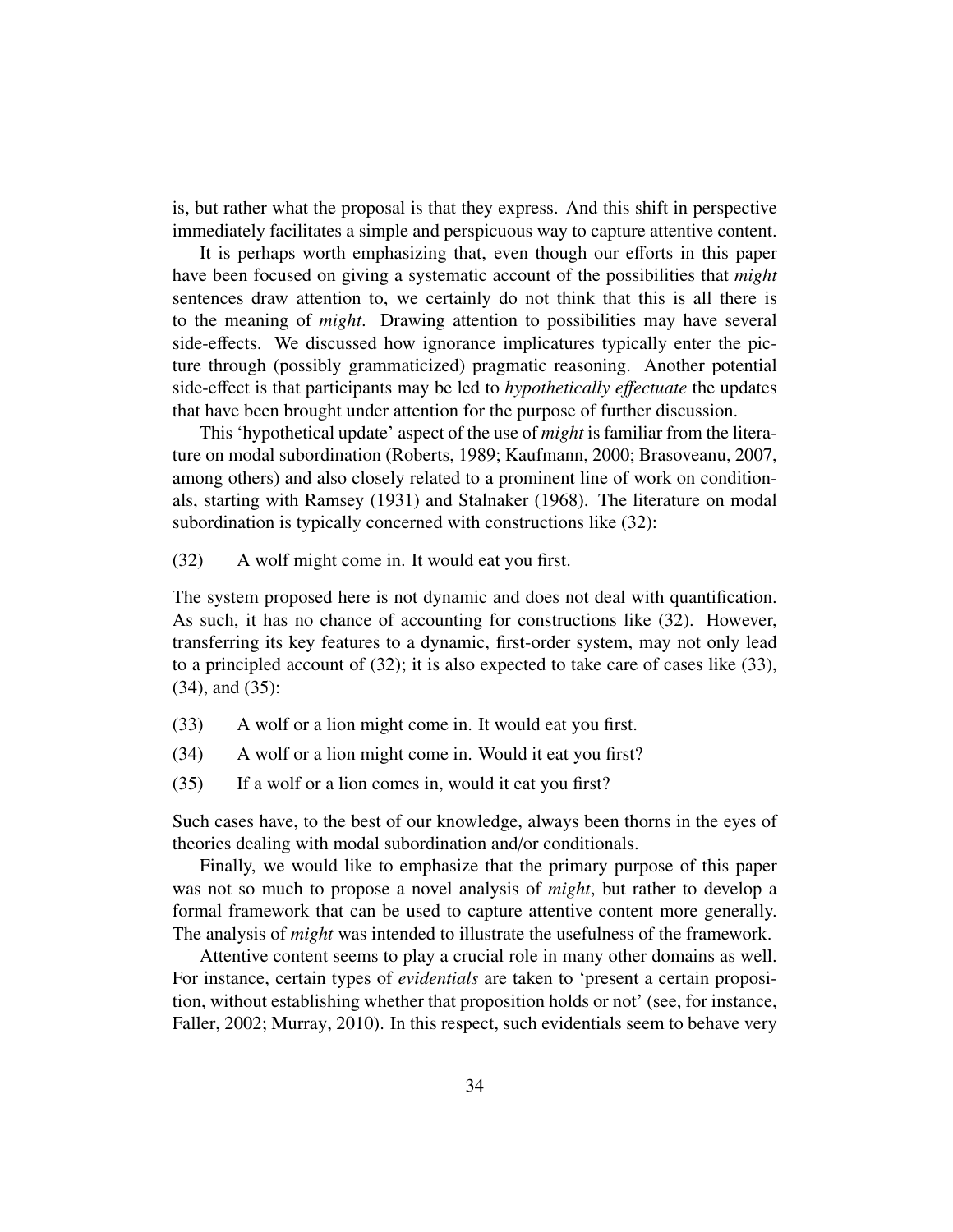much like our attentive *might*.

Another phenomenon that seems to require an account of attentive content is that of *insubordinate interrogatives*. [19](#page-35-5) [Truckenbrodt](#page-39-10) [\(2006\)](#page-39-10) provides the German example in (36), which contrasts with the non-insubordinate interrogative in (37):

- (36) Ob Whether it him well goes es ihm gut geht? 'I wonder whether he is doing well.'
- (37) Geht es ihm gut? Goes it him well 'Is he doing well?'

Again, sentences like (36) are reported to 'present' a certain issue, without really requesting an informative response from other participants. There is a sharp contrast in this respect between (36) and (37): the latter does request an informative response. These are precisely the type of distinctions that the framework developed in this paper could help to elucidate.

## References

- <span id="page-35-2"></span>Aher, M. (2012). Free choice in deontic inquisitive semantics. In M. Aloni, V. Kimmelman, F. Roelofsen, G. Weidmann-Sassoon, K. Schulz, and M. Westera, editors, *Logic, Language, and Meaning. Selected papers from the 18th Amsterdam Colloquium*, pages 22–31, Berlin Heidelberg. Springer.
- <span id="page-35-3"></span>Aher, M. (2013). *Modals in Legal Discourse*. Ph.D. thesis, University of Osnabrück.
- <span id="page-35-1"></span>Aloni, M. (2007). Free choice, modals and imperatives. *Natural Language Semantics*, 15, 65–94.
- <span id="page-35-0"></span>Alonso-Ovalle, L. (2006). *Disjunction in Alternative Semantics*. Ph.D. thesis, University of Massachusetts, Amherst.
- <span id="page-35-4"></span>Brasoveanu, A. (2007). *Structured nominal and modal reference*. Ph.D. thesis, Rutgers University.

<span id="page-35-5"></span> $19$ We are grateful to Seth Cable for bringing this phenomenon to our attention.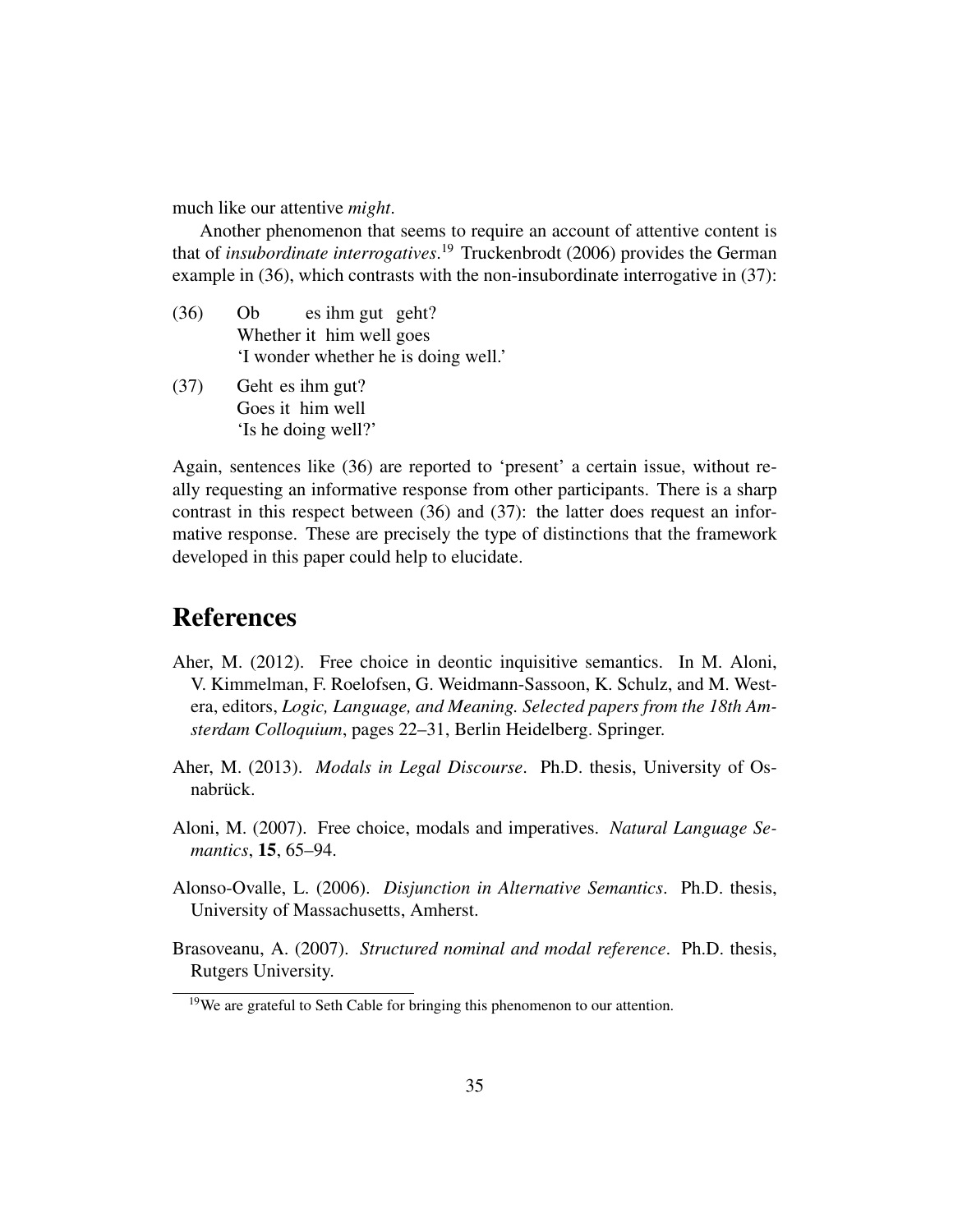- <span id="page-36-6"></span>Brumwell, C. (2009). A dynamic analysis of epistemic possibility. Master Thesis, University of Amsterdam.
- <span id="page-36-9"></span>Chemla, E. (2009). Similarity: towards a unified account of scalar implicatures, free choice permission and presupposition projection. Under revision for *Semantics and Pragmatics*.
- <span id="page-36-10"></span>Chierchia, G., Fox, D., and Spector, B. (2011). The grammatical view of scalar implicatures and the relationship between semantics and pragmatics. In P. Portner, C. Maienborn, and K. von Heusinger, editors, *Handbook of Semantics*. Mouton de Gruyter.
- <span id="page-36-4"></span>Ciardelli, I. (2009). Inquisitive semantics and intermediate logics. Master Thesis, University of Amsterdam.
- <span id="page-36-7"></span>Ciardelli, I. (2010). A first-order inquisitive semantics. In M. Aloni, H. Bastiaanse, T. de Jager, and K. Schulz, editors, *Logic, Language, and Meaning: Selected Papers from the Seventeenth Amsterdam Colloquium*. Springer.
- <span id="page-36-5"></span>Ciardelli, I. and Roelofsen, F. (2011). Inquisitive logic. *Journal of Philosophical Logic*, 40(1), 55–94.
- <span id="page-36-0"></span>Ciardelli, I., Groenendijk, J., and Roelofsen, F. (2009). Attention! *Might* in inquisitive semantics. In S. Ito and E. Cormany, editors, *Proceedings of Semantics and Linguistic Theory (SALT XIX)*. CLC Publications.
- <span id="page-36-1"></span>Ciardelli, I., Groenendijk, J., and Roelofsen, F. (2012). Inquisitive semantics. NASSLLI lecture notes.
- <span id="page-36-2"></span>Ciardelli, I., Groenendijk, J., and Roelofsen, F. (2013a). Inquisitive semantics: a new notion of meaning. *Language and Linguistics Compass*, 7(9), 459–476.
- <span id="page-36-3"></span>Ciardelli, I., Groenendijk, J., and Roelofsen, F. (2013b). On the semantics and logic of declaratives and interrogatives. *Synthese*.
- <span id="page-36-8"></span>Ciardelli, I., Groenendijk, J., and Roelofsen, F. (2013c). Towards a logic of information exchange: an inquisitive witness semantics. In G. Bezhanishvili, V. Marra, S. Löbner, and F. Richter, editors, *Logic, Language, and Computation: revised selected papers from the Ninth International Tbilisi Symposium on Logic, Language, and Computation*, pages 51–72. Springer.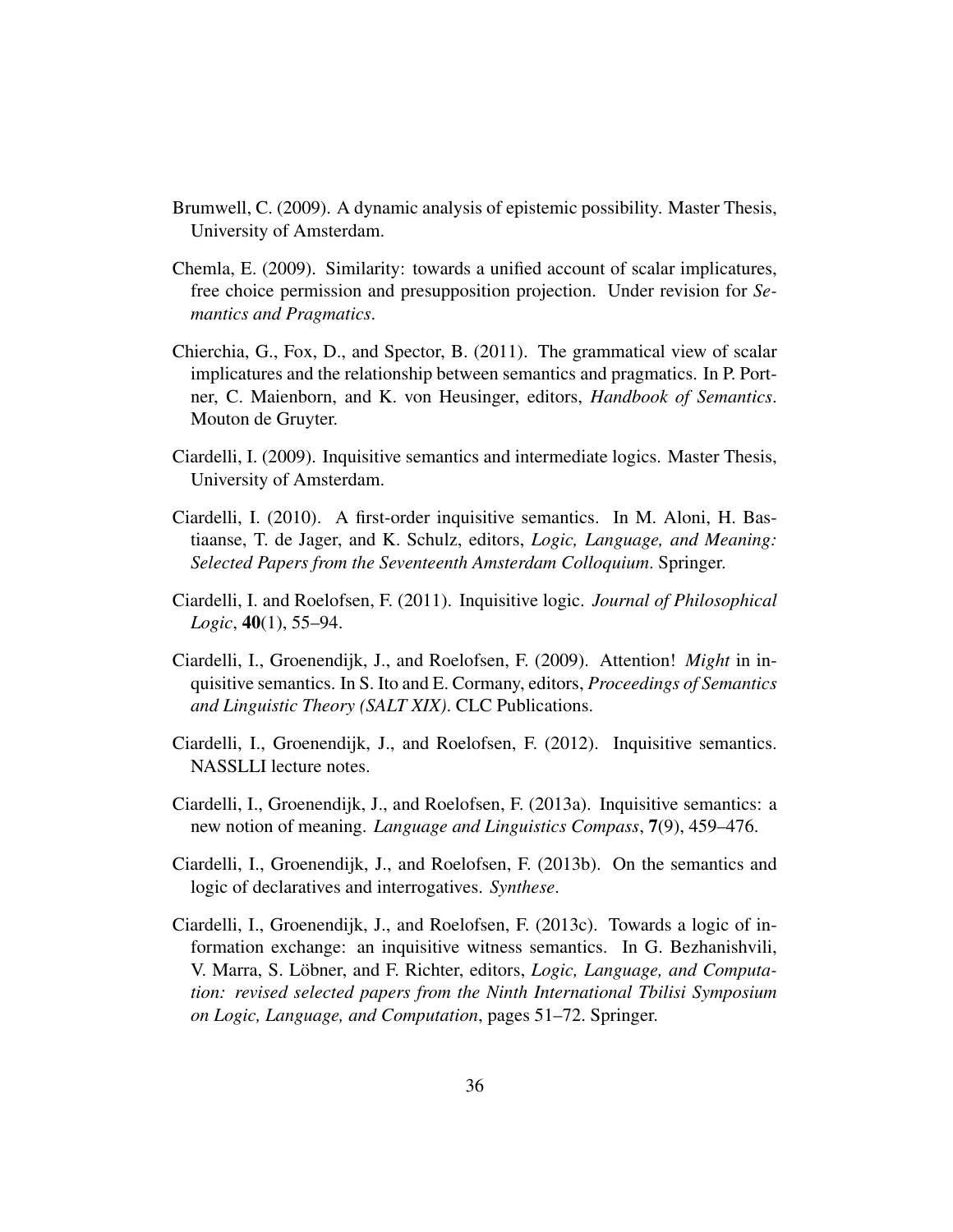- <span id="page-37-2"></span>de Jager, T. (2009). *"Now that you mention it I wonder. . . ": awareness, attention, and assumption*. Ph.D. thesis, University of Amsterdam.
- <span id="page-37-4"></span>Dekker, P. (2010). There is something about *might*. In M. Aloni, H. Bastiaanse, T. de Jager, and K. Schulz, editors, *Logic, Language, and Meaning: Selected Papers from the Seventeenth Amsterdam Colloquium*, pages 244–253. Springer.
- <span id="page-37-11"></span>Faller, M. (2002). *Semantics and pragmatics of evidentials in Cuzco Quechua*. Ph.D. thesis, Stanford University.
- <span id="page-37-10"></span>von Fintel, K. and Gillies, A. (2010). Might made right. In A. Egan and B. Weatherson, editors, *Epistemic Modality*. Oxford University Press.
- <span id="page-37-7"></span>Fox, D. (2007). Free choice disjunction and the theory of scalar implicatures. In U. Sauerland and P. Stateva, editors, *Presupposition and implicature in compositional semantics*, pages 71–120. Palgrave Macmillan, Basingstoke.
- <span id="page-37-9"></span>Fox, D. and Spector, B. (2009). Economy and embedded exhaustification. Handout for colloquium at Cornell University.
- <span id="page-37-3"></span>Franke, M. and de Jager, T. (2011). Now that you mention it: Awareness dynamics in discourse and decisions. In A. Benz, C. Ebert, G. Jäger, and R. van Rooij, editors, *Language, Games, and Evolution*, pages 60–69. Heidelberg: Springer.
- <span id="page-37-6"></span>Geurts, B. (2005). Entertaining alternatives: Disjunctions as modals. *Natural Language Semantics*, 13(4), 383–410.
- <span id="page-37-8"></span>Geurts, B. (2009). Scalar implicature and local pragmatics. *Mind and Language*, 24, 51–79.
- <span id="page-37-1"></span>Groenendijk, J. (2009). Inquisitive semantics: Two possibilities for disjunction. In P. Bosch, D. Gabelaia, and J. Lang, editors, *Seventh International Tbilisi Symposium on Language, Logic, and Computation*. Springer-Verlag.
- <span id="page-37-0"></span>Groenendijk, J. and Roelofsen, F. (2009). Inquisitive semantics and pragmatics. Presented at the Workshop on Language, Communication, and Rational Agency at Stanford.
- <span id="page-37-5"></span>Groenendijk, J. and Roelofsen, F. (2010). Radical inquisitive semantics. Presented at the Sixth International Symposium on Logic, Cognition, and Communication at the University of Latvia.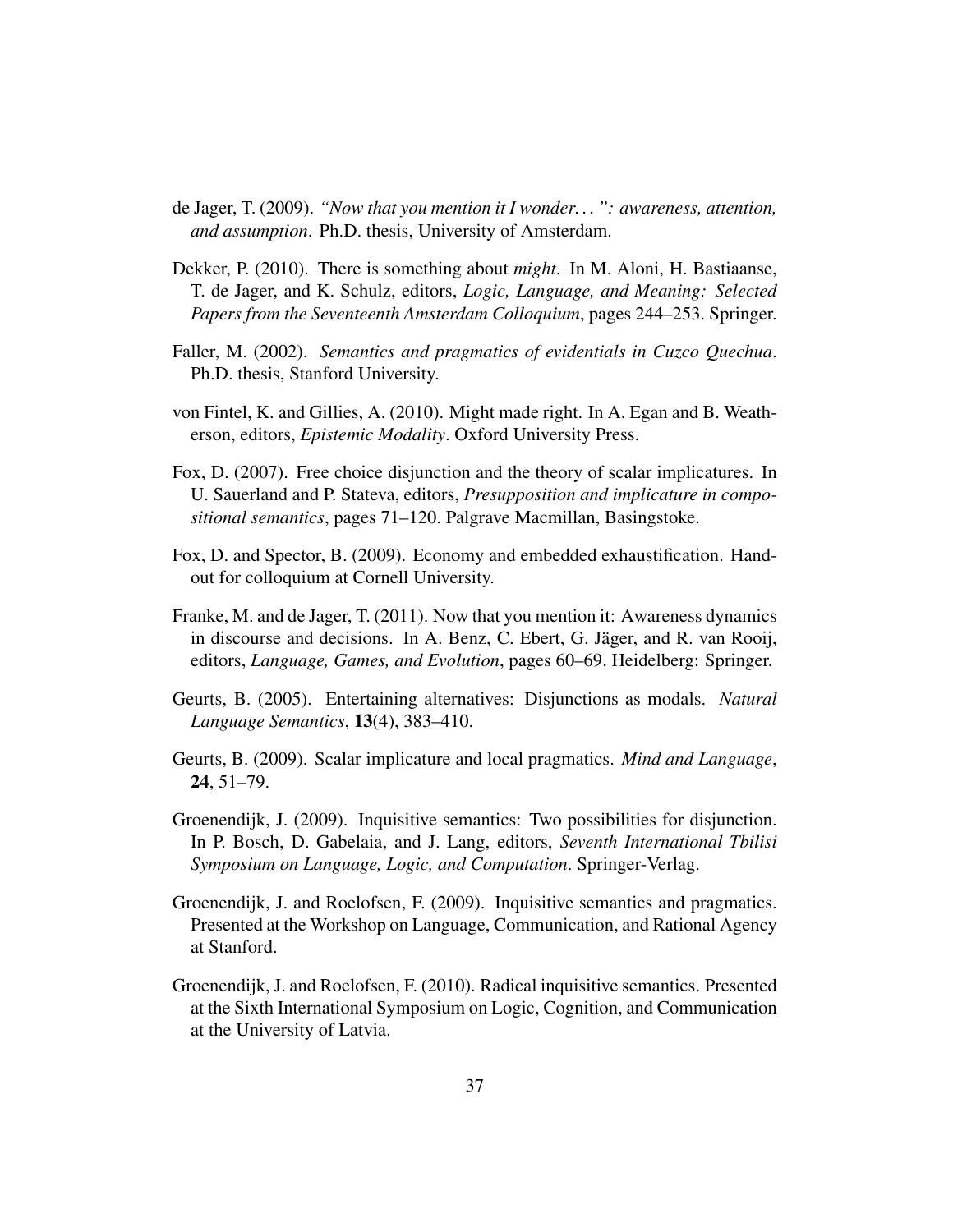- <span id="page-38-1"></span>Groenendijk, J. and Roelofsen, F. (2014). Suppositional inquisitive semantics. Submitted for publication.
- <span id="page-38-9"></span>Groenendijk, J., Stokhof, M., and Veltman, F. (1996). Coreference and modality. In S. Lappin, editor, *Handbook of Contemporary Semantic Theory*, pages 179– 216. Blackwell, Oxford.
- <span id="page-38-5"></span>Horn, L. (1984). Towards a new taxonomy of pragmatic inference: Q-based and R-based implicatures. In D. Schiffrin, editor, *Meaning, Form, and Use in Context*, pages 11–42. Georgetown University Press.
- <span id="page-38-6"></span>Horn, L. (2004). Implicature. In L. Horn and G. Ward, editors, *Handbook of Pragmatics*. Blackwell.
- <span id="page-38-11"></span>Kaufmann, S. (2000). Dynamic context management. In M. Faller, S. Kaufmann, and M. Pauly, editors, *Formalizing the Dynamics of Information*.
- <span id="page-38-3"></span>Klinedinst, N. (2007). *Plurality and Possibility*. Ph.D. thesis, UCLA.
- <span id="page-38-4"></span>Levinson, S. (2000). *Presumptive Meanings*. MIT press.
- <span id="page-38-2"></span>Lojko, P. (2012). Inquisitive semantics and the paradoxes of material implication. Master Thesis, University of Amsterdam.
- <span id="page-38-0"></span>Mascarenhas, S. (2009). Inquisitive semantics and logic. Master Thesis, University of Amsterdam.
- <span id="page-38-13"></span>Murray, S. (2010). *Evidentiality and the structure of speech acts*. Ph.D. thesis, Rutgers University.
- <span id="page-38-7"></span>Papafragou, A. (2006). Epistemic modality and truth conditions. *Lingua*, 116, 1688–1702.
- <span id="page-38-8"></span>Portner, P. (2009). *Modality*. Oxford University Press.
- <span id="page-38-12"></span>Ramsey, F. (1931). General propositions and causality. In R. Braithwaite and G. Moore, editors, *The foundations of mathematics and other logical essays*. Routledge.
- <span id="page-38-10"></span>Roberts, C. (1989). Modal subordination and pronominal anaphora in discourse. *Linguistics and Philosophy*, 12(6), 683–721.